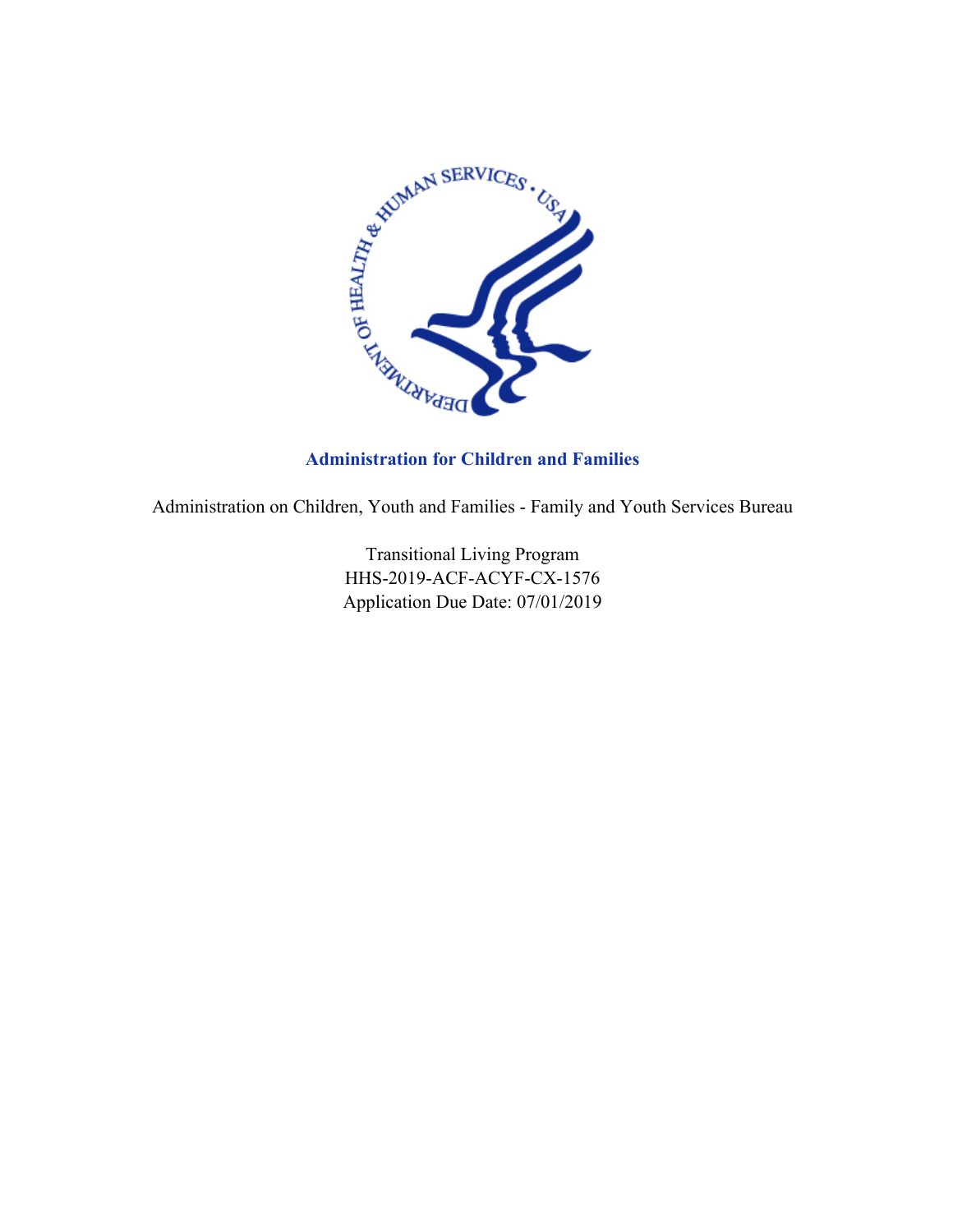## Transitional Living Program HHS-2019-ACF-ACYF-CX-1576 TABLE OF CONTENTS

#### **Overview**

- Executive Summary
- I. Program [Description](#page-2-0)
- II. Federal Award [Information](#page-8-0)
- III. Eligibility Information
	- 1. Eligible [Applicants](#page-9-0)
	- 2. Cost Sharing or [Matching](#page-10-0)
	- 3. [Other](#page-11-0)
- IV. Application and Submission Information
	- 1. Address to Request [Application](#page-12-0) Package
	- 2. Content and Form of [Application](#page-13-0) Submission
	- 3. Unique Entity Identifier and System for Award [Management](#page-36-0) [\(SAM\)](#page-36-0)
	- 4. [Submission](#page-37-0) Dates and Times
	- 5. [Intergovernmental](#page-39-0) Review
	- 6. Funding [Restrictions](#page-39-1)
	- 7. Other Submission [Requirements](#page-40-0)
- V. Application Review Information
	- 1. [Criteria](#page-40-1)
	- 2. Review and [Selection](#page-43-0) Process
	- 3. Anticipated [Announcement](#page-44-0) and Federal Award Dates
- VI. Federal Award Administration Information
	- 1. Federal Award [Notices](#page-45-0)
		- 2. [Administrative](#page-45-1) and National Policy Requirements
		- 3. [Reporting](#page-49-0)
- VII. HHS Awarding Agency [Contact\(s\)](#page-51-0)
- VIII. Other [Information](#page-52-0)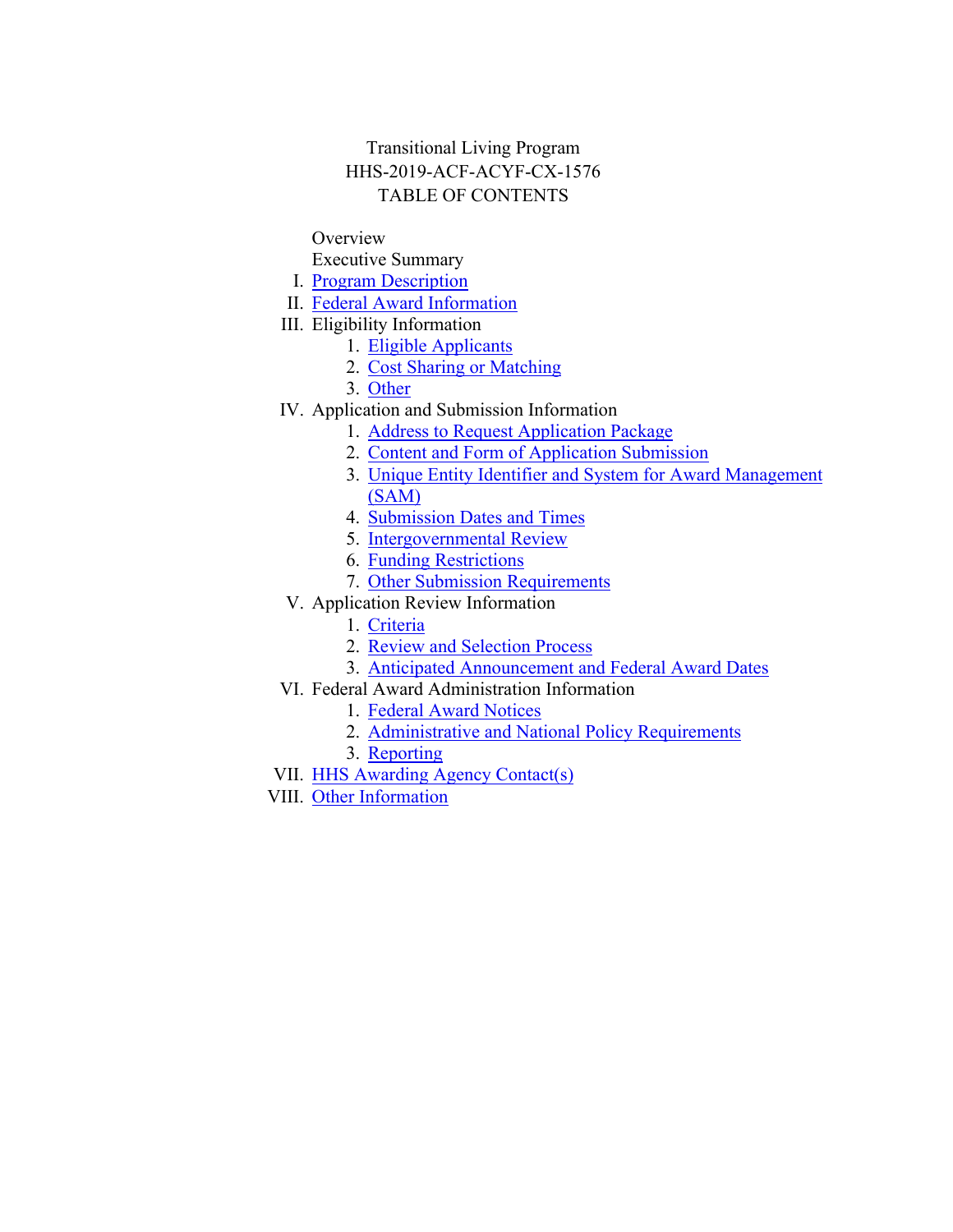## **Department of Health & Human Services Administration for Children and Families**

**Funding Opportunity Title:** Transitional Living Program **Announcement Type:** Initial **Primary CFDA Number:** 93.550 **Due Date for Applications: 07/01/2019**

**Funding Opportunity Number:** HHS-2019-ACF-ACYF-CX-1576

#### **Executive Summary**

*Notice:*

 **Applicants are strongly encouraged to read the entire funding opportunity announcement (FOA) carefully and observe the application formatting requirements listed in** *Section IV.2. Content and Form of Application Submission***. For more information on applying for grants, please visit "How to Apply for a Grant" on the ACF Grants & Funding Page at** [https://www.acf.hhs.gov/grants/howto](http://www.acf.hhs.gov/grants/howto).

The Administration for Children and Families (ACF), Administration on Children, Youth and Families (ACYF), Family and Youth Services Bureau (FYSB) supports organizations and communities that work every day to put an end to youth homelessness, adolescent pregnancy, and domestic violence. FYSB works toward a future in which all of the nation's youth, individuals, and families, no matter what challenges they may face, can live healthy, productive, violence-free lives. FYSB's Runaway and Homeless Youth (RHY) Program is accepting applications for the Transitional Living Program (TLP). The purpose of FYSB's TLP grant program is to implement, enhance, and/or support effective strategies for successful transition to sustainable living for runaway and homeless youth ages 16 to under 22 and/or pregnant and parenting youth ages 16 to under 22 and their dependent child(ren).

## <span id="page-2-0"></span>**I. Program Description**

#### **Statutory Authority**

Title III, Part B, Section 321 of the Runaway and Homeless Youth Act (34 U.S.C. 11221)

#### **Description**

## **ADMINISTRATION ON CHILDREN, YOUTH AND FAMLIES' RUNAWAY AND HOMELESS YOUTH PROGRAM**

ACF, through FYSB, is committed to safety, permanency, well-being and self-sufficiency for runaway and homeless youth and young adults who cannot live safely with a parent, legal guardian, or relative, and who have no other safe, alternative living arrangement.

FYSB's RHY Program promotes a strengths-based approach, which emphasizes youth's self-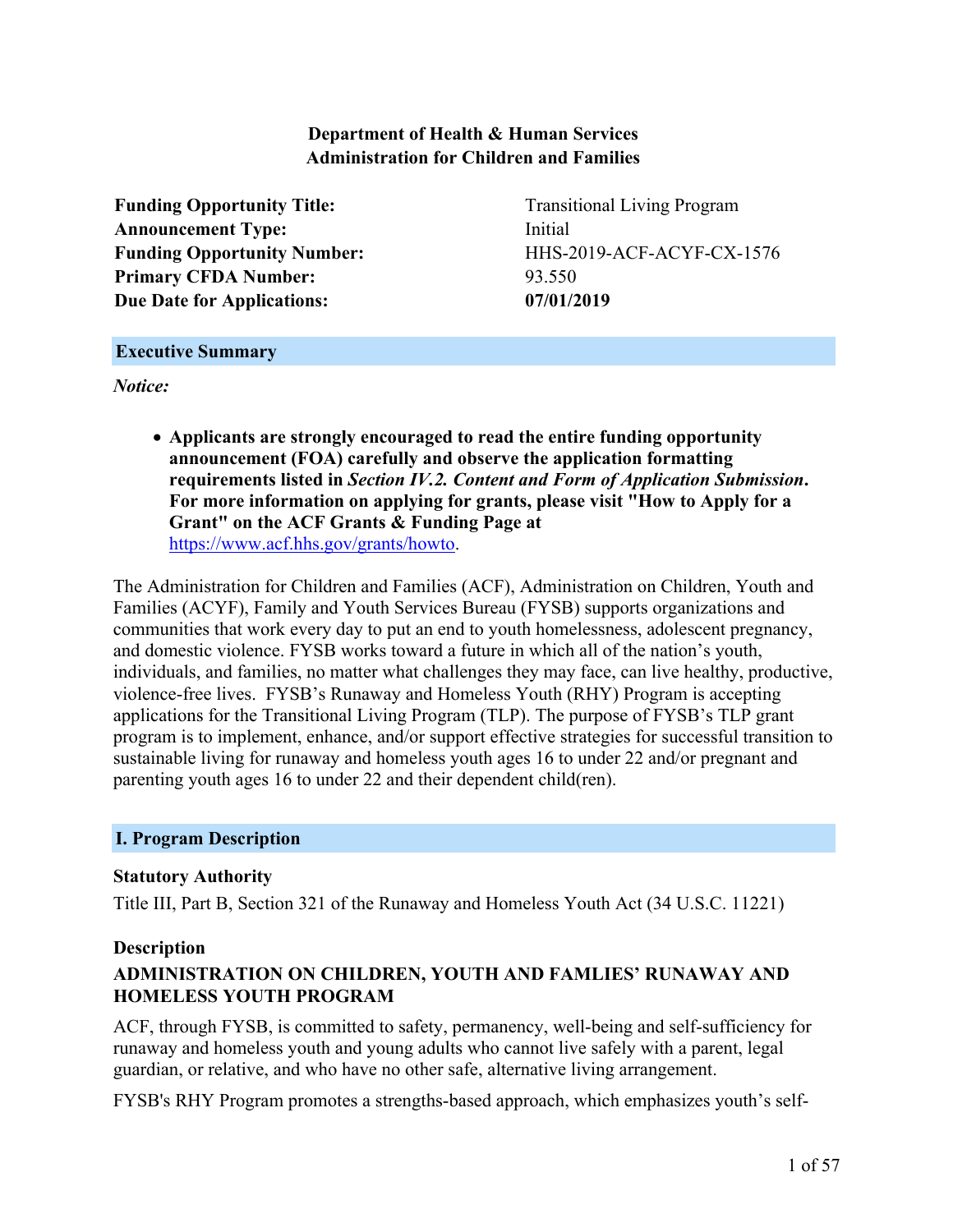determination and strengths, and provides a meaningful framework to consistently support youth in identifying strengths and using those skills towards personal growth, development and success. This Positive Youth Development (PYD) framework is essential to ensure a young person has a sense of safety and structure; belonging and membership; self-worth and social contribution; independence and control over one's life; skills to develop plans for the future and set goals; and closeness in interpersonal relationships. Lastly, the RHY Program promotes increasing youth leadership capacity through intentional projects and activities designed to enhance this skill set.

FYSB continues to support projects to increase human trafficking (sex and labor) prevention and intervention within RHY programs. These ongoing efforts seek to minimize sexual exploitation and trafficking incidents among runaway and homeless youth, equip programs with the necessary tools to prevent these incidents, and identify youth who are victims of trafficking or those at risk of becoming victims.

## **PROJECT BACKGROUND**



In response to growing concern for youth in need of long-term, supportive assistance that emergency shelter programs were not designed to provide, Congress created the TLP for older, homeless youth as part of the 1988 Amendments to the Juvenile Justice and Delinquency Prevention Act of 1974. In  $\frac{2016}{3}$  the TLP assisted more than 5,000 homeless youth as they transitioned to life on their own by providing shelter and supportive services. Services offered through the TLP are designed to help young people who are homeless make a successful transition to self-sufficient living.

Pursuant to section 322(a) of the Runaway and Homeless Youth Act (RHYA), projects must, "...establish, strengthen, or fund a transitional living youth project for homeless youth," and, "…develop an adequate plan to ensure proper referral of homeless youth to social service, law enforcement, educational (including post-secondary education), vocational, training (including services and programs for youth available under the Workforce Investment Act of 1998 (or most recently, the Workforce Innovation and Opportunity Act, Pub. L 113-128)), welfare (including programs under the Personal Responsibility and Work Opportunity Reconciliation Act of 1996), legal service, and health care programs and to help integrate and coordinate such services for youths."

Specific to grantees providing maternity-related care services under the TLP Program, section 1351.25 of the RHY Rule requires Maternity Group Home (MGH) projects to provide parenting skills, childcare, and child nutrition services. For MGH purposes, projects are also required to ensure that pregnant youth have access to pre-natal and post-natal care and provide parenting curricula that details how to care for infants and toddlers including: nutrition, safety, child development, early learning, health, child-care, emotional support, stress reduction, and family engagement strategies.

## **PROJECT GOAL AND VISION**

*Goal*: The primary goal of the TLP is to help runaway and homeless youth between the ages of 16 to under 22 establish sustainable living and well-being for themselves and, if applicable, their dependent child(ren).

*Vision*: Successfully transition youth experiencing homelessness into adulthood through the promotion of self-sufficient living and the prevention of long-term dependency on social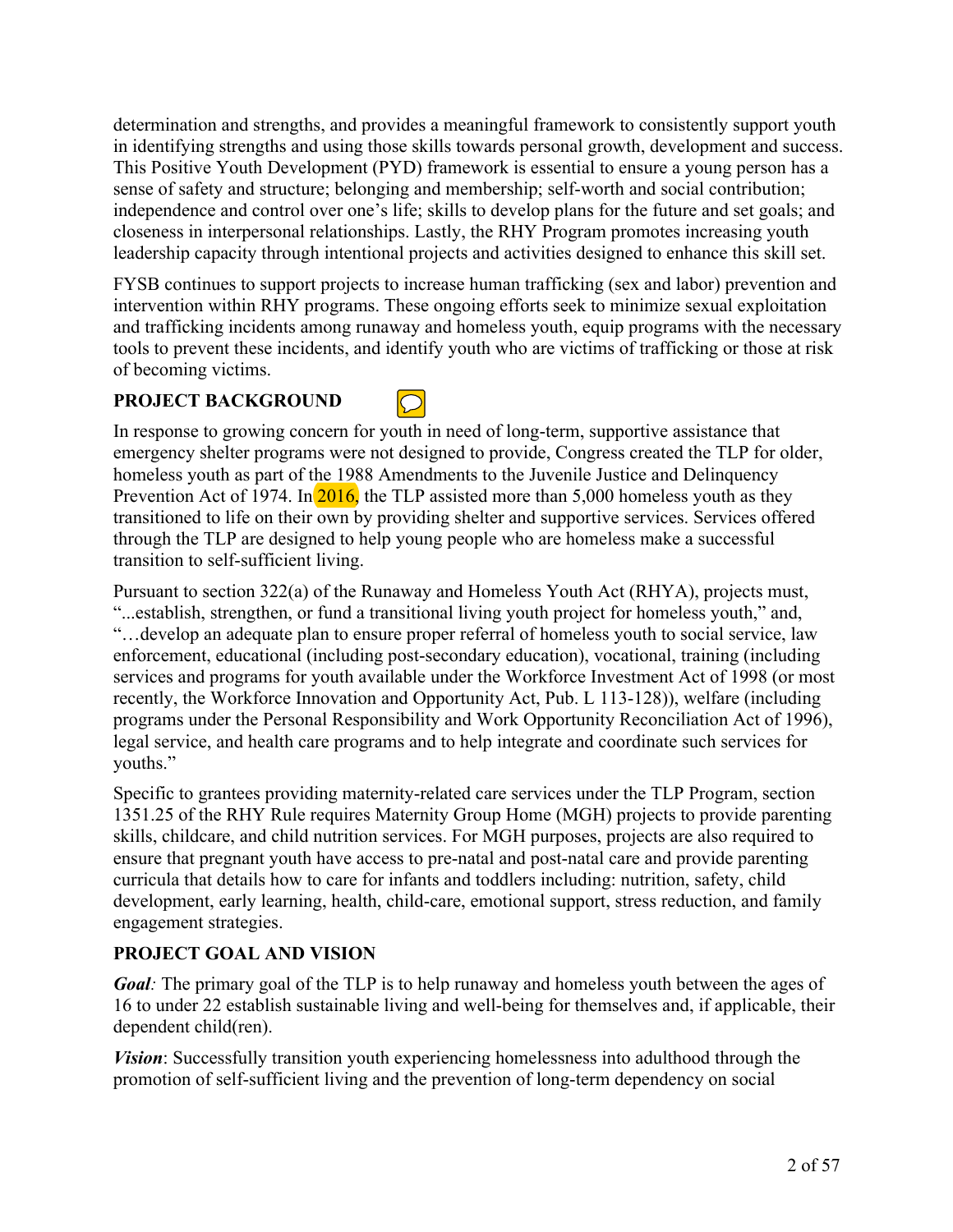services.

Please note, the TLP and MGH projects are separated out this year. Applicants seeking to provide services only to pregnant/parenting RHY should apply under the MGH-specific FOA, HH 2019-ACF-ACYF-CX-1577.

## *Performance Standards*

The RHY Rule establishes RHY Program Performance Standards as measures of successful outcomes for youth. The Performance Standards are used to monitor project performance in achieving the purposes of the RHYA.

The RHY Rule requires TLP grantees to collect data that demonstrate their ability to meet the Performance Standards described in Section 1351.31 of the Act. Specifically, TLP Projects are responsible for consistently enhancing short-term outcome areas for youth in the four core outcome areas: 1) social and emotional well-being; 2) permanent connections; 3) education or employment; and 4) safe and stable housing.

Through the provision of shelter and services, indicators of improvements include, but are not limited to:

**1. Social and Emotional Well-Being:** Youth or pregnant and parenting youth will connect to systems of care providers that are trauma-informed, promote positive and healthy messages, and assist youth with improved physical health, dental health, and mental health.

**2. Permanent Connections:** Youth or pregnant and parenting youth will experience positive ongoing attachments to families, communities, schools, and other social networks. For the purposes of the MGH, pregnant and/or parenting youth have developed healthy family engagement strategies and parenting skills.

**3. Education or Employment:** Youth or pregnant and parenting youth will connect to school including post-secondary education or vocational training program; learn or improve interviewing and improve job attainment skills; and secure employment.

**4. Safe and Stable Housing:** Youth or pregnant and parenting youth and their dependent child(ren) will transition to safe and stable housing that appropriately matches their level of need after leaving a TLP to include: rapid re-housing, permanent supportive housing, moving in with family, residential treatment center, or substance abuse treatment facility.

## **PROJECT REQUIREMENTS**

## *All TLP Projects MUST provide shelter AND supportive services. Choosing one or the other is not optional.*

Consistent with the statutory mandates set forth in the RHYA, as well as the regulatory requirements set forth in the RHY Rule, TLP Projects will include the following components:

## *Safe, stable, and appropriate shelte* $\bigcirc$

TLP Projects must provide safe and stable housing (i.e., host home, supervised apartments, group homes, and/or shelter) throughout a continuous period not to exceed 540 days, or in exceptional circumstances 635 days. If a young person has not reached 18 years of age on the last day of the 635-day period may, in exceptional circumstances and if otherwise qualified for the program, the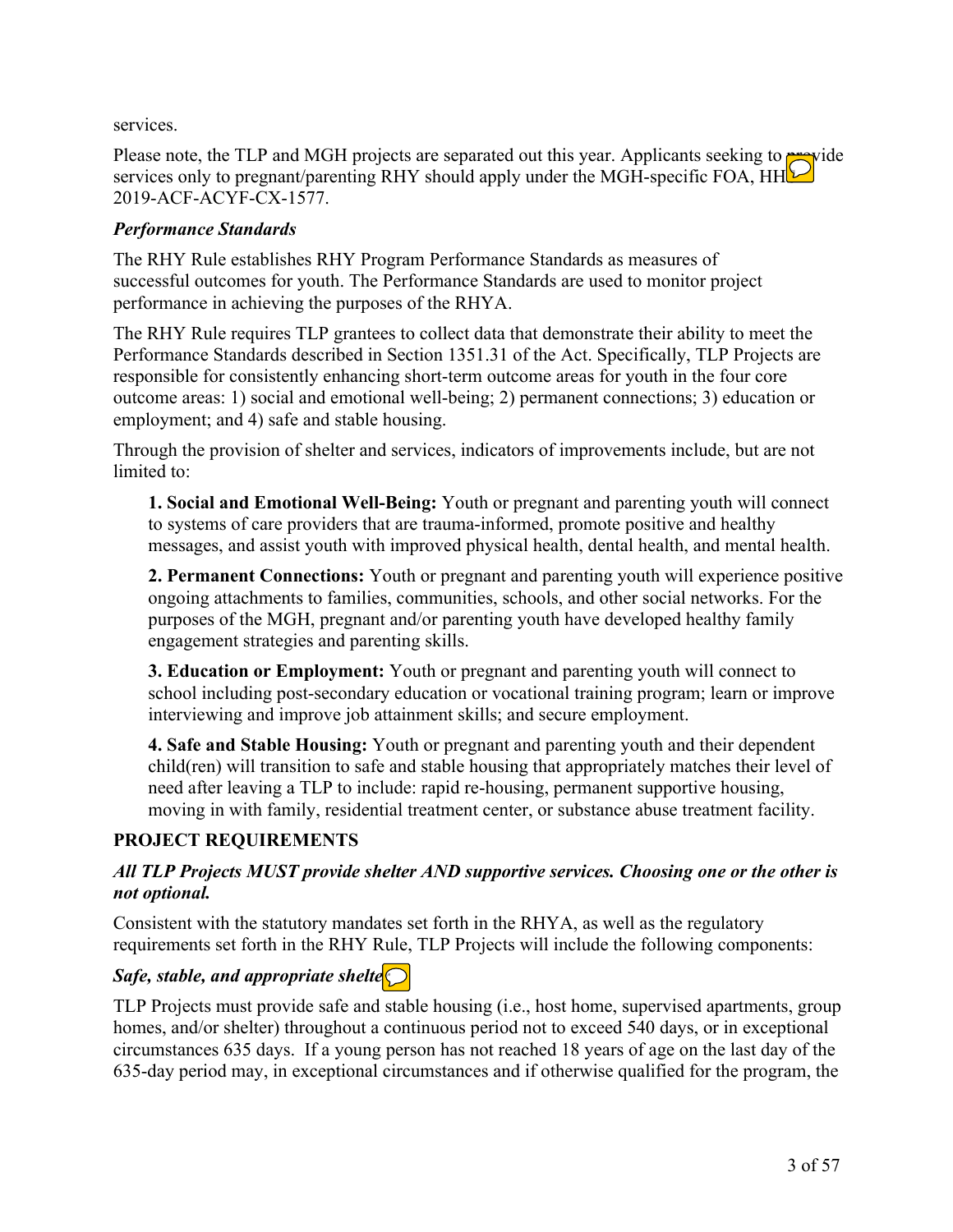youth may remain in the program until their  $18^{th}$  birthday.

TLP Projects will have an agreement and/or linkage with an age appropriate emergency shelter in circumstances when there are no current TLP openings.

TLP Projects will provide direct on-site supervision at each shelter facility that is not a family host home. Shelter facilities will have a ratio of staff to youth that is sufficient to ensure all homeless youth receive adequate supervision and services. Shelter facility will have the capacity to accommodate a minimum of four and not more than 20 individuals (excluding staff). Shelter staff will be trained to interact with youth victims of trafficking or youth having other similar traumatic experiences. Transportation to the shelter should be available, as needed, and barriers to entry should be low enough that it is easily accessible by youth.

TLP Projects will ensure youth are engaged in educational advancement, job attainment skills, or work activities while in the program.

*For MGH Purposes:* There will be a separate bed each for youth and the infant/child. In addition, the facility will ensure accommodations will limit the risk of or prevent injuries associated with falling, burning, and electrical hazards, and safe bath and tub space. See for example: ACF: Early Childhood Self-Assessment Tool for Family Shelters at [https://www.acf.hhs.gov/sites/default](https://www.acf.hhs.gov/sites/default/files/ecd/ech_family_shelter_self_assessment_tool_120114_final.pdf) [/files/ecd/ech\\_family\\_shelter\\_self\\_assessment\\_tool\\_120114\\_final.pdf](https://www.acf.hhs.gov/sites/default/files/ecd/ech_family_shelter_self_assessment_tool_120114_final.pdf).

## *Comprehensive Youth-Centered Services Model*

*Social and Emotional Well-being and Strength-based Approach:* TLP Projects use a traumainformed approach, which involves understanding and responding to the symptoms of chronic, interpersonal trauma and traumatic stress, as well as the behavioral and mental health consequences of trauma. TLP Projects also utilizes a PYD framework, which includes healthy messages, safe and structured places, adult role models, skill development, and opportunities to serve others.

*Outreach Plan:* TLP Projects will actively find runaway, homeless, and street youth, or youth at risk of becoming runaway or homeless, who might not use RHY program services due to lack of awareness or active avoidance, providing information to them about services and benefits, and encouraging the use of appropriate services.

*Gateway Services***:** When necessary and appropriate to facilitate the delivery of required TLP shelter and services, projects must provide food, drink, clothing, personal safety information (e.g., national youth hotlines, local hotlines), transportation and hygiene products to prevent malnutrition and ill-health while building trust with workers in order for the youth to be successful in the program.

*Intake Screening Tools:* TLP Projects will implement standardized methods to assess eligibility and the services required to meet the immediate needs of the client such as physical health, potential victimization (e.g., sex trafficking, labor trafficking, commercial sexual exploitation, sexual assault), behavioral health, connection to family, safety, access to resources, issues of neglect or abuse, and other risk and protective factors impacting well-being and sustainable living *that will guide identification, assistance, and referral for delivery of appropriate services*. The screening tool must be able to identify the unique needs of runaway and homeless youth.

*Assessment Tools:* TLP Projects will complete periodic, ongoing assessment to ensure interventions are meeting a youth's needs, particularly if a youth remains homeless for a long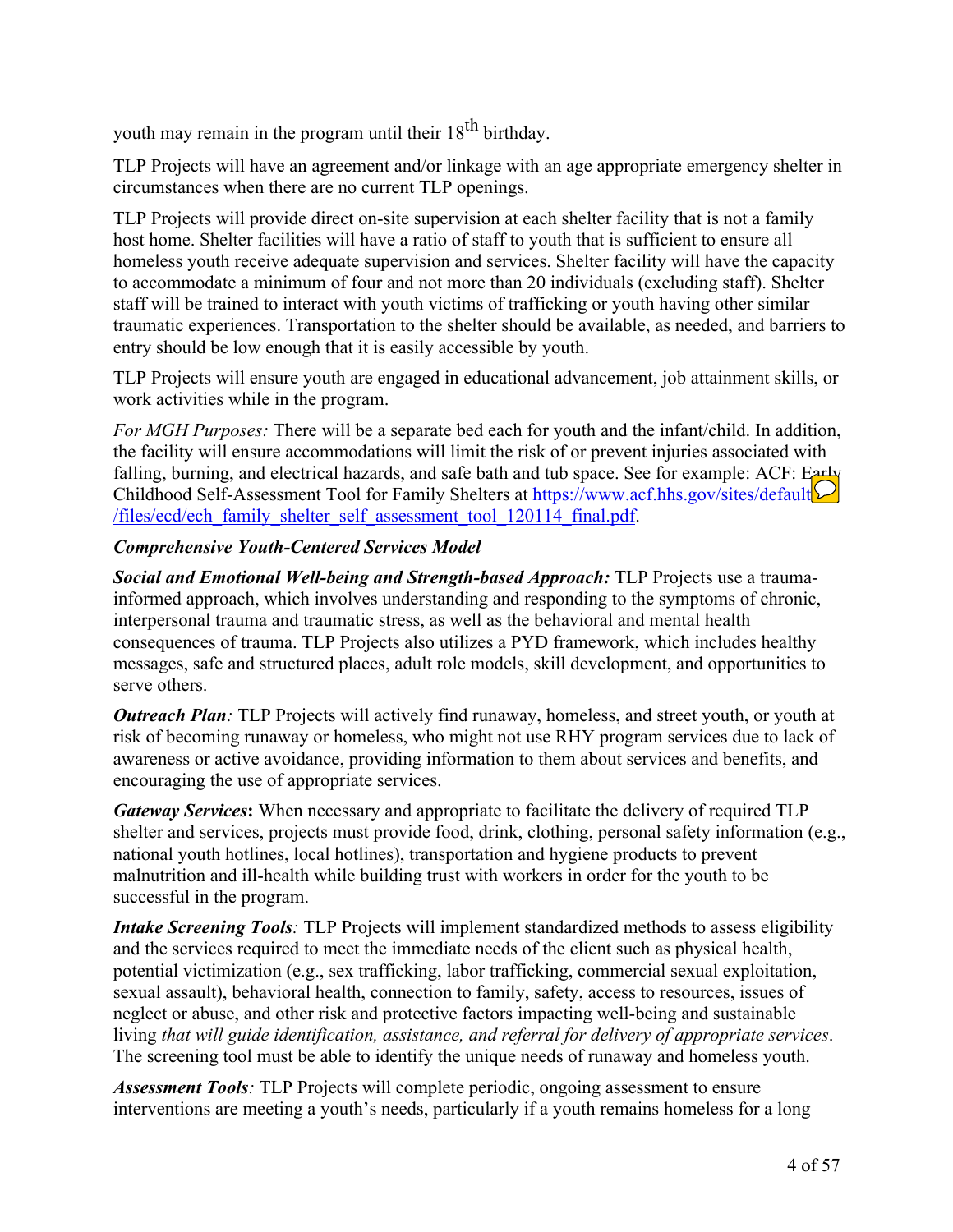period of time. In addition, MGH providers will complete a thorough assessment of pregnant and parenting youth and child in care within 30 days of intake.

This list will help you find screening and assessment tools you can use to decide what types of interventions and services each young person in your care needs. http://www.rhyclearinghouse.acf.hhs.gov/features/screening-and-assessment-tools-runaway-andhomeless-youth-programs.

*Continuum Service Linkages:* Projects must coordinate with others, such as governments and non-profits, other outreach teams, and service providers, to ensure the ability to serve the runaway and homeless youth population.

*Case Management:* Projects will identify and assess the needs of the client and, as appropriate, arrange, coordinate, monitor, evaluate, and advocate for a package of services to meet the specific needs of the client. (45 CFR § 1351.1) The following list includes specific programmatic requirements for case management planning for youth in TLP and MGH Projects:

- *Individualized Service or Treatment Plan:* TLP Projects will develop, with every youth receiving services, a written service or treatment plan based on the person's goals that include evidence-informed strategies to assist with the trajectory of achieving sustainable living.
- *Record Keeping and Case Management for Infant/Toddler:* TLP Projects supporting MGHs will create a separate file for the young person's infant or child. At a minimum, information contained in the file should include record of well-care visits, sensory and developmental screenings, and assessments.
- *Service Coordination Plan*: TLP Projects will coordinate with the local Department of Housing and Urban Development (HUD) funded Continuums of Care (CoC) to ensure youth have access to all available resources, including adult mainstream services and youth services. In addition, projects must have a suitable referral plan based on an assessment of youth needs to ensure appropriate system of care services are accessible. A list of the system of care services may include social services; law enforcement; educational services; vocational training; welfare; legal services, anti-trafficking agencies, health care programs, including health insurance options; affordable child-care and/or child education programs. In addition, projects must take steps to ensure that youth who are under the legal jurisdiction of the juvenile justice or child welfare systems receive services from those systems until such time as they are released from the jurisdiction of those systems.

*Transitional Living Plan:* TLP Projects will provide every youth a written transitional living plan that meets their level of need for a safe and stable living environment after program exit, which should ensure the youth has access to important documents and paperwork (e.g., birth certificate, social security card, driver's license or state identification card, medical records, credit reports).

*Aftercare Plan:* Projects will plan to provide additional services beyond the period of residential stay that offer continuous and supportive follow-up to youth served by the program for at least 3 months. A youth's individual aftercare plan must be provided to the youth in exit counseling or before, and must outline what services were provided, including appropriate referrals for needed health care services, including referrals and counseling on insurance coverage through family health care insurance plans or to agencies that assist in enrolling persons in Medicaid or other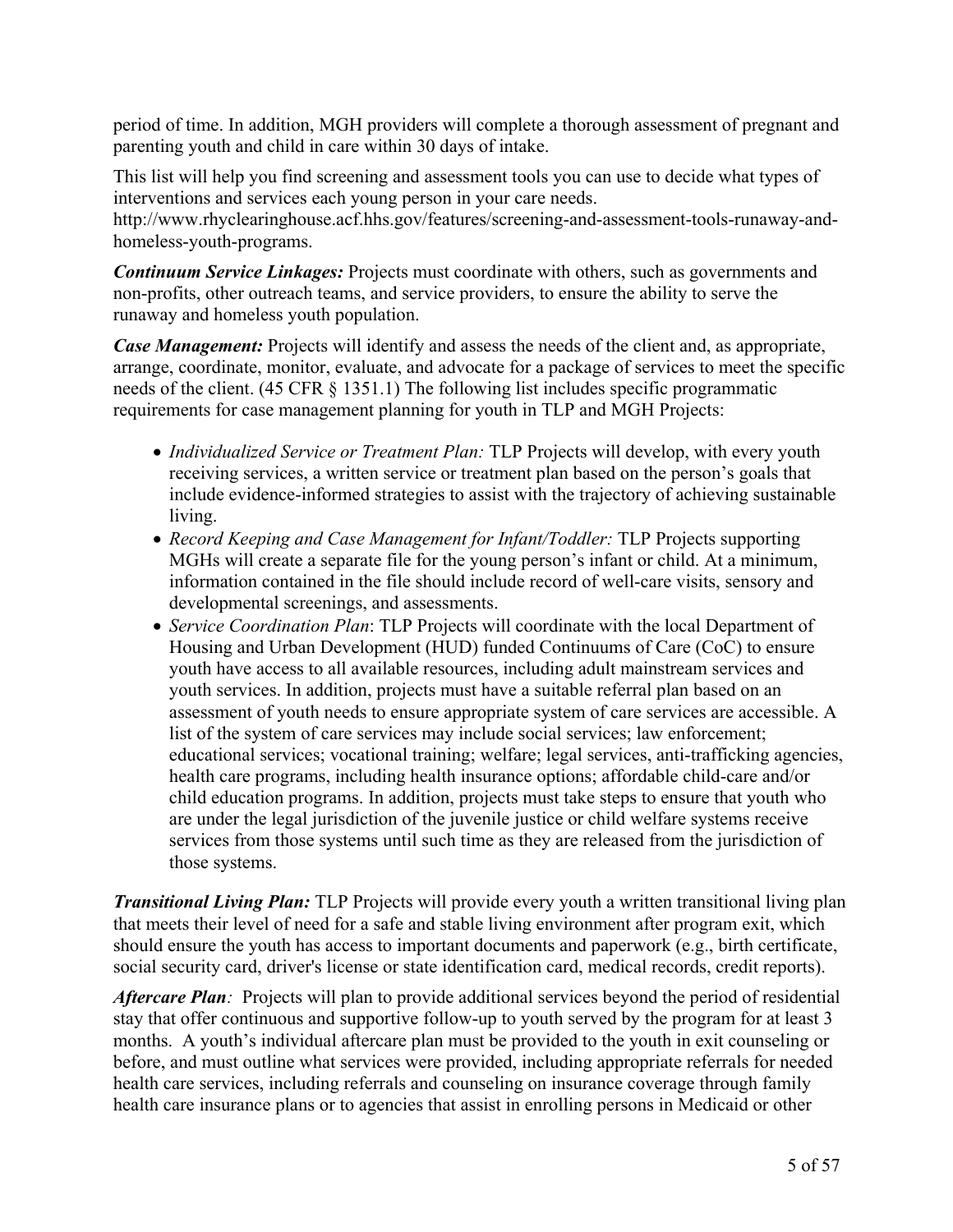publicly available insurance plans. The aftercare plan should track the youth's housing status, educational services, and the rate of participation and completion of the services in the plan beyond 3 months, if services are still provided. Additionally, each TLP Project must ensure youth have safe and appropriate exits when leaving the program. The aftercare plan should include, but not be limited to:

- Contact with youth who leave the program in order to ensure their ongoing safety and access to services;
- Assistance with youth in overcoming barriers that may interfere with the achievement of their goals;
- Provide proactive and reactive strategies to encourage retention in education, employment, housing, and other key areas;
- Provide supportive services to assist in advancement to better jobs or postsecondary education and training; and
- Help youth find solutions for employment, education, housing, and personal issues.

**Sustainability Plan:** Successful TLP Projects plan for project sustainability from the beginning of the project design and revisit and revise the plan throughout the life of the project. These plans include:

- *Sustainability* through diversification of funding to continue services in the event of a loss of FYSB funding, as well as plans to address staff retention, and staff turnover;
- *Accountability* in meeting FYSB's four core outcome areas, and performance standards; and
- *Collaboration* through building meaningful partnerships with other service agencies in the community, thus becoming co-laborers in the field.

**For MGH Purposes:** Referrals should also include Supplemental Nutrition Assistance Program (SNAP); Temporary Assistance for Needy Families (TANF); Child Care; Head Start; Women, Infants, and Children (WIC); and other related family/child support services. Pursuant to Section1351.23(b) of the RHY Rule, RHY projects will inform the National Runaway Safeline, the RHY Program's National Communication System, about resources and how to connect youth in need with those resources. MGH Projects need to ensure and report that youth receive consistent pre-natal care and, for the infant, well-baby exams and immunizations, while in the program.

 *Child Care Plan (For MGH Purposes):* A project's child care plan must link youth to safe, affordable, and accessible child-care and early childhood development services so the youth can complete education and employment goals. This should include procedures for child care referral and other early childhood development linkages.

# Subaward<sup>[</sup>

Subrecipients must meet the eligibility requirements in *Section III.1. Eligible Applicants*. Additionally, all subrecipients must obtain a DUNS number if they do not have one already and they must have an active registration with System for Award Management (SAM). See *Section IV.3. Unique Entity Identify and System for Award Management (SAM)*.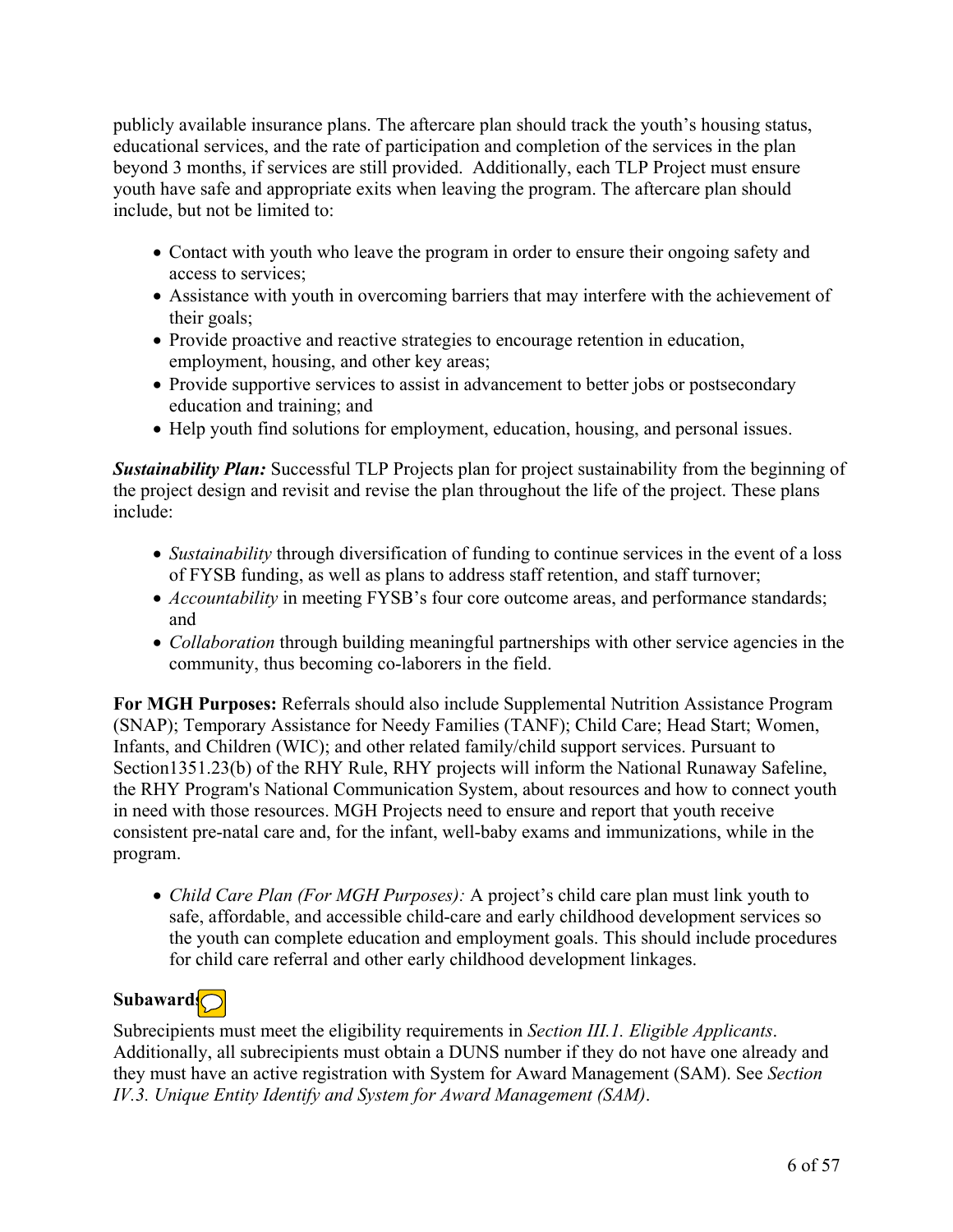The recipient must serve as the lead entity responsible for coordinating the delivery of all required services. The recipient must have a process for selecting subrecipients, as well as an assessment of any potential financial or programmatic risks associated with entering into a programmatic and financial relationship with the identified subrecipient(s).

Grant recipients may elect to subaward a portion of funds (not more than 75 percent of the total award amount) to eligible organizations for the purpose of carrying out the Project Requirements.

Grant recipients are responsible for ensuring all RHY Program requirements specified in the RHYA and RHY Rule, as well as the specific Project Requirements stated in this FOA, are fully implemented. It is also the responsibility of the recipient to implement oversight and performance monitoring procedures to ensure subrecipient(s) compliance and performance with all applicable RHY Program and Project Requirements. Recipients of an award who subaward must, at a minimum, abide by 45 CFR 75.351-.353.

Recipients of an award under this FOA will be legally accountable to ACF for performance of the project or program. See *Section V.2. Review and Selection Process.*

Other conditions related to the recipient/subrecipient relationship include:

- Recipients may be required to report under the Federal Financial Accountability and Transparency Act.
- All funding restrictions that apply to the recipient will apply to the subrecipient. See *Section IV.6. Funding Restrictions*.
- If recipients have not secured subrecipients by the time of the award, they must do so within 90 days from the start of the project, unless specified otherwise, and must notify ACF when the subrecipients are known.

#### <span id="page-8-0"></span>**II. Federal Award Information**

Funding Instrument Type: Grant Estimated Total Funding: \$4,500,000 Expected Number of Awards: 18 Award Ceiling: \$250,000 Per Budget Period Award Floor: \$100,000 Per Budget Period Average Projected Award Amount: \$100,000 Per Budget Period Anticipated Project Start Date: 09/30/2019

**Length of Project Periods:**

Length of Project Period: 36-month project period with three 12 month budget periods

#### **Additional Information on Awards: Awards made under this announcement are subject to the availability of federal funds.**

Applications requesting an award amount that exceeds the *Award Ceiling* per budget period, or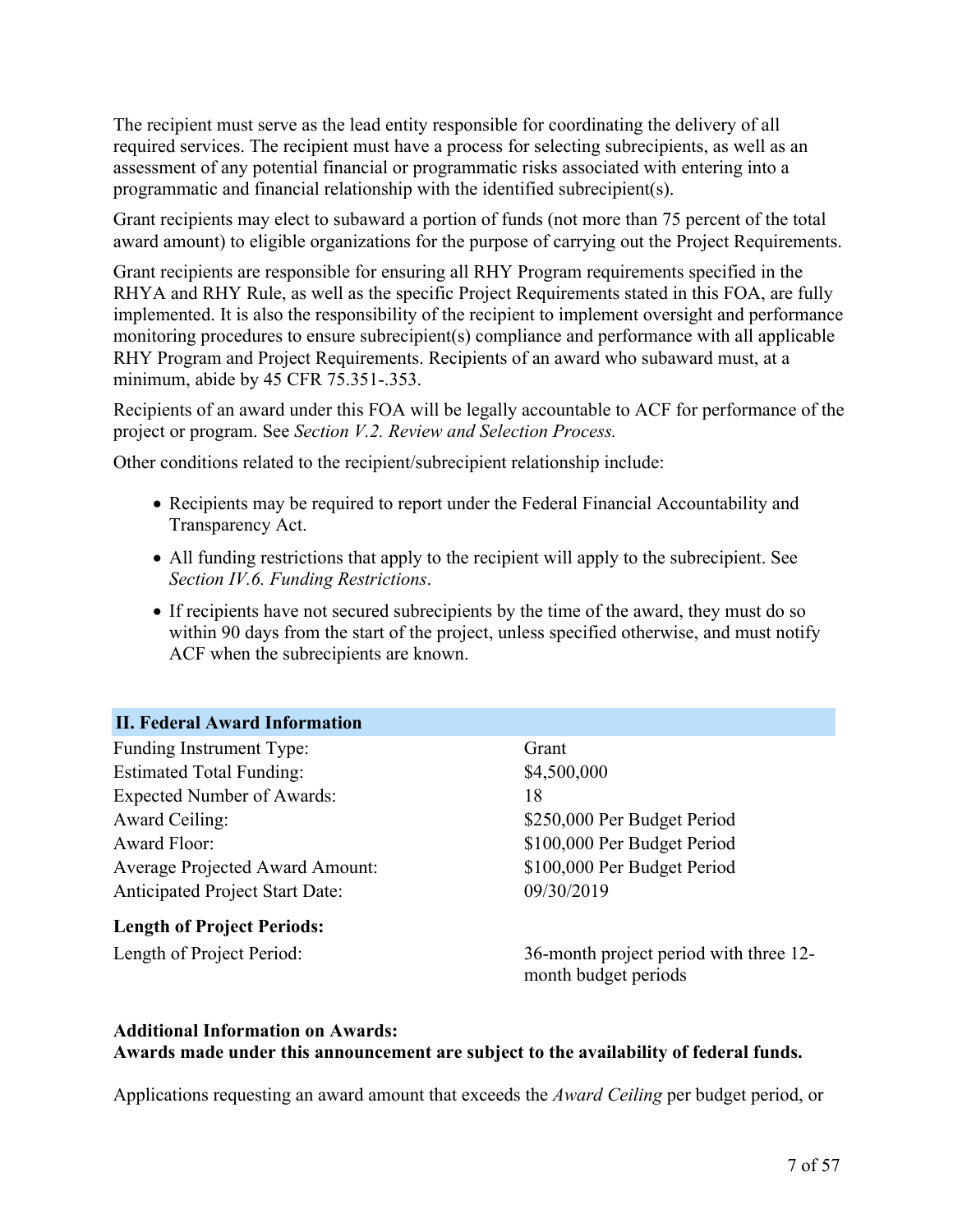per project period, as stated in this section*,* will be disqualified from competitive review and from funding under this announcement. This disqualification applies only to the *Award Ceiling* listed for the first 12-month budget period for projects with multiple budget periods. If the project and budget period are the same, the disqualification applies to the *Award Ceiling* listed for the project period. Please see *Section III.3. Other, Application Disqualification Factors.*

**Note:** For those programs that require matching or cost sharing, recipients will be held accountable for projected commitments of non-federal resources in their application budgets and budget justifications by budget period or by project period for fully funded awards, even if the projected commitment exceeds the required amount of match or cost share. **A recipient's failure to provide the required matching amount may result in the disallowance of federal funds.** See *Section III.2.* of this announcement for information on cost-sharing or matching requirements.

## **Continuation of Project**

An initial grant award will be for a 12-month budget period. The award of continuation grants beyond the initial 12-month budget period will be subject to the availability of funds, satisfactory progress on the part of the grantee, and a determination that the continued funding would be in the best interest of the federal government.

Please see *Section IV.6 Funding Restrictions* for limitations on the use of federal funds awarded under this announcement.

## **III. Eligibility Information**

#### <span id="page-9-0"></span>**III.1. Eligible Applicants**

The Secretary is authorized to make grants and to provide technical assistance to public and nonprofit private entities and coordinate networks of such entities to establish and operate transitional living youth projects for homeless youth. For profit organizations are not eligible. Private institutions of higher education must be nonprofit entities.

In selecting eligible applicants to receive grants under this FOA, priority will be given to applicants who have experience in providing shelter and services to homeless youth as required by the RHYA.

Applications from individuals (including sole proprietorships) and foreign entities are not eligible and will be disqualified from competitive review and from funding under this announcement. See *Section III.3. Other, Application Disqualification Factors.*

Faith-based and community organizations that meet the eligibility requirements are eligible to receive awards under this funding opportunity announcement.

See *Section IV.2. Legal Status of Applicant Entity* for documentation required to support eligibility.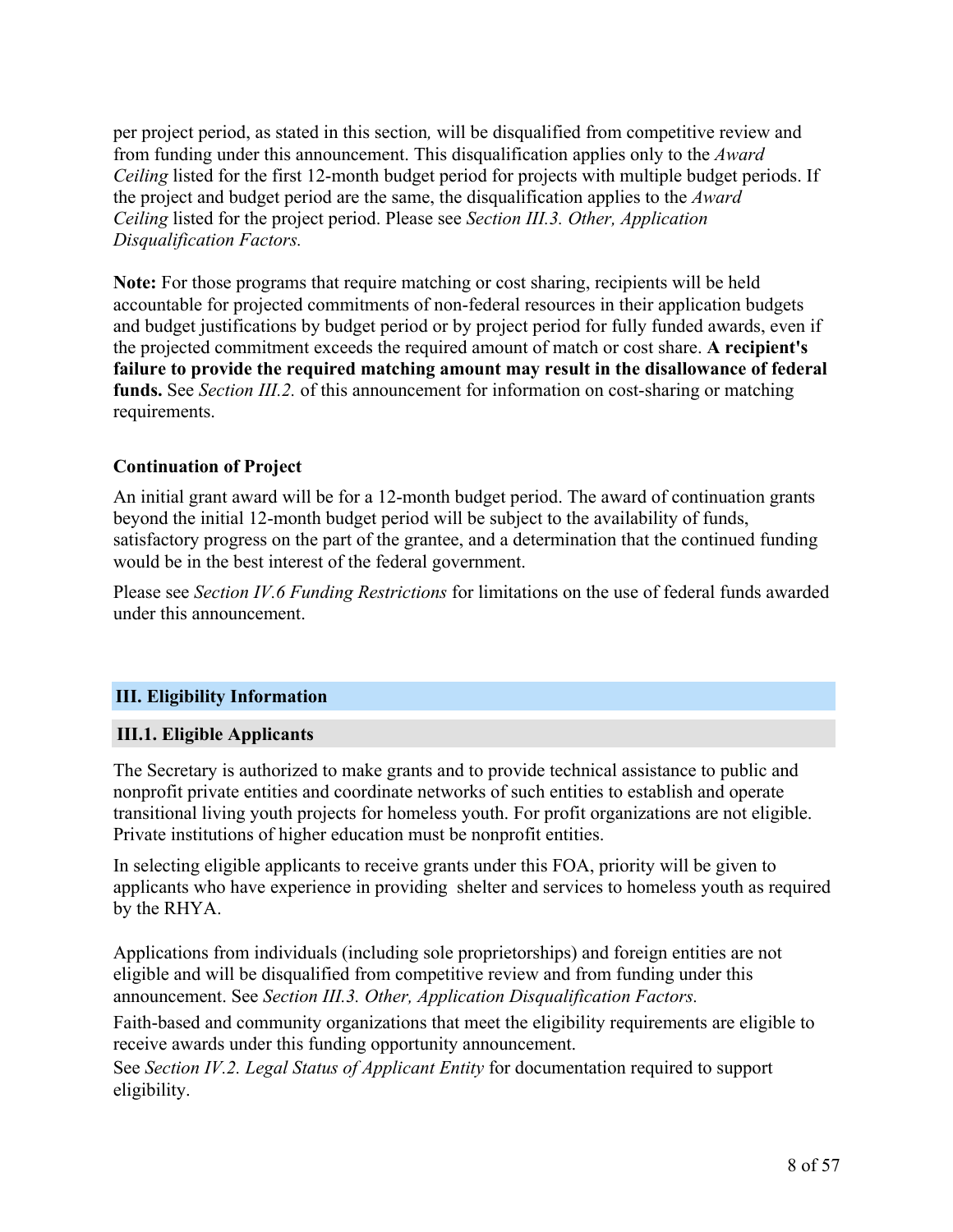## <span id="page-10-0"></span>**III.2. Cost Sharing or Matching**

Cost Sharing / Matching Requirement: Yes

Grantees are required to meet a non-federal share of the project cost, in accordance with 383 of the RHY ACT, 34 U.S.C. 11274.

Grantees must provide at least 10 percent of the total approved cost of the project. The total approved cost of the project is the sum of the ACF (federal) share and the non-federal share. The non-federal share may be met by cash or in-kind contributions, although applicants are encouraged to meet their match requirements through cash contributions. For example, in order to meet the match requirements, a project requesting \$250,000.00 in ACF (federal) funds must provide a non-federal share of the approved total project cost of at least \$27,778.00 , which is 10 percent of total approved project cost of \$277,778.00 .

**For all federal awards**, any shared costs or matching funds and all contributions, including cash and third-party in-kind contributions, must be accepted as part of the recipient's cost sharing or matching when such contributions meet all of the criteria listed in 45 CFR 75.306.

**For awards that require matching by statute**, recipients will be held accountable for projected commitments of non-federal resources in their application budgets and budget justifications by budget period, or by project period for fully funded awards, even if the projected commitment exceeds the amount required by the statutory match. **A recipient's failure to provide the statutorily required matching amount may result in the disallowance of federal funds. Recipients will be required to report these funds in the Federal Financial Reports.**

**For awards that do not require matching or cost sharing by statute**, where "cost sharing" refers to any situation in which the recipient voluntarily shares in the costs of a project other than as statutorily required matching, recipients will be held accountable for projected commitments of non-federal resources in their application budgets and budget justifications by budget period, or by project period for fully funded awards. These include situations in which contributions are voluntarily proposed by an applicant and are accepted by ACF. Non-federal cost sharing will be included in the approved project budget so that the applicant will be held accountable for proposed non-federal cost-sharing funds as shown in the Notice of Award (NOA). **A recipient's failure to provide voluntary cost sharing of non-federal resources that have been accepted by ACF as part of the approved project costs and that have been shown as part of the approved project budget in the NOA, may result in the disallowance of federal funds. Recipients will be required to report these funds in the Federal Financial Reports.**

The federal share of the TLP/MGH project represents 90 percent of the total project cost supported by the federal government. The remaining 10 percent represents the required project match cost by the grantee. This may be a cash or in-kind contribution.

For examples of matching requirements based on specific award amounts, see Sample Chart of Matching Funding Amounts below.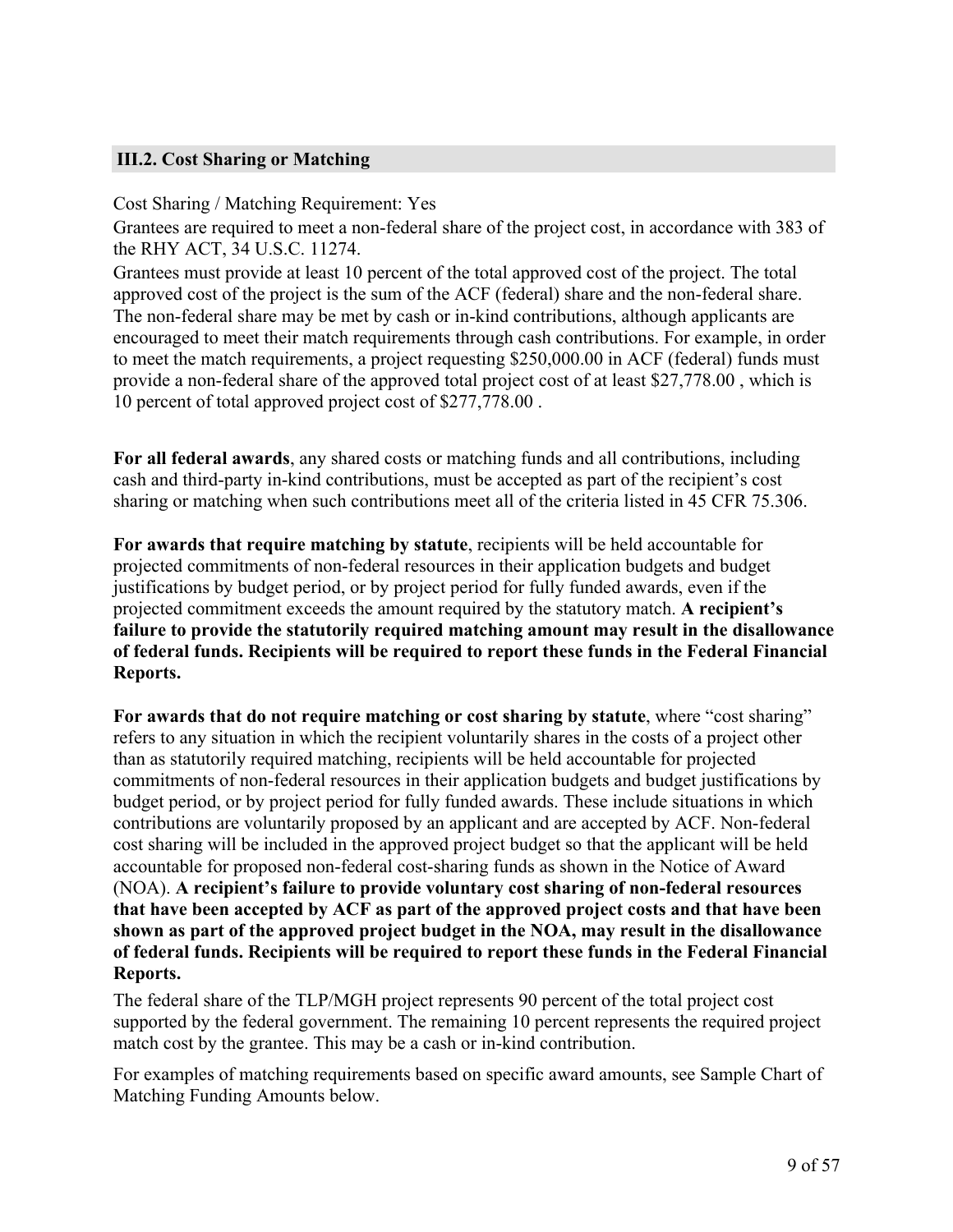| Federal Amount | Non-Federal Share | <b>Total Project Cost for</b> |
|----------------|-------------------|-------------------------------|
|                |                   | 12-month period               |
| \$100,000      | \$11,111          | \$111,111                     |
| \$125,000      | \$13,625          | \$138,625                     |
| \$150,000      | \$16,350          | \$166,350                     |
| \$175,000      | \$19,444          | \$194,444                     |
| \$200,000      | \$22,222          | \$222,222                     |

#### **Sample Chart of Matching Funding Amounts**

#### **Matching Waiver Pursuant to 48 U.S.C. § 1469a(d)**

Matching requirements (including in-kind contributions) of less than \$200,000 (up to \$199,999) are waived under grants made to the governments of American Samoa, Guam, the U.S. Virgin Islands, and the Commonwealth of the Northern Mariana Islands (other than those consolidated under other provisions of 48 U.S.C. 1469) pursuant to 48 U.S.C. 1469a(d). This waiver applies whether the matching required under the grant equals or exceeds \$200,000.

## <span id="page-11-0"></span>**III.3. Other**

## **Application Disqualification Factors**

Applications from individuals (including sole proprietorships) and foreign entities are not eligible and will be disqualified from competitive review and from funding under this announcement.

## **Award Ceiling Disqualification**

Applications that request an award amount that exceeds the *Award Ceiling* per budget period or per project period ("per project period" refers only to fully funded awards), as stated in *Section II*. *Federal Award Information,* will be disqualified from competitive review and from funding under this announcement. This disqualification applies only to the *Award Ceiling* listed for first 12-month budget period for projects with multiple budget periods. If the project and budget period are the same, the disqualification applies to the *Award Ceiling* listed for the project period.

## **Required Electronic Application Submission**

ACF requires electronic submission of applications at [www.Grants.gov](https://www.grants.gov)**. Paper applications received from applicants that have not been approved for an exemption from required electronic submission will be disqualified from competitive review and from funding under this announcement.**

Applicants that do not have an Internet connection or sufficient computing capacity to upload large documents to the Internet may contact ACF for an exemption that will allow the applicant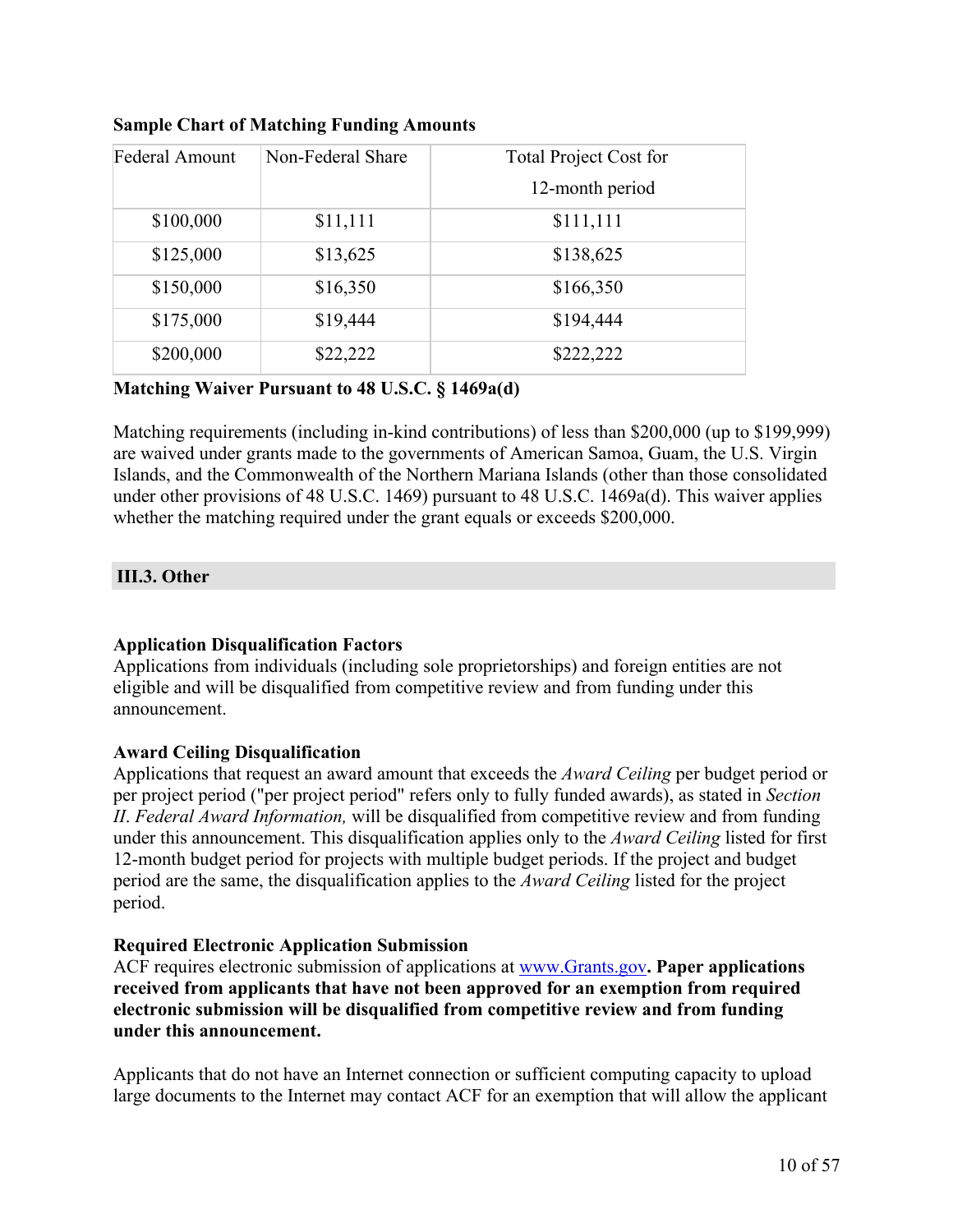to submit applications in paper format. Information and the requirements for requesting an exemption from required electronic application submission are found in "ACF Policy for Requesting an Exemption from Electronic Application Submission" at [www.acf.hhs.gov/grants/howto#chapter-6](https://www.acf.hhs.gov/grants/howto#chapter-6).

#### **Missing the Application Deadline (Late Applications)**

**The deadline for electronic application submission is 11:59 p.m., ET, on the due date listed in the** *Overview and* **in** *Section IV.4. Submission Dates and Times.* Electronic applications submitted to [www.Grants.gov](https://www.Grants.gov) after 11:59 p.m., ET, on the due date, as indicated by a dated and time-stamped email from [www.Grants.gov](https://www.Grants.gov), will be disqualified from competitive review and from funding under this announcement. That is, applications submitted to [www.Grants.gov,](https://www.Grants.gov) on or after 12:00 a.m., ET, on the day after the due date will be disqualified from competitive review and from funding under this announcement.

Applications submitted to [www.Grants.gov](https://www.Grants.gov) at any time during the open application period, and prior to the due date and time, which fail the [www.Grants.gov](https://www.Grants.gov) validation check, will not be received at, or acknowledged by, ACF.

Each time an application is submitted via [www.Grants.gov,](https://www.Grants.gov) the submission will generate a new date and time-stamp email notification. Only those applications with on-time date and time stamps that result in a validated application, which is transmitted to ACF, will be acknowledged.

**The deadline for receipt of paper applications is 4:30 p.m., ET, on the due date listed in the** *Overview* **and** *in Section IV.4. Submission Dates and Times***.** Paper applications received after 4:30 p.m., ET, on the due date will be disqualified from competitive review and from funding under this announcement. **Paper applications received from applicants that have not received approval of an exemption from required electronic submission will be disqualified from competitive review and from funding under this announcement.**

#### **Notification of Application Disqualification**

Applicants will be notified of a disqualification determination by email or by USPS postal mail within 30 federal business days from the closing date of this FOA.

#### **IV. Application and Submission Information**

#### <span id="page-12-0"></span>**IV.1. Address to Request Application Package**

FYSB Operations Center c/o F2 Solutions Attn: Transitional Living Program FOA 1401 Mercantile Lane Suite 401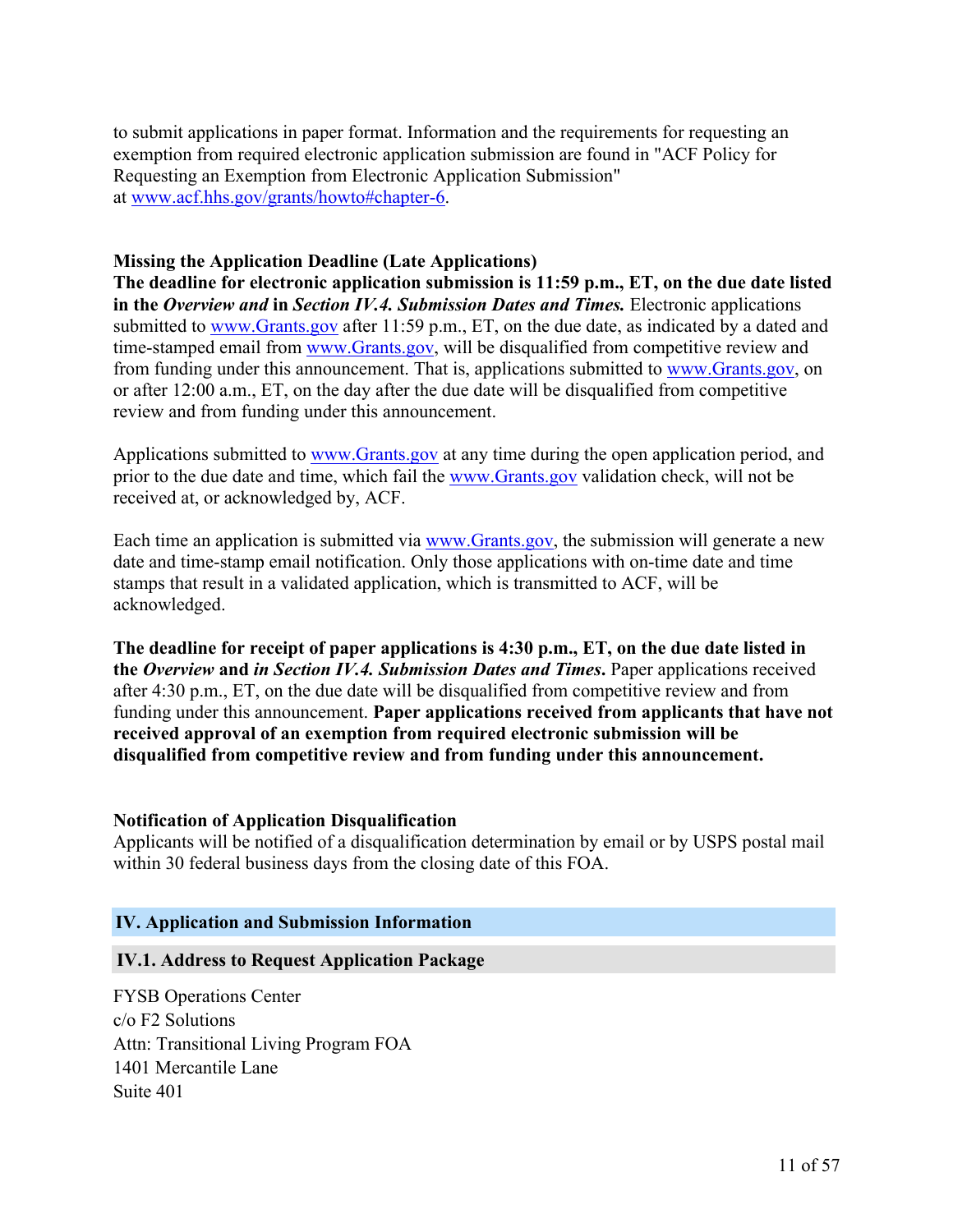Largo, MD 20744 Phone: 1-855-792-6551 Email: [TechAssist@fysb.net](mailto:TechAssist@fysb.net)

#### **Electronic Application Submission:**

The electronic application submission package is available in the FOA's listing at [www.Grants.gov.](https://www.Grants.gov)

#### **Applications in Paper Format:**

For applicants that have received an exemption to submit applications in paper format, Standard Forms, assurances, and certifications are available in the "Select Grant Opportunity Package" available in the FOA's Grants.gov Synopsis under the Package tab at [www.Grants.gov.](https://www.Grants.gov) See *Section IV.2. Request an Exemption from Required Electronic Application Submission* if applicants do not have an Internet connection or sufficient computing capacity to upload large documents (files) to [www.Grants.gov.](https://www.grants.gov)

#### **Federal Relay Service:**

Hearing-impaired and speech-impaired callers may contact the Federal Relay Service (FedRelay) for assistance at [www.gsa.gov/fedrelay.](http://www.gsa.gov/fedrelay)

#### <span id="page-13-0"></span>**IV.2. Content and Form of Application Submission**

## **FORMATTING APPLICATION SUBMISSIONS**

**Each applicant applying electronically via [www.Grants.gov](https://www.grants.gov/) is required to upload only two electronic files, excluding Standard Forms and OMB-approved forms. No more than two files will be accepted for the review, and additional files will be removed. Standard Forms and OMB-approved forms will not be considered additional files.**

## *FOR ALL APPLICATIONS:*

#### **Authorized Organizational Representative (AOR)**

AOR is the designated representative of the applicant/recipient organization with authority to act on the organization's behalf in matters related to the award and administration of grants. In signing a grant application, this individual agrees that the organization will assume the obligations imposed by applicable Federal statutes and regulations and other terms and conditions of the award, including any assurances, if a grant is awarded.

#### **Point of Contact**

In addition to the AOR, a point of contact on matters involving the application must also be identified. The point of contact, known as the Project Director or Principal Investigator, should not be identical to the person identified as the AOR. The point of contact must be available to answer any questions pertaining to the application.

#### **Application Checklist**

Applicants may refer to *Section VIII. Other Information* for a checklist of application requirements that may be used in developing and organizing application materials.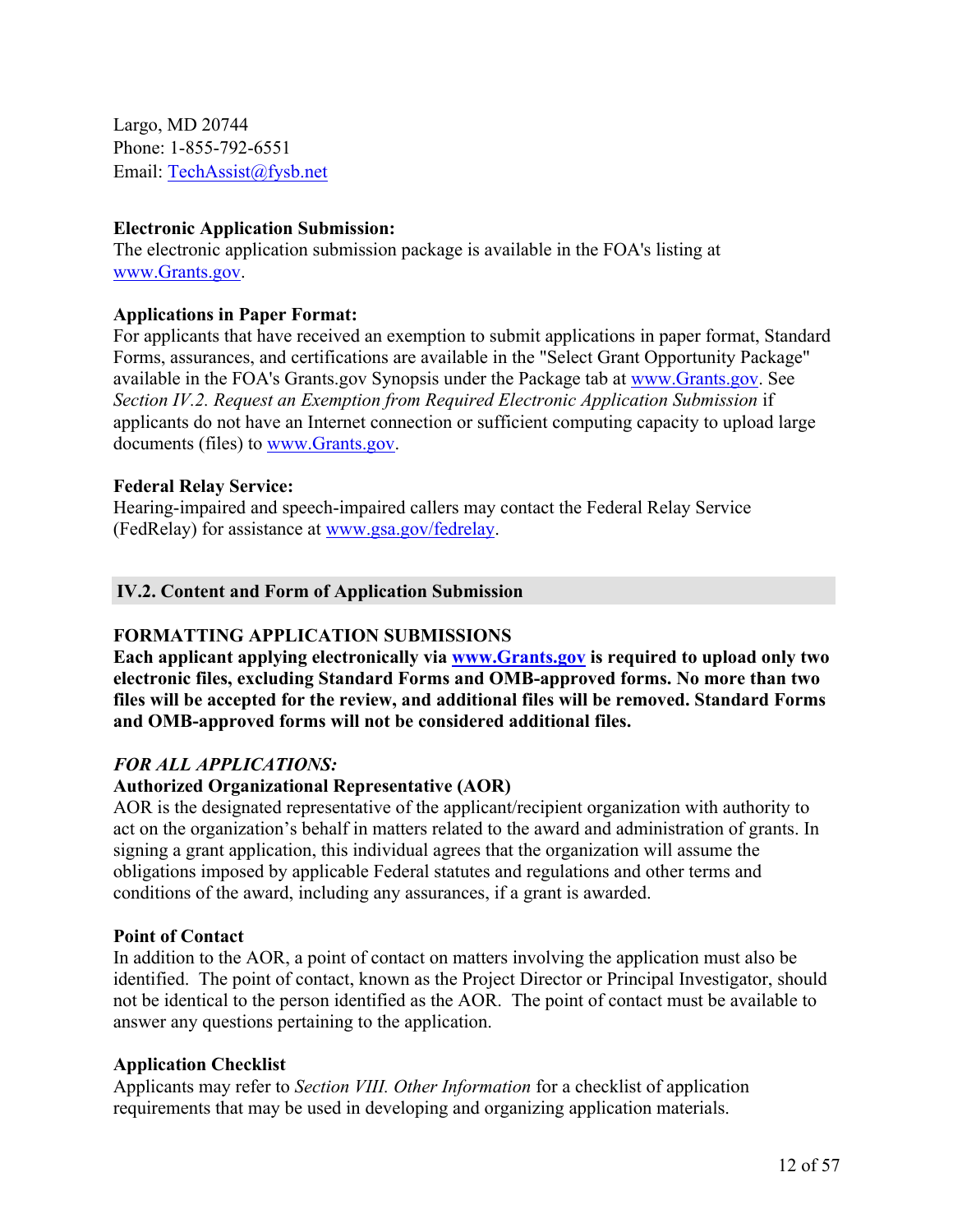#### **Accepted Font Style**

Applications must be in Times New Roman (TNR), 12-point font, except for footnotes, which may be TNR 10-point font. Pages that contain blurred text, or text that is too small to read comfortably, will be removed.

#### **English Language**

Applications must be submitted in the English language and must be in the terms of United States (U.S.) dollars. If applications are submitted using another currency, ACF will convert the foreign currency to U.S. currency using the date of receipt of the application to determine the rate of exchange.

#### **Page Limitations**

**Applicants must observe the page limitation(s) listed under "PAGE LIMITATIONS AND CONTENT FOR ALL SUBMISSION FORMATS:".** *Page* **limitation(s) do not include SFs and OMB-approved forms***.*

**All applications must be double-spaced.** An application that exceeds the cited page limitation for double-spaced pages in the Project Description file or the Appendices file will have the last extra pages removed and the removed pages will not be reviewed.

#### **Application Elements Exempted from Double-Spacing Requirements**

The following elements of the application submission are exempt from the double-spacing requirements and may be single-spaced: the table of contents, the one-page Project Summary/Abstract, required Assurances and Certifications, required SFs, required OMBapproved forms, resumes, logic models, proof of legal status/non-profit status, third-party agreements, letters of support, footnotes, tables, the line-item budget and/or the budget justification.

#### **Adherence to FOA Formatting, Font, and Page Limitation Requirements**

Applications that fail to adhere to ACF's FOA formatting, font, and page limitation requirements will be adjusted by the removal of page(s) from the application. Pages will be removed before the objective review. The removed page(s) will not be made available to reviewers.

Applications that have more than one scanned page of a document on a single page will have the page(s) removed from the review.

For applicants that submit paper applications, double-sided pages will be counted as two pages. When the maximum allowed number of pages is reached, excess pages will be removed and will not be made available to reviewers.

**NOTE:** Applicants failing to adhere to ACF's FOA formatting, font, and page limitation requirements will receive a letter from ACF notifying them that their application was amended. The letter will be sent after awards have been issued and will specify the reason(s) for removal of page(s).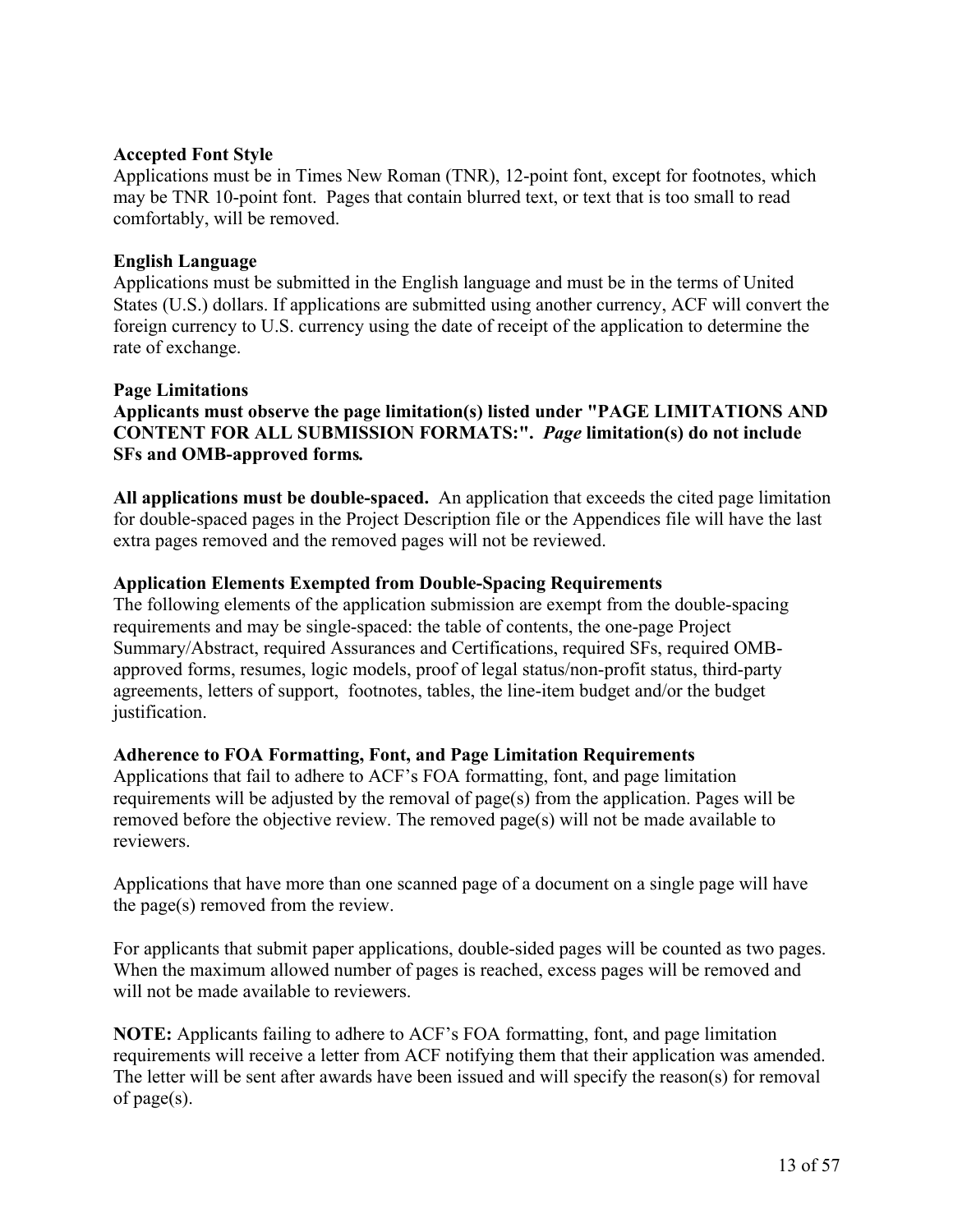## **Corrections/Updates to Submitted Applications**

When applicants make revisions to a previously submitted application, ACF will accept only the last on-time application for pre-review under the Application Disqualification Factors. The Application Disqualification Factors determine the application's acceptance for competitive review. See *Section III.3. Application Disqualification Factors* and *Section IV.2. Application Submission Options*.

## **Copies Required**

Applicants must submit one complete copy of the application package electronically. Applicants submitting electronic applications need not provide additional copies of their application package.

Applicants submitting applications in paper format must submit one original and two copies of the complete application, including all Standard Forms and OMB-approved forms. The original copy must have original signatures.

## **Signatures**

Applicants submitting electronic applications must follow the registration and application submission instructions provided at [www.Grants.gov](https://www.grants.gov/).

The original of a paper format application must include original signatures of the authorized representatives.

## **Accepted Application Format**

With the exception of the required Standard Forms (SFs) and OMB-approved forms, all application materials must be formatted so that they are  $8\frac{1}{2}$ " x 11" white paper with 1-inch margins all around.

If possible, applicants are encouraged to include page numbers for each page within the application.

ACF generally does not encourage submission of scanned documents as they tend to have reduced clarity and readability. If documents must be scanned, the font size on any scanned documents must be large enough so that it is readable. Documents must be scanned page-forpage, meaning that applicants may not scan more than one page of a document onto a single page. Pages with blurred text will be removed from the application.

## **PAGE LIMITATIONS AND CONTENT FOR ALL SUBMISSION FORMATS:**

With the exception of SFs and forms approved by the OMB, the application submission is **limited to 75 pages** in its entirety. The two files applicants must submit are:

The **Project Description** file must include these items:

- 1. Table of Contents
- 2. Abstract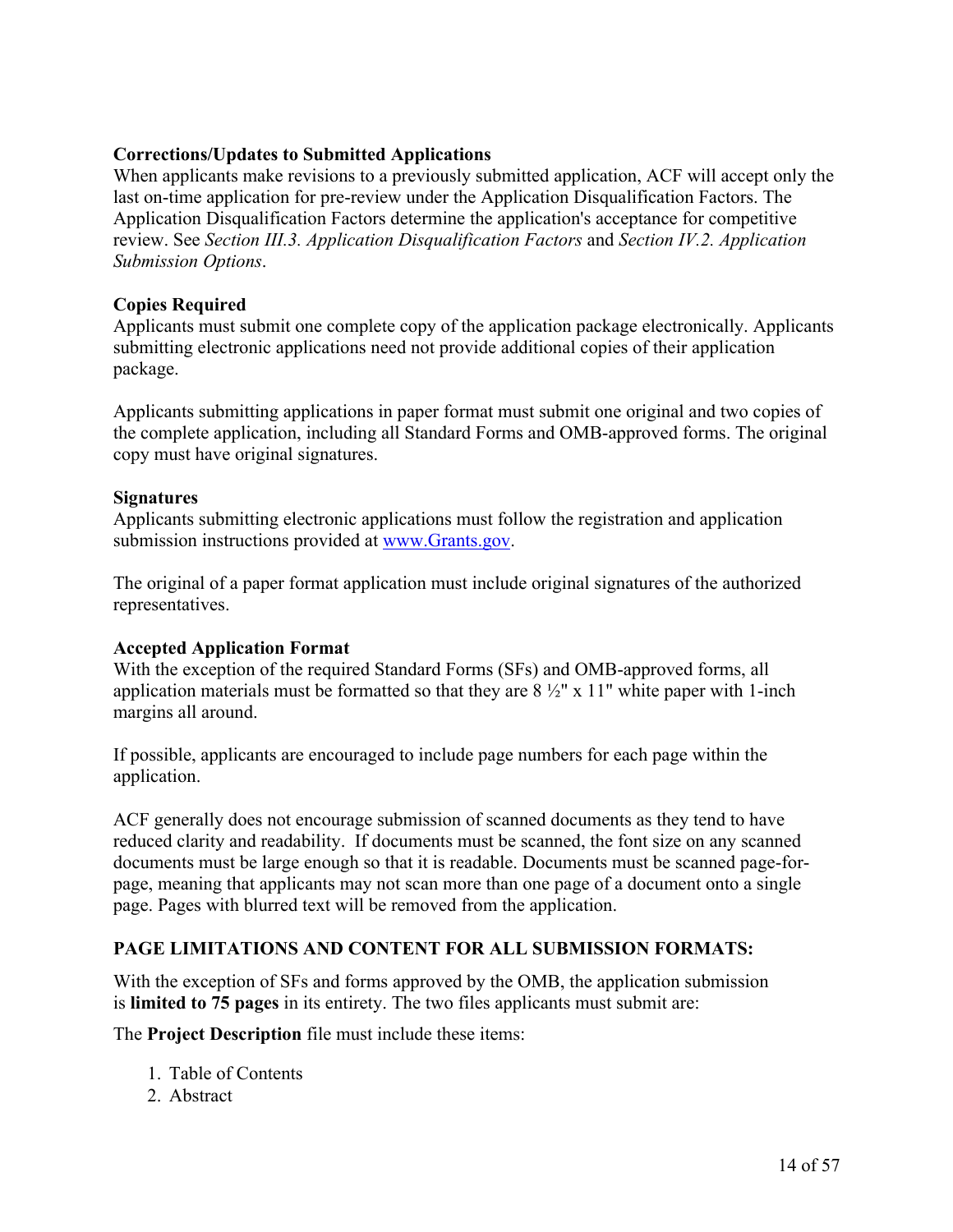- 3. Need for Assistance
- 4. Approach
- 5. Logic Model/Theory of Change
- 6. Organizational Capacity
- 7. Program Performance Evaluation Plan
- 8. Line Item Budget and Budget Justification (to include plan for oversight of federal award funds)

The **Appendices** file must include these items:

- 1. Certifications and Assurances
- 2. Legal Status of Applicant Entity
- 3. Third-party Agreements
- 4. Organizational Chart and Resumes (no more than 2 pages in length, per person, for key staff on the proposed project)
- 5. Indirect Cost Rate Letter (if applicable)

#### **ELECTRONIC APPLICATION SUBMISSION INSTRUCTIONS**

Applicants are required to submit their applications electronically unless they have requested and received an exemption that will allow submission in paper format. See *Section IV.2. Application Submission Options* for information about requesting an exemption*.*

Electronic applications will only be accepted via [www.Grants.gov.](https://www.grants.gov/) **ACF will not accept applications submitted via email or via facsimile.**

#### **Each applicant is required to upload ONLY two electronic files, excluding SFs and OMBapproved forms.**

**File One**: Must contain the entire Project Description, and the Budget and Budget Justification (including a line-item budget and a budget narrative).

**File Two:** Must contain all documents required in the Appendices.

#### **Adherence to the Two-File Requirement**

No more than two files will be accepted for the review. Applications with additional files will be amended and files will be removed from the review. SFs and OMB-approved forms will not be considered additional files.

#### **Application Upload Requirements**

ACF strongly recommends that electronic applications be uploaded as Portable Document Files (PDFs). One file must contain the entire Project Description and Budget Justification; the other file must contain all documents required in the Appendices. Details on the content of each of the two files, as well as page limitations, are listed earlier in this section.

To adhere to the two-file requirement, applicants may need to convert and/or merge documents together using a PDF converter software. Many recent versions of Microsoft Office include the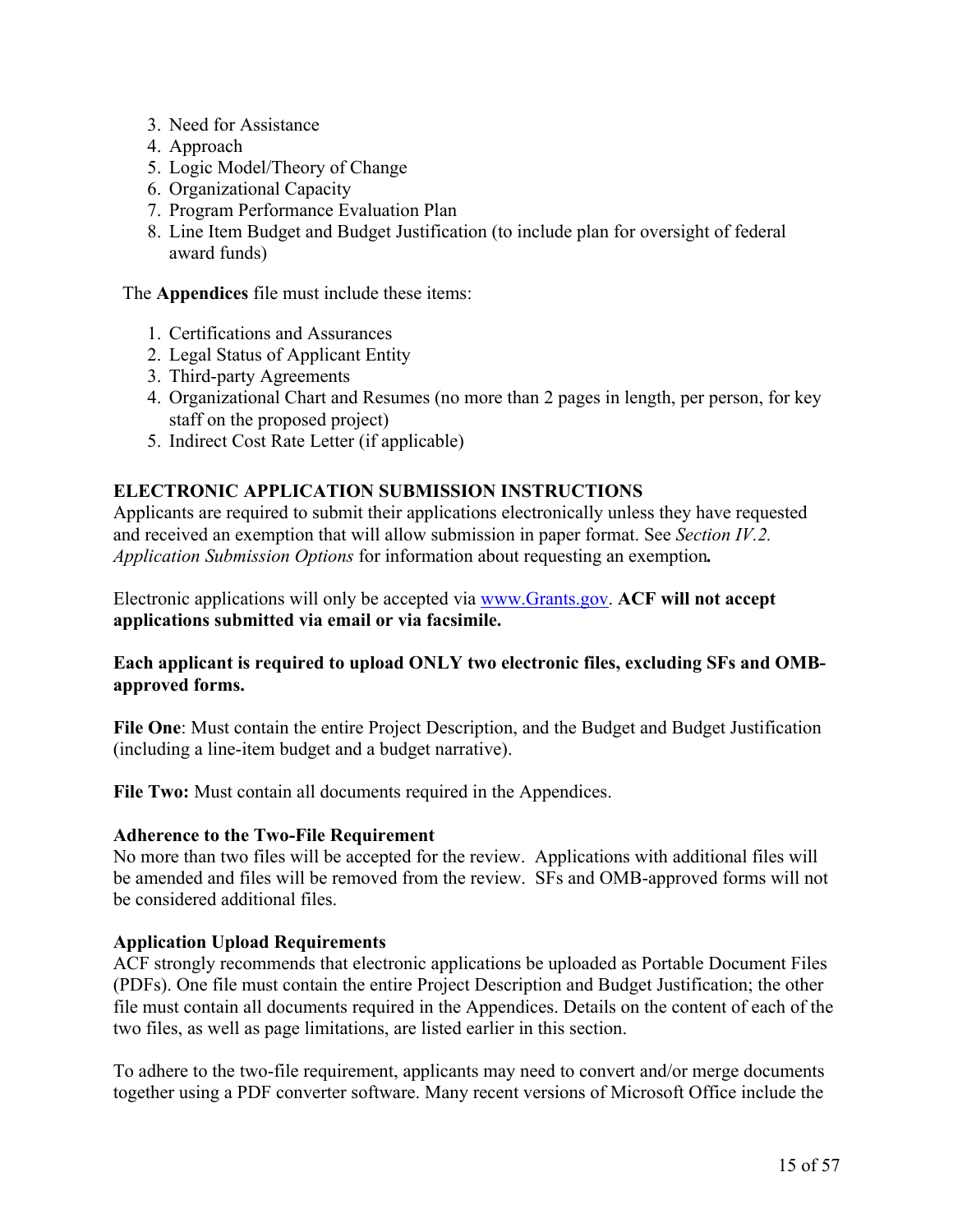ability to save documents to the PDF format without need of additional software. Applicants using the Adobe Professional software suite will be able to merge these documents together. ACF recommends merging documents electronically rather than scanning multiple documents into one document manually, as scanned documents may have reduced clarity and readability.

Applicants must ensure that the version of Adobe Professional they are using is compatible with Grants.gov. To verify Adobe software compatibility please go to Grants.gov and click on "Support" at the top bar menu and select "Adobe Software Compatibility," which is listed under the topic "Online Answers." The Adobe verification process allows applicants to test their version of the software by opening a test application package. Grants.gov also includes guidance on how to download a supported version of Adobe, as well as troubleshooting instructions for use, if an applicant is unable to open the test application package.

The Adobe Software Compatibility page located on Grants.gov also provides guidance for applicants that have received error messages while attempting to save an application package. It also addresses local network and/or computer security settings and the impact this has on use of Adobe software.

#### **Required Standard Forms (SFs) and OMB-approved Forms**

Standard Forms (SFs) and OMB-approved forms, such as the SF-424 application and budget forms and the SF-P/PSL (Project/Performance Site Location), are uploaded separately at Grants.gov. These forms are submitted separately from the Project Description and Appendices files. See *Section IV.2. Required Forms, Assurances, and Certifications* for the listing of required Standard Forms, OMB-approved forms, and required assurances and certifications.

#### **Naming Application Submission Files**

**Carefully observe the file naming conventions required by** [www.Grants.gov](https://www.grants.gov/)**. Limit file names to 50 characters (characters and spaces).** Special characters that are allowed under Grants.gov's naming conventions, and are accommodated by ACF's systems, are listed in the instructions available in the "Select Grant Opportunity Package" at Grants.gov. Please also see <https://www.grants.gov/web/grants/applicants/submitting-utf-8-special-characters.html>.

#### **Use only file formats supported by ACF**

It is critical that applicants submit applications using only the supported file formats listed here. While ACF supports all of the following file formats, **we strongly recommend that the two application submission files (Project Description and Appendices) are uploaded as PDF documents in order to comply with the two file upload limitation.** Documents in file formats that are not supported by ACF will be removed from the application and will not be used in the competitive review. This may make the application incomplete and ACF will not make any awards based on an incomplete application.

#### **ACF supports the following file formats:**

- Adobe PDF Portable Document Format (.pdf)
- Microsoft Word (.doc or .docx)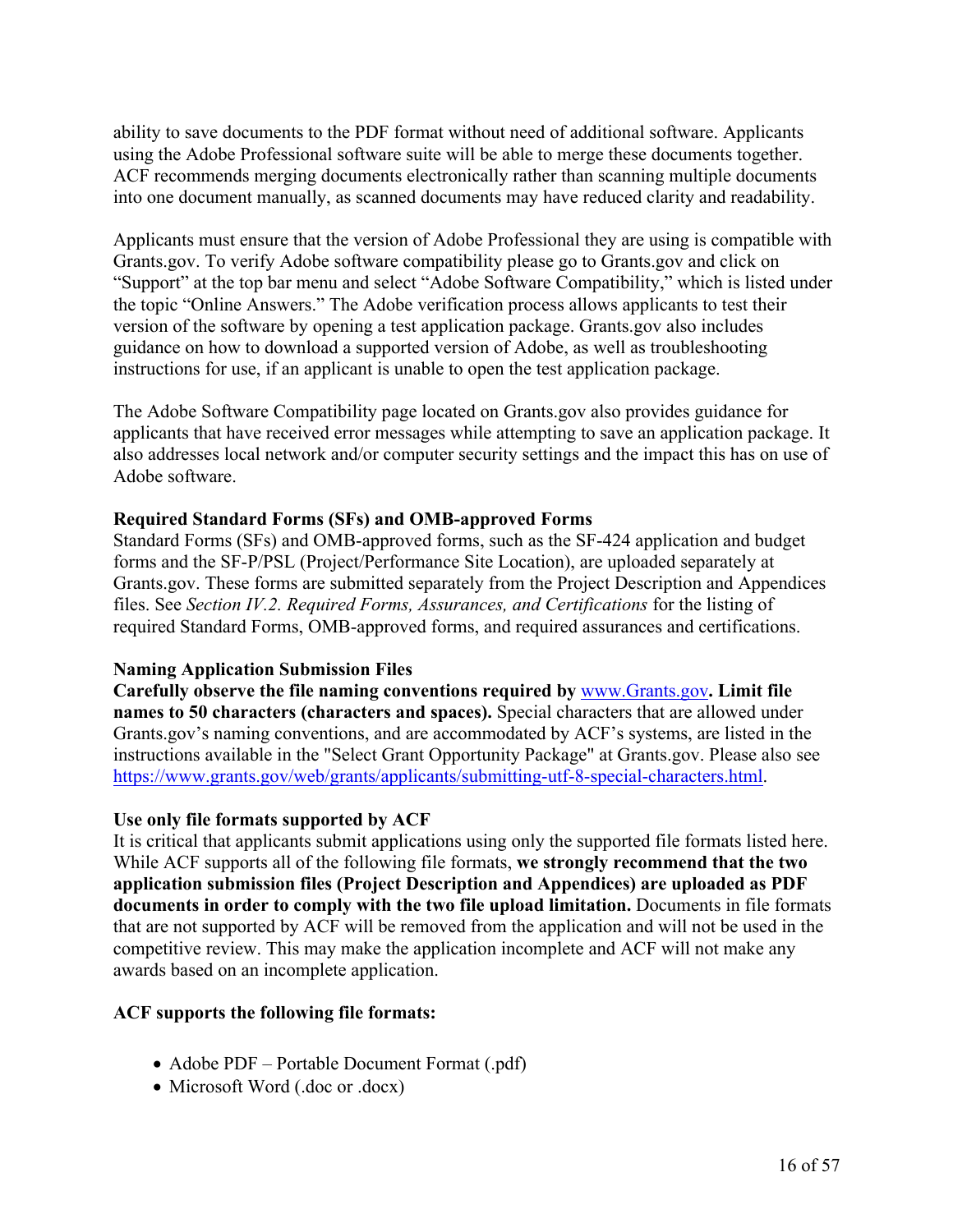- Microsoft Excel (.xls or .xlsx)
- Microsoft PowerPoint (.ppt)
- Corel WordPerfect (.wpd)
- Image Formats (.JPG, .GIF, .TIFF, or .BMP only)

## **Do Not Encrypt or Password-Protect the Electronic Application Files**

If ACF cannot access submitted electronic files because they are encrypted or password protected, the affected file will be removed from the application and will not be reviewed. This removal may make the application incomplete and ACF will not make awards based on an incomplete application.

## **FORMATTING FOR PAPER APPLICATION SUBMISSIONS:**

The following requirements are only applicable to applications submitted in paper format. Applicants must receive an exemption from ACF in order for a paper format application to be accepted for review. For more information on the exemption, see "*ACF Policy on Requesting an Exemption from Required Electronic Application Submission'" at [www.acf.hhs.gov/grants/](https://www.acf.hhs.gov/grants/howto#chapter-6) [howto#chapter-6](https://www.acf.hhs.gov/grants/howto#chapter-6)*

## **Format Requirements for Paper Applications**

All copies of mailed or hand-delivered paper applications must be submitted in a single package. If an applicant is submitting multiple applications under a single FOA, or multiple applications under separate FOAs, each application submission must be packaged separately. The package(s) must be clearly labeled for the specific FOA it addresses by FOA title and by Funding Opportunity Number (FON).

Applicants using paper format should download the application forms package associated with the FOA's Synopsis on [www.Grants.gov](https://www.Grants.gov) under the Package tab.

Because each application will be duplicated, do not use or include separate covers, binders, clips, tabs, plastic inserts, maps, brochures, or any other items that cannot be processed easily on a photocopy machine with an automatic feed. Do not bind, clip, staple, or fasten in any way separate sections of the application. Applicants are advised that the copies of the application submitted, not the original, will be reproduced by the federal government for review. **All application materials must be one-sided for duplication purposes. All pages in the application submission must be sequentially numbered.**

## **Addresses for Submission of Paper Applications**

See *Section IV.7. Other Submission Requirements* for addresses for paper format application submissions.

## **Required Forms, Assurances, and Certifications**

**Applicants seeking grant or cooperative agreement awards under this announcement must submit the listed Standard Forms (SFs), assurances, and certifications with the application.** All required Standard Forms, assurances, and certifications are available in the Application Package posted for this FOA at [www.Grants.gov.](https://www.grants.gov)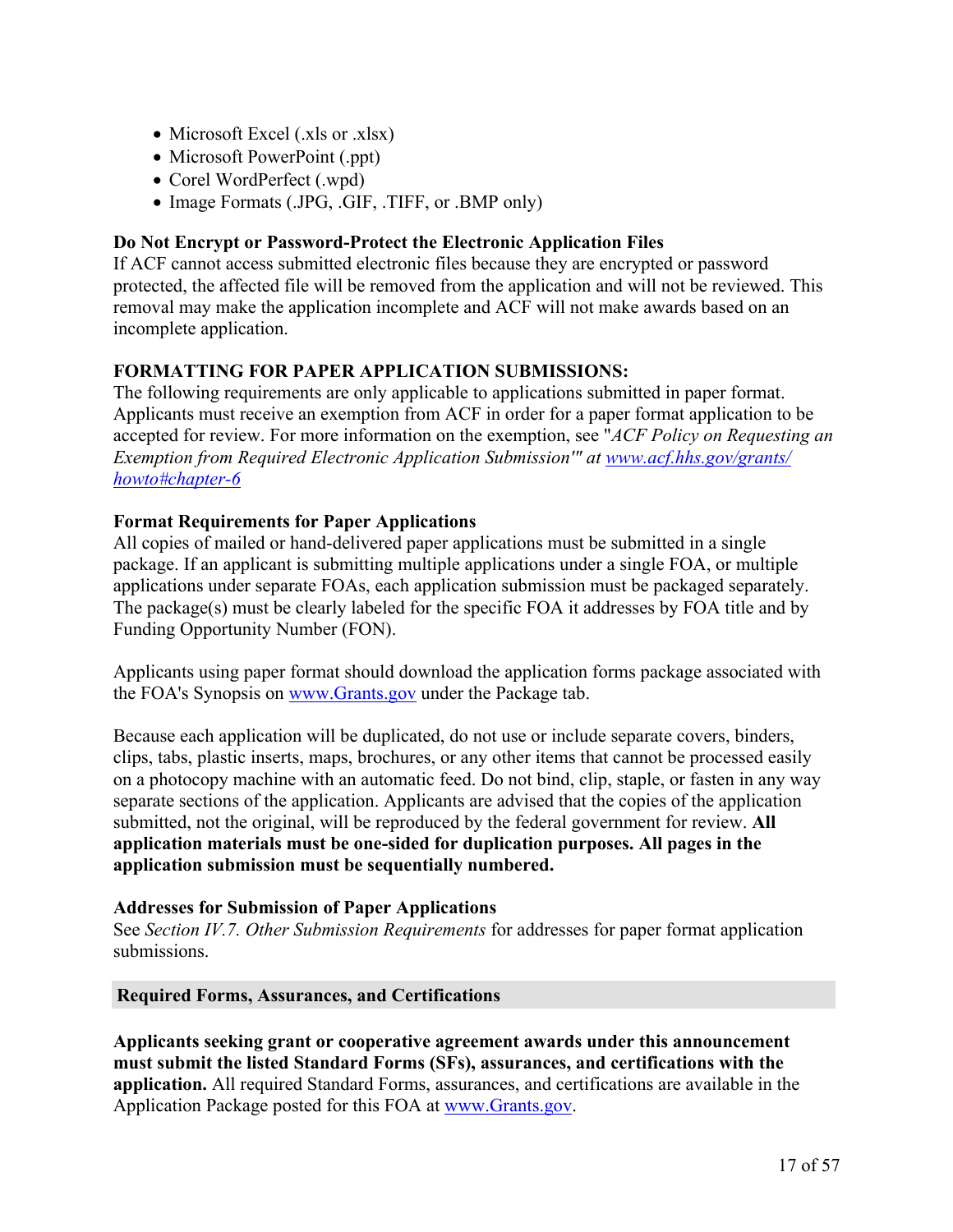| <b>Forms / Assurances</b><br>/ Certifications                                                                                     | <b>Submission Requirement</b>                                                                                                                                                                                                                                                                                                        | <b>Notes / Description</b>                                                                                                                       |
|-----------------------------------------------------------------------------------------------------------------------------------|--------------------------------------------------------------------------------------------------------------------------------------------------------------------------------------------------------------------------------------------------------------------------------------------------------------------------------------|--------------------------------------------------------------------------------------------------------------------------------------------------|
| SF-424 -<br>Application for<br><b>Federal Assistance</b>                                                                          | Submission is required for all<br>applicants by the application<br>due date.                                                                                                                                                                                                                                                         | Required for all applications.                                                                                                                   |
| Certification<br><b>Regarding Lobbying</b><br>(Grants.gov<br>Lobbying Form)                                                       | Submission required of all<br>applicants with the<br>application package. If it is<br>not submitted with the<br>application package, it must<br>be submitted prior to<br>the award of a grant.                                                                                                                                       | Submission of the certification is<br>required for all applicants.                                                                               |
| Unique<br><b>Entity Identifier</b><br>(DUNS)<br>and Systems for<br><b>Award Management</b><br>(SAM) registration.                 | Required of all applicants. To<br>obtain a DUNS number, go<br>to http://fedgov.dnb.com/<br>webform.<br>Active registration at the<br><b>Systems Award Management</b><br>(SAM) website must be<br>maintained throughout the<br>application and project<br>award period.<br>SAM registration is available<br>at<br>http://www.sam.gov. | See Section IV.3. Unique Entity<br>Identifier and System for<br>Award Management (SAM) for more<br>information.                                  |
| SF-<br>Project/Performance<br>Site Location(s)<br>$(SF-P/PSL)$                                                                    | Submission is required for all<br>applicants by the application<br>due date.                                                                                                                                                                                                                                                         | Required for all applications. In the SF-<br>P/PSL, applicants must cite their<br>primary location and up to 29<br>additional performance sites. |
| SF-424A - Budget<br>Information - Non-<br>Construction<br>Programs and SF-<br>424B - Assurances -<br>Non-Construction<br>Programs | Submission is required for all<br>applicants when applying for<br>a non-construction project.<br>Standard Forms must be used.<br>Forms must be submitted by<br>the application due date.                                                                                                                                             | Required for all applications when<br>applying for a non-construction<br>project.                                                                |
|                                                                                                                                   | By signing and submitting the<br>SF-424B, applicants are<br>making the appropriate                                                                                                                                                                                                                                                   |                                                                                                                                                  |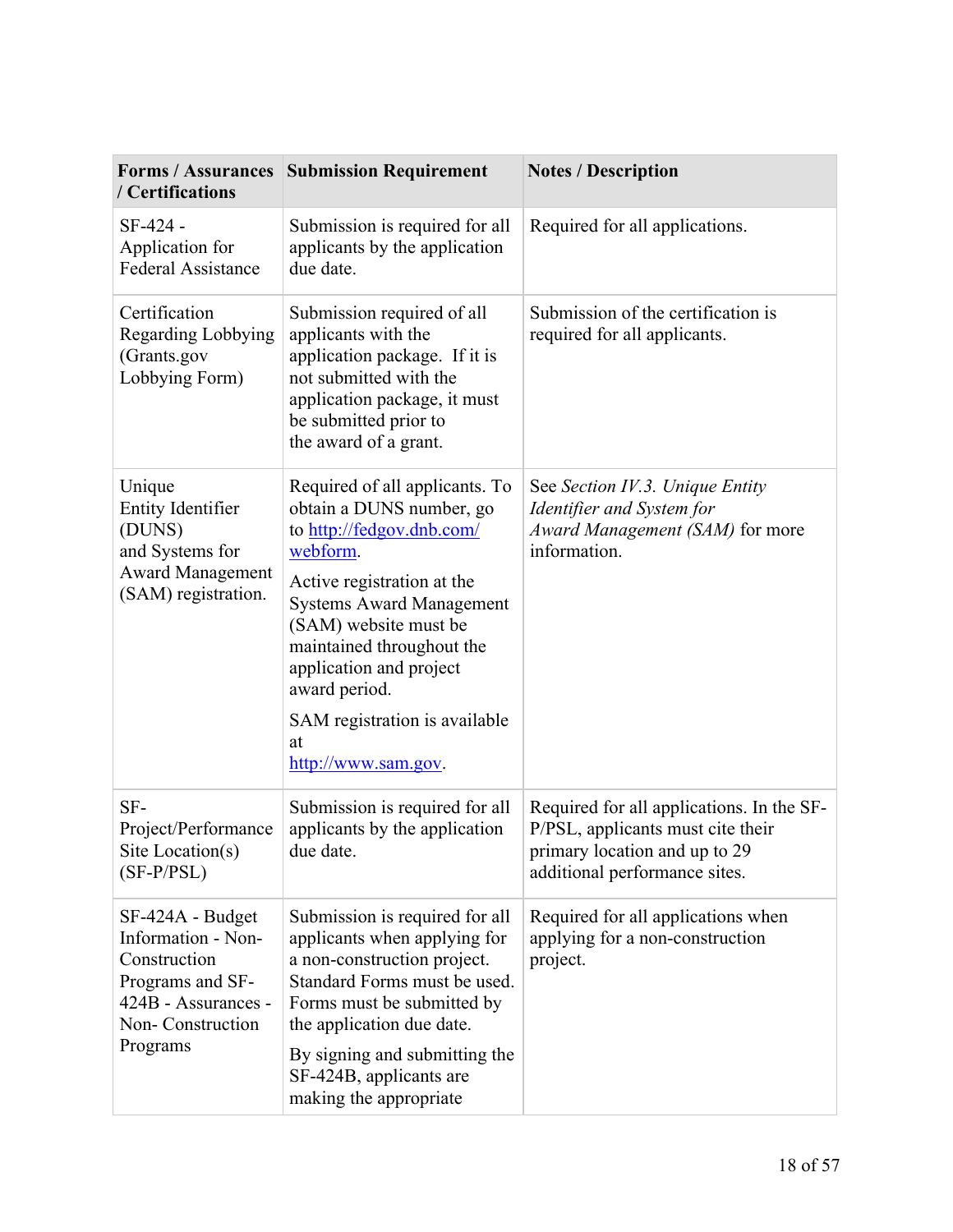|                           | certification of their<br>compliance with all Federal<br>statutes relating to<br>nondiscrimination.                                                                                                                              |                                                                                                                                                                                                                                                                                                                                                                                                                                                                                                                  |
|---------------------------|----------------------------------------------------------------------------------------------------------------------------------------------------------------------------------------------------------------------------------|------------------------------------------------------------------------------------------------------------------------------------------------------------------------------------------------------------------------------------------------------------------------------------------------------------------------------------------------------------------------------------------------------------------------------------------------------------------------------------------------------------------|
| of Lobbying<br>Activities | SF-LLL - Disclosure If submission of this form is<br>applicable, it is due at the<br>time of application. If it is<br>not available at the time of<br>application, it may also be<br>submitted prior to the award<br>of a grant. | If any funds have been paid or will be<br>paid to any person for influencing or<br>attempting to influence an officer or<br>employee of any agency, a member of<br>Congress, an officer or employee of<br>Congress, or an employee of a member<br>of Congress in connection with this<br>commitment providing for the United<br>States to insure or guarantee a loan, the<br>applicant shall complete and submit the<br>SF-LLL, "Disclosure Form to Report<br>Lobbying," in accordance with its<br>instructions. |

## **Mandatory Grant Disclosure**

All applicants and recipients are required to submit, in writing, to the awarding agency and to the HHS Office of the Inspector General (OIG), all information related to violations of federal criminal law involving fraud, bribery, or gratuity violations potentially affecting the federal award. (Mandatory Disclosures, 45 CFR 75.113)

Disclosures must be sent in writing to:

The Administration for Children and Families, U.S. Department of Health and Human Services, Office of Grants Management, ATTN: Grants Management Specialist, 330 C Street, SW., Switzer Building, Corridor 3200, Washington, DC 20201

#### **And to:**

U.S. Department of Health and Human Services, Office of Inspector General, ATTN: Mandatory Grant Disclosures, Intake Coordinator, 330 Independence Avenue, SW., Cohen Building, Room 5527, Washington, DC 20201

**Fax:** (202) 205-0604 (Include "Mandatory Grant Disclosures" in subject line) or **Email:** [MandatoryGr](mailto:MandatoryGranteeDisclosures@oig.hhs.gov)[anteeDisclosures@oig.hhs.gov](mailto:anteeDisclosures@oig.hhs.gov)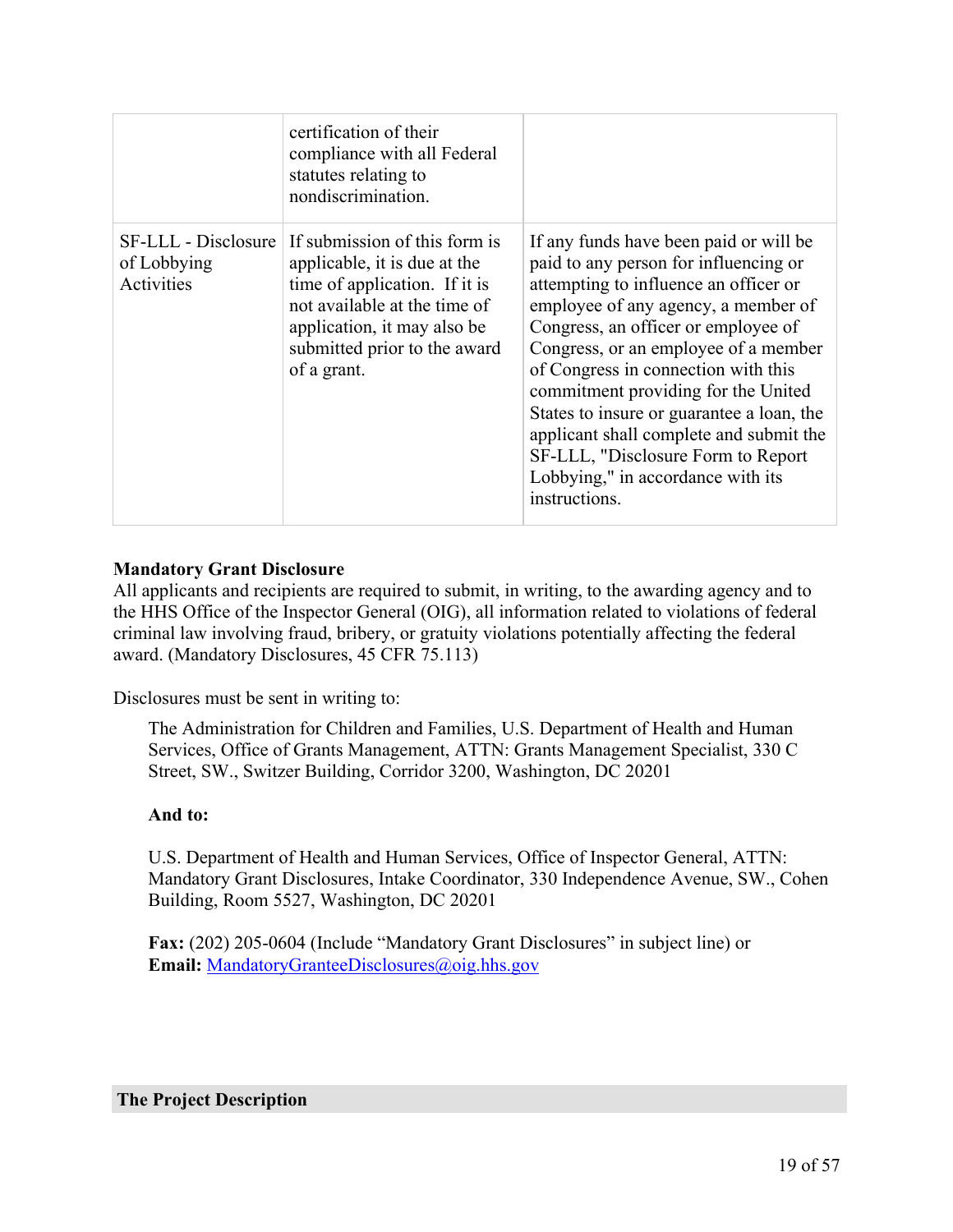## **The Project Description Overview**

#### **Purpose**

The project description provides the majority of information by which an application is evaluated and ranked in competition with other applications for available assistance. It should address the activity for which federal funds are being requested, and should be consistent with the goals and objectives of the program as described in *Section I. Program Description*. Supporting documents should be included where they can present information clearly and succinctly. When appropriate, applicants should cite the evaluation criteria that are relevant to specific components of their project description. Awarding offices use this and other information in making their funding recommendations. It is important, therefore, that this information be included in the application in a manner that is clear and complete.

## **General Expectations and Instructions**

Applicants should develop project descriptions that focus on outcomes and convey strategies for achieving intended performance. Project descriptions are evaluated on the basis of substance and measurable outcomes, not length. Extensive exhibits are not required. Cross-referencing should be used rather than repetition. Supporting information concerning activities that will not be directly funded by the grant or information that does not directly pertain to an integral part of the grant-funded activity should be placed in an appendix.

## **General Instructions for Preparing a Full Project Description**

#### **Introduction**

Applicants must prepare the project description statement in accordance with the following instructions while being aware of the specified evaluation criteria in *Section V.1. Criteria*. The text options give a broad overview of what the project description should include while the evaluation criteria identify the measures that will be used to evaluate applications.

## **Table of Contents**

List the contents of the application including corresponding page numbers. The table of contents must be single spaced and will be counted against the total page limitations.

#### **Project Summary/Abstract**

Provide a summary of the application's project description. The summary must be clear, accurate, concise, and without reference to other parts of the application. The abstract must include a brief description of the proposed grant project including the needs to be addressed, the proposed services, and the population group(s) to be served.

Please place the following at the top of the abstract:

- Project Title
- Applicant Name
- Address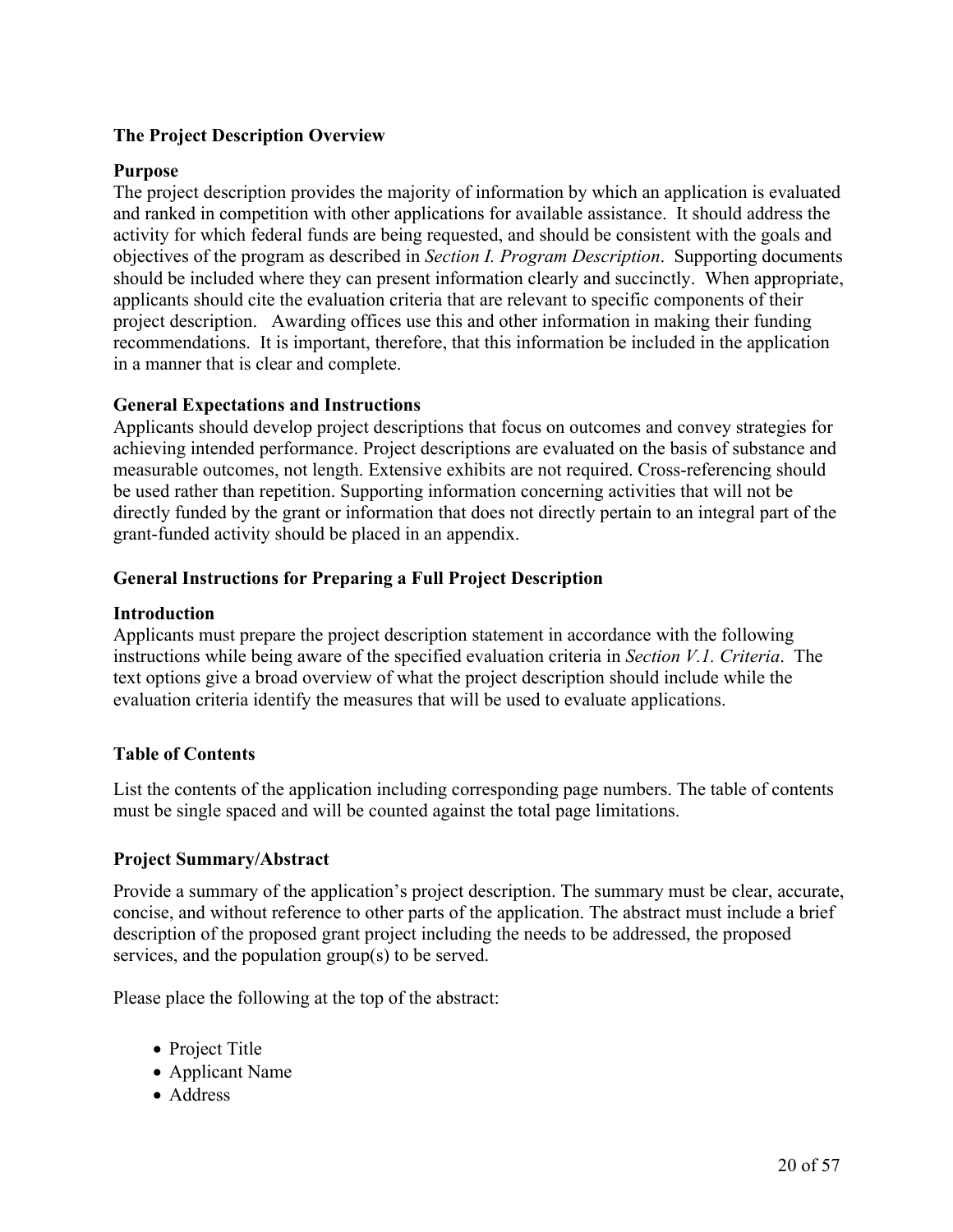- Contact Phone Numbers (Voice, Fax)
- E-Mail Address
- Web Site Address, if applicable

The project abstract must be single-spaced, in Times New Roman 12-point font, and limited to one page in length. Additional pages will be removed and will not be reviewed.

## **Objectives And Need For Assistance**

Clearly identify the physical, economic, social, financial, institutional, and/or other problem(s) requiring a solution. The need for assistance including the nature and scope of the problem must be demonstrated, and the principal and subordinate objectives of the project must be clearly and concisely stated; supporting documentation, such as letters of support and testimonials from concerned interests other than the applicant, may be included. Any relevant data based on planning studies should be included or referred to in the endnotes/footnotes. Incorporate demographic data and participant/beneficiary information, as well as data describing the needs of the target population and the proposed service area as needed. When appropriate, a literature review should be used to support the objectives and needs described in this section.

## **Approach**

Outline a plan of action that describes the scope and detail of how the proposed project will be accomplished. Applicants must account for all functions or activities identified in the application. Describe any design or technological innovations, reductions in cost or time, or extraordinary social and/or community involvement in the project. Provide a list of organizations, cooperating entities, consultants, or other key individuals that will work on the project, along with a short description of the nature of their effort or contribution.

Cite potential obstacles and challenges to accomplishing project goals and explain strategies that will be used to address these challenges.

The applicant should describe the ages and types of populations the TLP Project is targeting for the program activities described under *Section I. Program Description, Project Goals and Vision*.

Additionally, the applicant calculates and details the cost-benefit (e.g., Return on Investment) of TLP in terms of where youth would otherwise be served without the TLP shelter and services. This includes a discussion of the associated costs if the project were not funded (e.g., human trafficking, commercial sexual exploitation, labor exploitation, long-term homelessness, involvement with the legal system).

Applicants must detail the plan and approach to address each of the aspects listed in *Section I. Program Description, Project Requirements* that includes:

- Safe, stable, and appropriate shelter
- Comprehensive Youth-Centered Service Model

Applicants must discuss the proposed number of youth served through shelter and supportive services as described in *Section I. Project Requirements,* aswell as any obstacles or challenges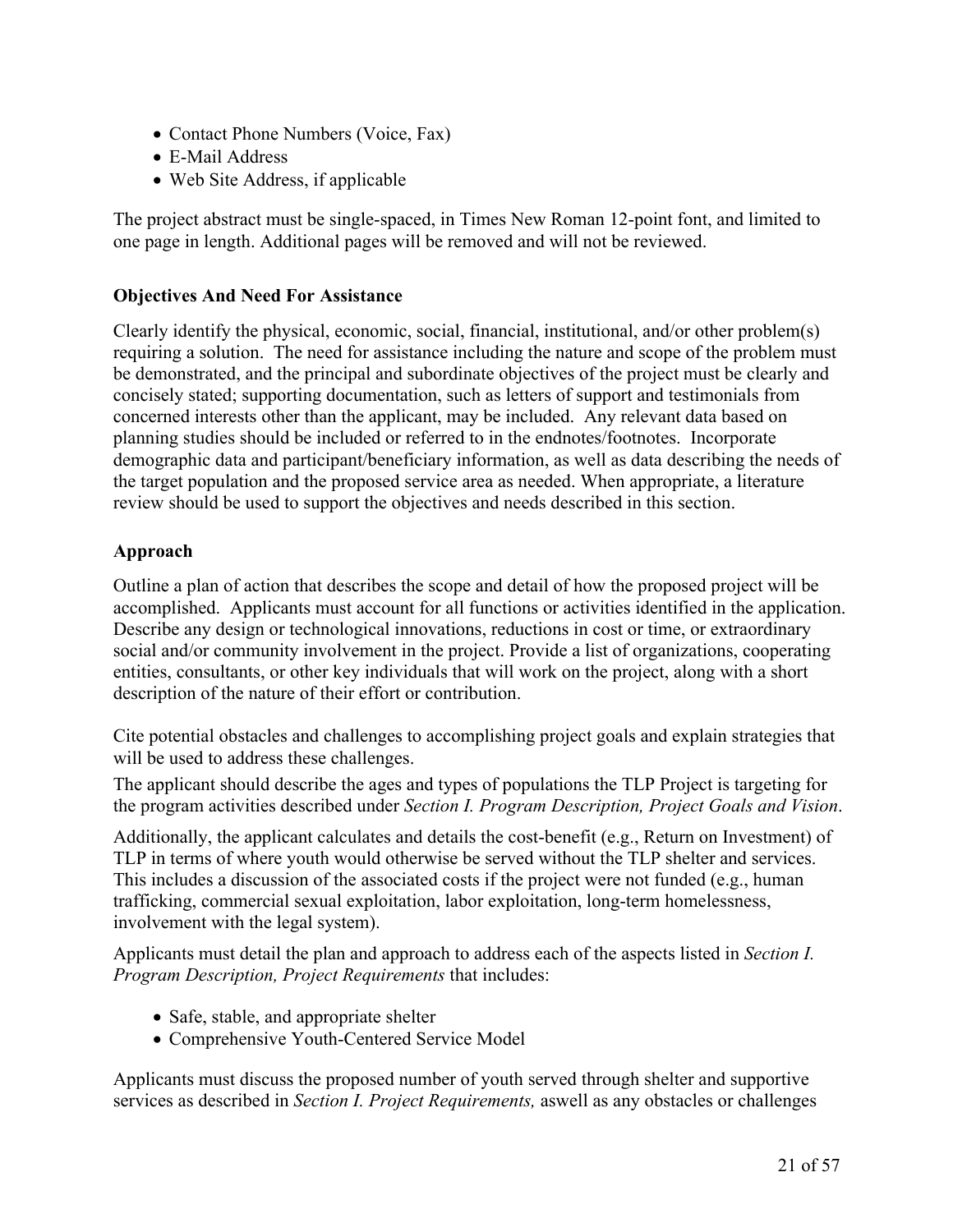they may face implementing the program.

Applicants should detail the proposed housing model, as described in *Section I. Project Requirements* that the project will use to house the target populations. Indicate whether the CoC in your community operates any rapid rehousing models for youth, any permanent supportive housing for youth, or referral coordination with the local CoC to ensure target populations have access to all of the community's housing resources.

Applicants should discuss any partnership/referral plan your organization has for providing support to the TLP youth exiting the program, as described in *Section I. Project Requirements*, including specific details on how referrals are followed up to determine whether the partnering agency actually provided support services for these youth.

The applicant must detail their process for selecting partners, to include a description of how they will meet the requirements and expectations set forth in *Section I. Program Description, Subawards*.

Applicants should describe their coordination with systems of care providers such as government, CoCs, nonprofits, and service providers to assure the ability to serve the homeless youth and their dependent infant/child(ren) after program exit.

Where applicable, applicants should also indicate where and how any collaborative partners/stakeholders assist and support the project's effort to serve any of these particular populations.

In addition, an applicant with a proposed geographic area that spans more than one CoC must clearly describe a joint agreement by all Homeless Management Information System (HMIS) leads on the process for data collection and reporting among the covered CoCs.

Applicants with proposed geographic areas that do not belong to a CoC must clearly describe a plan to contact and work with another CoC's HMIS lead for data collection and reporting purposes.

If the organization is not involved in a local CoC, describe a plan to join and actively participate in a local CoC!

Applicants will also provide a detailed plan for addressing the Program Administration Requirements (i.e., staff safety, background checks, emergency preparedness plan, licensing requirement, and training plan) as detailed in *Section VI.2. Administrative and National Policy Requirements.*

## *Logic Model/Theory of Change*

The TLP Project will be built around a fully realized Logic Model/Theory of Change (LM/TOC). The applicant will translate the goal and vision of the project into short, intermediate, and longterm outcomes. The LM/TOC will reflect how the program investments and proposed shelter and service activities, when combined, equate to outputs that lead to successful outcomes.

Applicants will use the LM/TOC to guide the proposal narrative in order to communicate program planning and activities, continuous quality improvement (CQI) and program value, as it relates to the cost-benefits of the TLP in comparison to other youth serving programs/facilities (e.g., juvenile detention, foster care).

In addition to the LM chart, a corresponding narrative must be provided discussing how the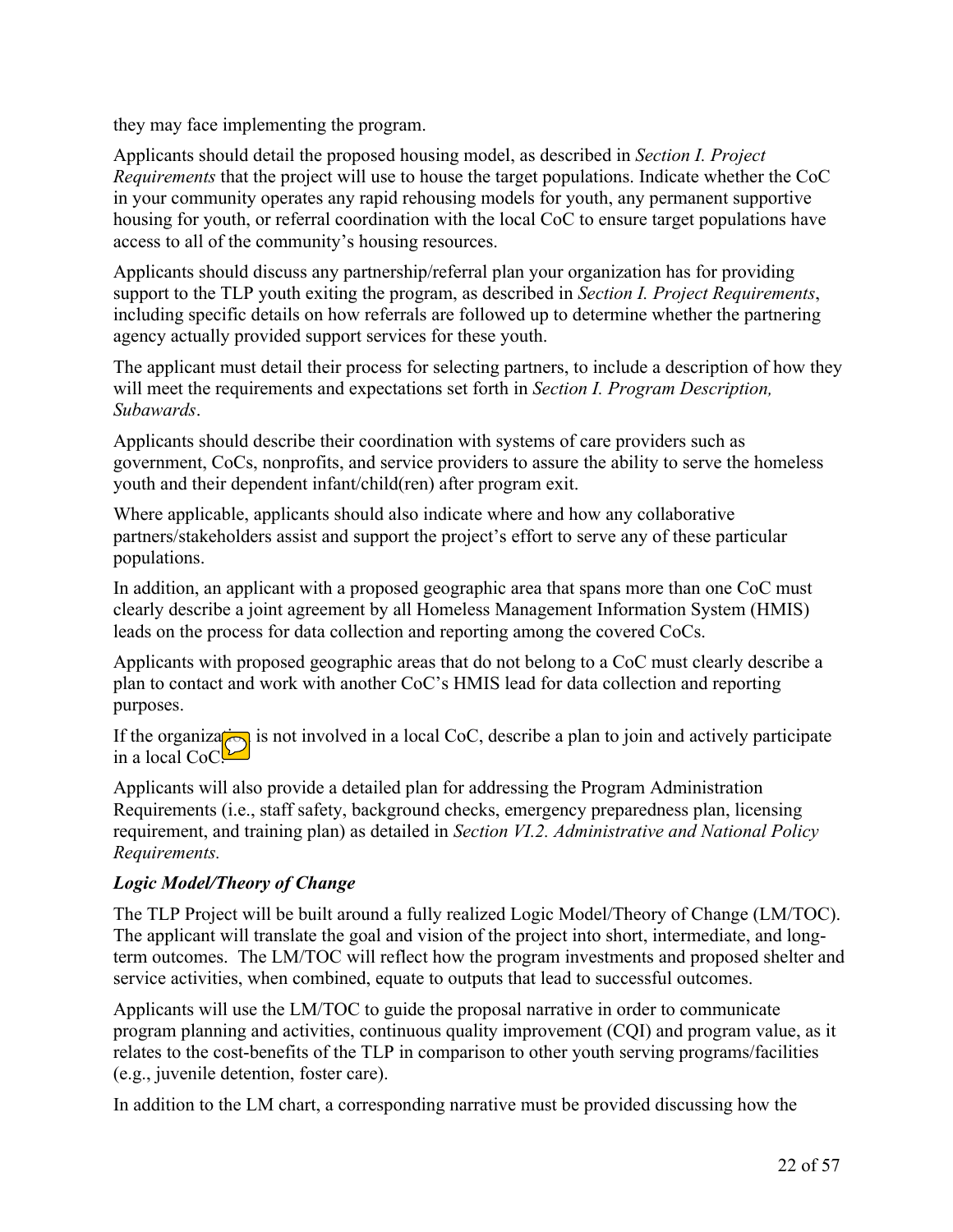project will operationalize the program plans and activities as communicated in the organization's proposed LM. This narrative will include a discussion about the project's planned Activities (shelter and services) and the Outputs realized as a result of providing TLP shelter and services. Additionally, applicants will explain how the Inputs (investments) and Activities (shelter and services) will link to achievement in the four outcome areas described in *Section I. Program Description,* program outputs measures required under *Section VI.3. Reporting*, and any additional outcomes the applicant establishes.

The chart below is for illustrative purposes with prepopulated information as an example of information applicants may consider in each category.

| <b>INPUTS</b> |                | <b>ACTIVITIES ACTIVITIES</b> |                | OUTPUTSSHORT-TERMINTERMEDIATELONG- |                     |                 |
|---------------|----------------|------------------------------|----------------|------------------------------------|---------------------|-----------------|
|               |                | What We Do Who We Serve      |                | <b>Outcomes</b>                    | <b>Outcomes</b>     | <b>TERM</b>     |
|               |                |                              |                |                                    |                     | <b>Outcomes</b> |
|               |                |                              |                |                                    |                     |                 |
| Resources     | <b>Shelter</b> | Target                       |                | # and % of # and % of              | $\#$ and % of Youth | TLP             |
| Invested      | Provided       | Population                   | Youth in       | Youth in                           | Living              | Youth           |
|               |                | Served                       | <b>Shelter</b> | <b>Stable</b>                      | Independently       | Reaching        |
|               |                |                              |                | Housing                            |                     | Middle Class    |
|               |                |                              |                |                                    |                     |                 |
|               |                |                              |                |                                    |                     |                 |

For the purposes of this FOA, FYSB defines the LM outcomes in the following manner:

- *Long-Term Outcomes* are outcomes that speak to a desired condition of the youth served.
- *Intermediate Outcomes* relate primarily, though not exclusively, to sustained behavior changes in the youth served.
- *Short-Term Outcomes* concern both the acquisition of knowledge, skills and attitudes and with the achievement in the TLP performance standards.

Additionally, as described in *Section IV.2. Project Approach* applicants will discuss partnerships with other service agencies in the community and the process its organization uses to become colaborers in the field*.* Further, applicants will discuss the organization's accountability strategy for achieving the four core outcome areas and other outcomes identified in the LM as well as discuss the key activities involved in ensuring sustainability related to building support, showing results, retaining staff, and obtaining continuing funding. See **Project Sustainability Plan**, later in this section for additional application requirements.

## **Program Performance Evaluation Plan**

Applicants must describe the plan for the program performance evaluation that will contribute to continuous quality improvement. The program performance evaluation should monitor ongoing processes and the progress towards the goals and objectives of the project. Include descriptions of the inputs (e.g., organizational profile, collaborative partners, key staff, budget, and other resources), key processes, and expected outcomes of the funded activities. The plan may be supported by a logic model and must explain how the inputs, processes and outcomes will be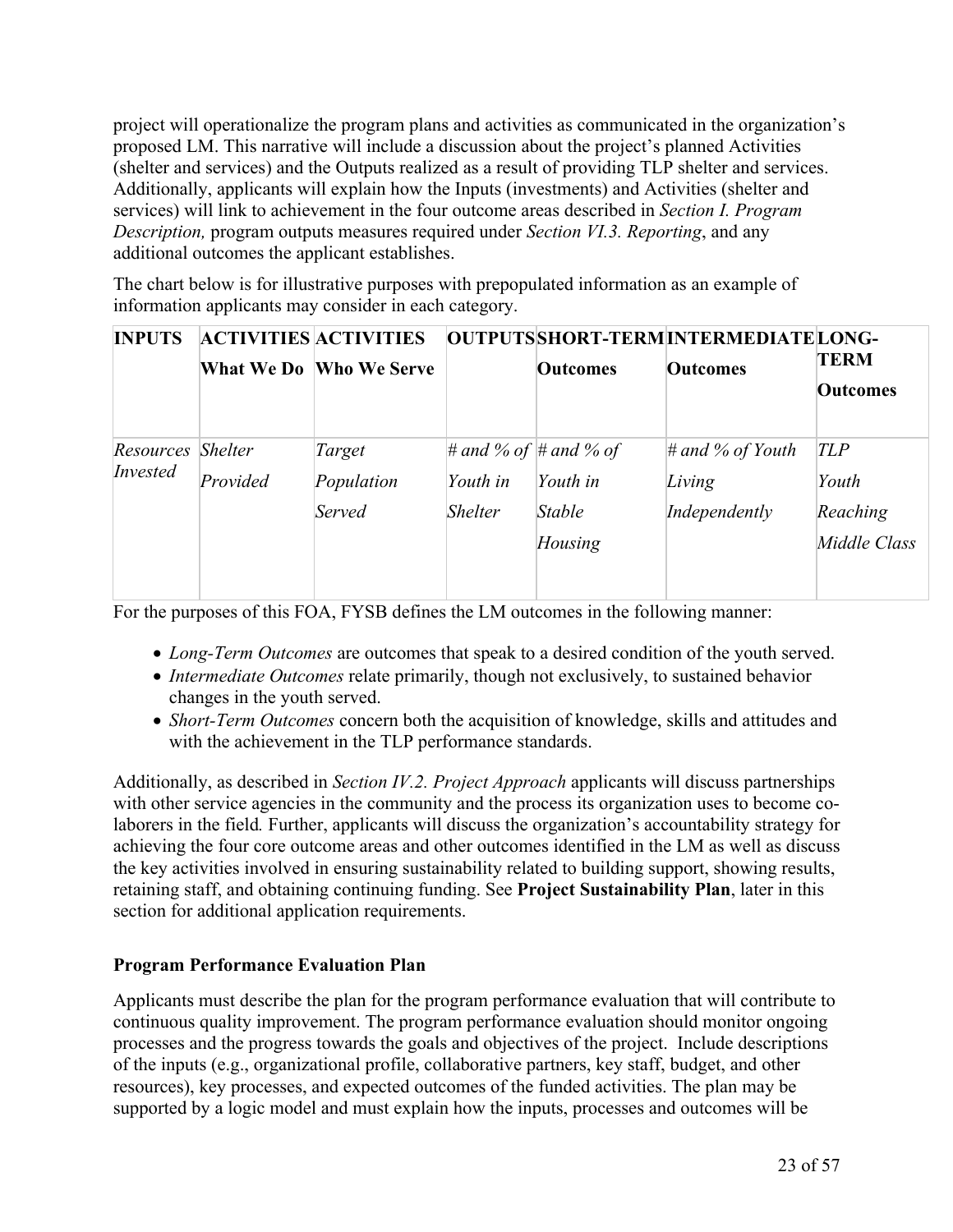measured, and how the resulting information will be used to inform improvement of funded activities.

Applicants must describe the systems and processes that will support the organization's performance management requirements through effective tracking of performance outcomes, including a description of how the organization will collect and manage data (e.g. assigned skilled staff, data management software) in a way that allows for accurate and timely reporting of performance outcomes. Applicants must describe any potential obstacles for implementing the program performance evaluation and how those obstacles will be addressed.

The applicant must include a description for oversight and monitoring subrecipients in accordance with 45 CFR 75.352.

In addition, applicants must include specific measures that the project will use toward effectively monitoring the project's progress in meeting the four core outcome areas as described in *Section I. Program Description, Performance Standards.*

## **Geographic Location**

Describe the precise location of the project and boundaries of the area to be served by the proposed project.

#### **Legal Status of Applicant Entity**

Applicants must provide the following documentation:

Non-profit organizations applying for funding are required to submit proof of their non-profit status. Proof of non-profit status is any one of the following:

- A reference to the applicant organization's listing in the IRS's most recent list of taxexempt organizations described in the IRS Code.
- A copy of a currently valid IRS tax-exemption certificate.
- A statement from a state taxing body, state attorney general, or other appropriate state official certifying that the applicant organization has non-profit status and that none of the net earnings accrue to any private shareholders or individuals.
- A certified copy of the organization's certificate of incorporation or similar document that clearly establishes non-profit status.
- Any of the items in the subparagraphs immediately above for a state or national parent organization and a statement signed by the parent organization that the applicant organization is a local non-profit affiliate.

Unless directed otherwise, applicants must include proof of non-profit status in the *Appendices* file of the electronic application submission.

#### **Project Sustainability Plan**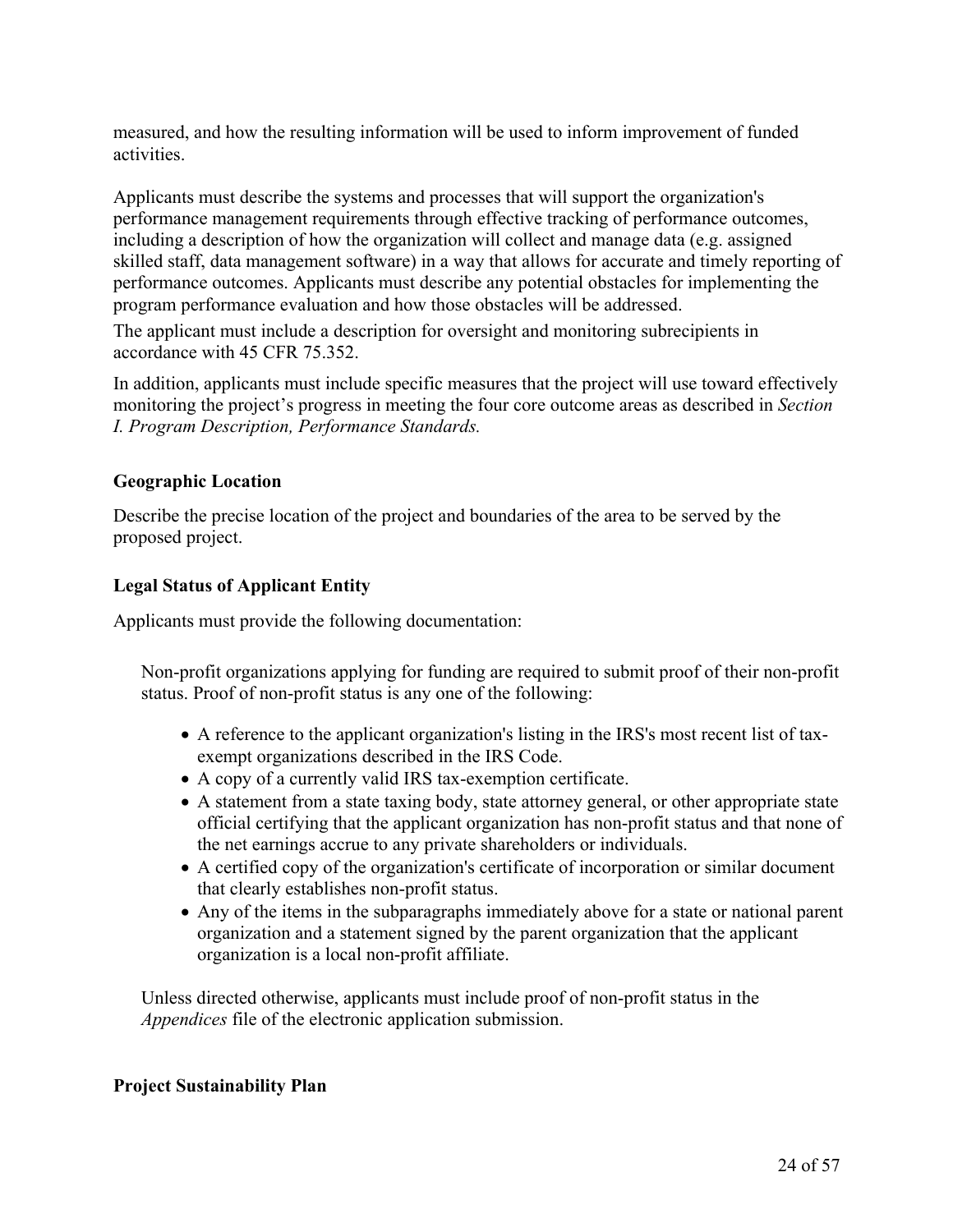Applicants must propose a plan for project sustainability after the period of federal funding ends. Grantees are expected to sustain key elements of their grant projects, e.g., strategies or services and interventions, which have been effective in improving practices and those that have led to improved outcomes for children and families.

Describe the approach to project sustainment that will be most effective and feasible. Describe the key individuals and/or organizations whose support will be required in order to sustain program activities. Describe the types of alternative support that will be required to sustain the planned program. If the proposed project involves key project partners, describe how their cooperation and/or collaboration will be maintained after the end of federal funding.

#### **Organizational Capacity**

Provide the following information on the applicant organization and, if applicable, on any cooperating partners:

- Organizational charts;
- Resumes (no more than two single-spaced pages in length);
- Copy or description of the applicant organization's fiscal control and accountability procedures;
- Evidence that the applicant organization, and any partnering organizations, have relevant experience and expertise with administration, development, implementation, management, and evaluation of programs similar to that offered under this announcement;
- Evidence that each participating organization, including partners and/or subcontractors, possess the organizational capability to fulfill their role(s) and function(s) effectively;
- Child care licenses and other documentation of professional accreditation;
- Information on compliance with federal/state/local government standards;
- Job descriptions for each vacant key position.

## **Third-Party Agreements**

Third-party agreements include Memoranda of Understanding (MOU) and Letters of Commitment. General letters of support are **not** considered to be third-party agreements. Thirdparty agreements must clearly describe the project activities and support to which the third party is committing. Third-party agreements must be signed by the person in the third-party organization with the authority to make such commitments on behalf of their organization.

Provide written and signed agreements between grantees and subgrantees, or subcontractors, or other cooperating entities. These agreements must detail the scope of work to be performed, work schedules, remuneration, and other terms and conditions that structure or define the relationship.

Collaboration/consortia applicants must provide letters of commitment or MOU identifying the primary applicant that is responsible for administering the grant. The primary applicant must provide documentation of the commitments made by partnering organizations and describe in detail their roles and responsibilities as partners in the collaboration/consortia.

## **Plan for Oversight of Federal Award Funds**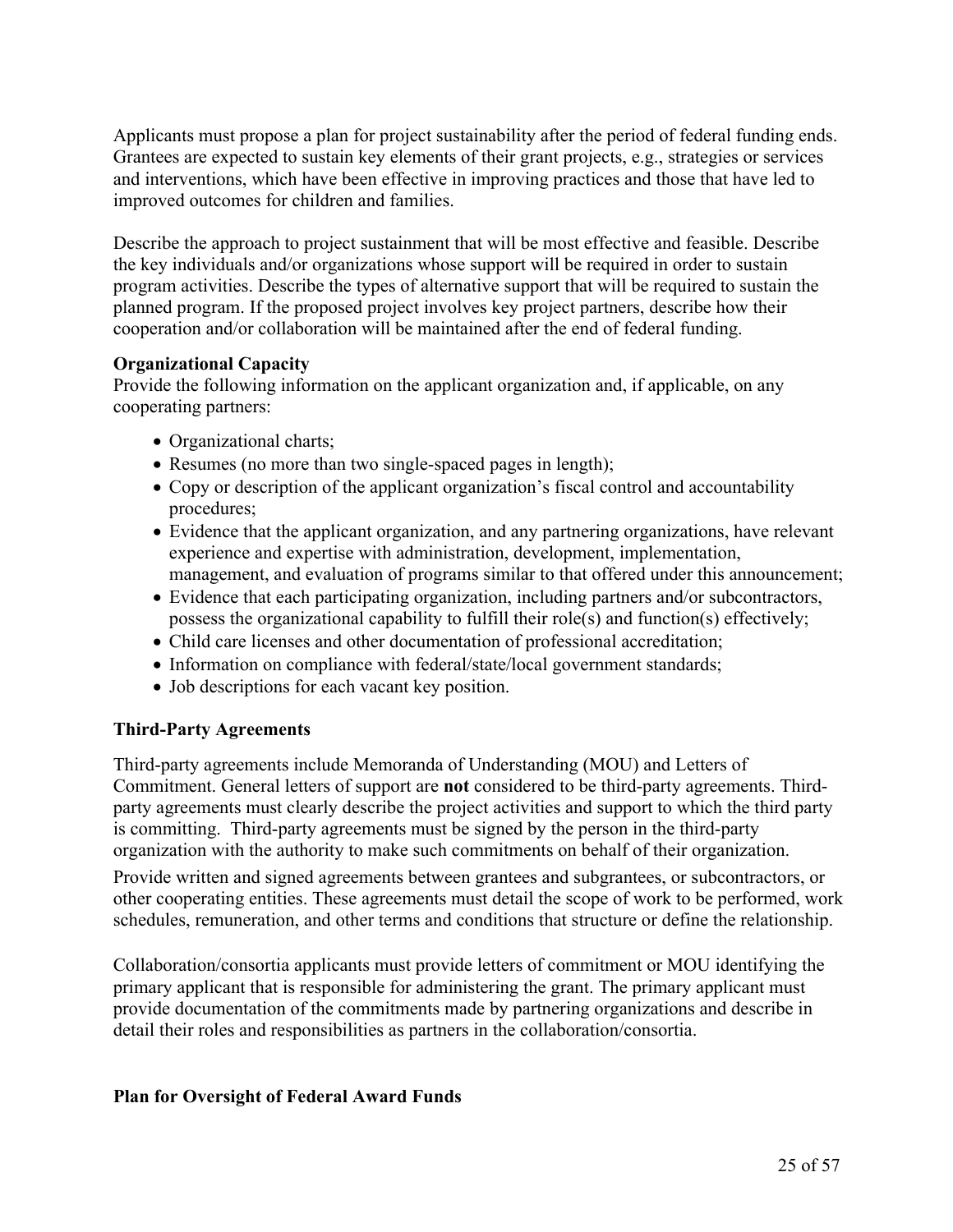Provide a plan describing how oversight of federal funds will be ensured and how grant activities and partner(s) will adhere to applicable federal and programmatic regulations. Applicants must identify staff that will be responsible for maintaining oversight of program activities, staff, and partner(s). Applicants must describe procedures and policies used to oversee staff and/or partners/contractors.

Describe organizational records systems that relate financial data to performance data by identifying the source and application of federal funds so that they demonstrate effective control over and accountability for funds, compare outlays with budget amounts, and provide accounting records supported by source documentation.

#### **The Project Budget and Budget Justification**

All applicants are required to submit a project budget and budget justification with their application. The project budget is entered on the Budget Information Standard Form, either SF-424A or SF-424C, according to the directions provided with the SFs. The budget justification consists of a budget narrative and a line-item budget detail that includes detailed calculations for "object class categories" identified on the Budget Information Standard Form. Applicants must indicate the method they are selecting for their indirect cost rate. See Indirect Charges for further information.

Project budget calculations must include estimation methods, quantities, unit costs, and other similar quantitative detail sufficient for the calculation to be duplicated. If matching or cost sharing is a requirement, applicants must include a detailed listing of any funding sources identified in Block 18 of the SF-424 (Application for Federal Assistance). See the table in *Section IV.2. Required Forms, Assurances, and Certifications* listing the appropriate budget forms to use in this application.

*Special Note: The Department of Defense and Labor, Health and Human Services, and Education Appropriations Act, 2019 and Continuing Appropriations Act, 2019, (Division B, Title II, Sec. 202), limits the salary amount that may be awarded and charged to ACF grants and cooperative agreements. Award funds issued under this announcement may not be used to pay the* salary of an individual at a rate in excess of Executive Level II. The Executive Level II salary of *the "Rates of Pay for the Executive Schedule" is \$189,600. This amount reflects an individual's base salary exclusive of fringe benefits and any income that an individual may be permitted to earn outside of the duties of the applicant organization. This salary limitation also applies to subawards and subcontracts under an ACF grant or cooperative agreement.*

Provide a budget using the 424A and/or 424C, as applicable, for each year of the proposed project. Provide a budget justification, which includes a budget narrative and a line-item detail, for the first year of the proposed project. The budget narrative should describe how the categorical costs are derived. Discuss the necessity, reasonableness, and allocation of the proposed costs.

In this section, applicants should describe how both the requested funding and the in-kind resources of the organization will be applied in order to support the program activities. This may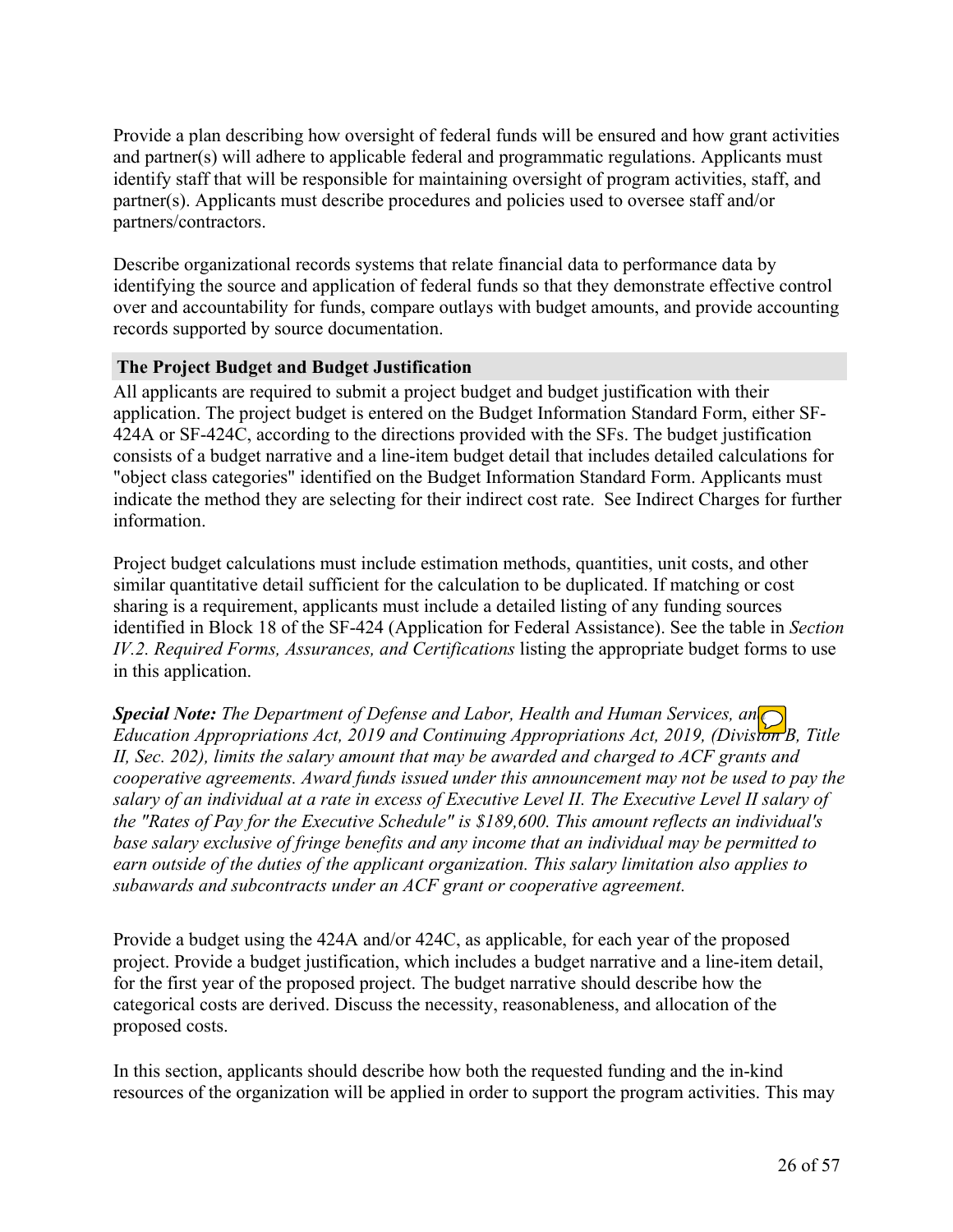include, but is not limited to: staffing, curricula, furniture/equipment, volunteers, and program space among other things. Resources attributable to partnerships and collaborations should not be included in the budget narrative.

Applicants must include an estimated cost for sending at least one key staff person to attend the annual national RHY grantee training, the annual regional training; and any other travel for technical assistance training in their proposed budget.

Applicants lacking computer equipment (hardware) and client software, as used by their local CoC for the purposes of completing the RHY-HMIS reporting, must include an estimated cost for such equipment, software, and training in their proposed budget. If the applicant already has such equipment, this fact must be noted. See *Section VI.3. Reporting*, regarding FYSB's requirement for keeping adequate statistical data through RHY-HMIS. In addition, if applicable, clearly describe the burden created due to the organization's inability to pay for the use of the CoCdesignated RHY-HMIS and submit an alternative proposal for the use of another HMIS solution.

In addition to outlining an annual operating budget, list the funding sources that will support the TLP Project.

## **General**

Use the following guidelines for preparing the budget and budget justification. Both federal and non-federal resources (when required) shall be detailed and justified in the budget and budget narrative justification. "Federal resources" refers only to the ACF grant funds for which you are applying. "Non-federal resources" are all other non-ACF federal and non-federal resources. It is suggested that budget amounts and computations be presented in a columnar format: first column, object class categories; second column, federal budget; next column(s), non-federal budget(s); and last column, total budget. The budget justification should be in a narrative form.

## **Personnel**

**Description:** Costs of employee salaries and wages.

**Justification:** Identify the project director or principal investigator, if known at the time of application. For each staff person provide: the title; time commitment to the project in months; time commitment to the project as a percentage or full-time equivalent: annual salary; grant salary; wage rates; etc. Do not include the costs of consultants, personnel costs of delegate agencies, or of specific project(s) and/or businesses to be financed by the applicant. Contractors and consultants should not be placed under this category.

## **Fringe Benefits**

**Description:** Costs of employee fringe benefits unless treated as part of an approved indirect cost rate.

**Justification:** Provide a breakdown of the amounts and percentages that comprise fringe benefit costs such as health insurance, Federal Insurance Contributions Act (FICA) taxes, retirement insurance, and taxes.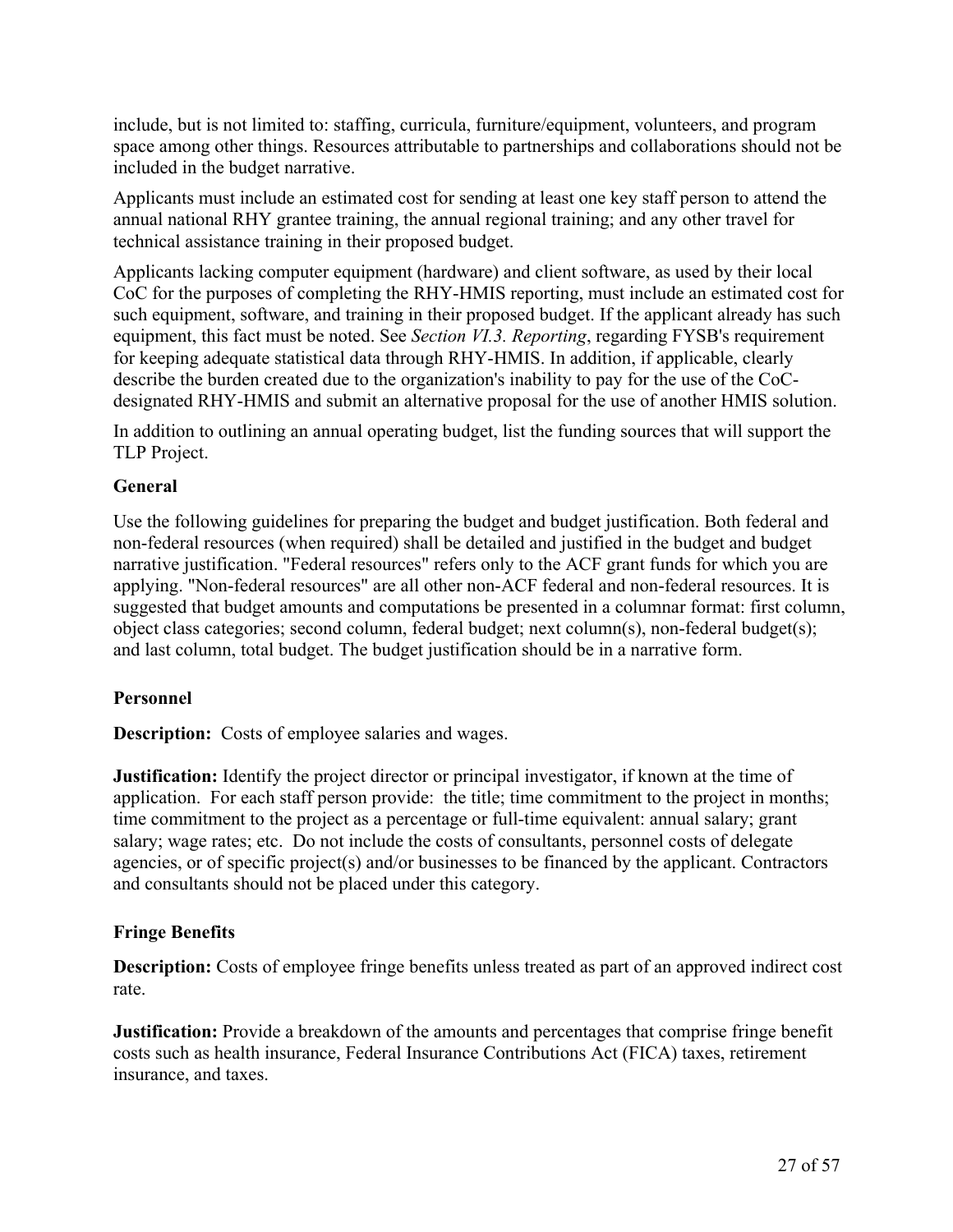## **Travel**

**Description:** Costs of out-of-state or overnight project-related travel by employees of the applicant organization. Do not include in-state travel or consultant travel.

**Justification:** For each trip show the total number of traveler(s); travel destination; duration of trip; per diem; mileage allowances, if privately owned vehicles will be used to travel out of town; and other transportation costs and subsistence allowances. If appropriate for this project, travel costs for key project staff to attend ACF-sponsored workshops/conferences/grantee orientations should be detailed in the budget.

## **Equipment**

**Description:** "Equipment" means an article of nonexpendable, tangible personal property having a useful life of more than one year per unit and an acquisition cost that equals or exceeds the lesser of: (a) the capitalization level established by the organization for the financial statement purposes, or (b) \$5,000. (Note: Acquisition cost means the net invoice unit price of an item of equipment, including the cost of any modifications, attachments, accessories, or auxiliary apparatus necessary to make it usable for the purpose for which it is acquired. Ancillary charges, such as taxes, duty, protective in-transit insurance, freight, and installation, shall be included in or excluded from acquisition cost in accordance with the applicant organization's regular written accounting practices.)

**Justification:** For each type of equipment requested applicants must provide a description of the equipment; the cost per unit; the number of units; the total cost; and a plan for use of the equipment in the project; as well as a plan for the use, and/or disposal of, the equipment after the project ends. An applicant organization that uses its own definition for equipment should provide a copy of its policy, or section of its policy, that includes the equipment definition.

## **Supplies**

**Description:** Costs of all tangible personal property other than that included under the Equipment category. This includes office and other consumable supplies with a per-unit cost of less than \$5,000.

**Justification:** Specify general categories of supplies and their costs. Show computations and provide other information that supports the amount requested.

## **Contractual**

**Description:** Costs of all contracts for services and goods except for those that belong under other categories such as equipment, supplies, construction, etc. Include third-party evaluation contracts, if applicable, and contracts with secondary recipient organizations (with budget detail), including delegate agencies and specific project(s) and/or businesses to be financed by the applicant. This area is not for individual consultants.

**Justification:** Demonstrate that all procurement transactions will be conducted in a manner to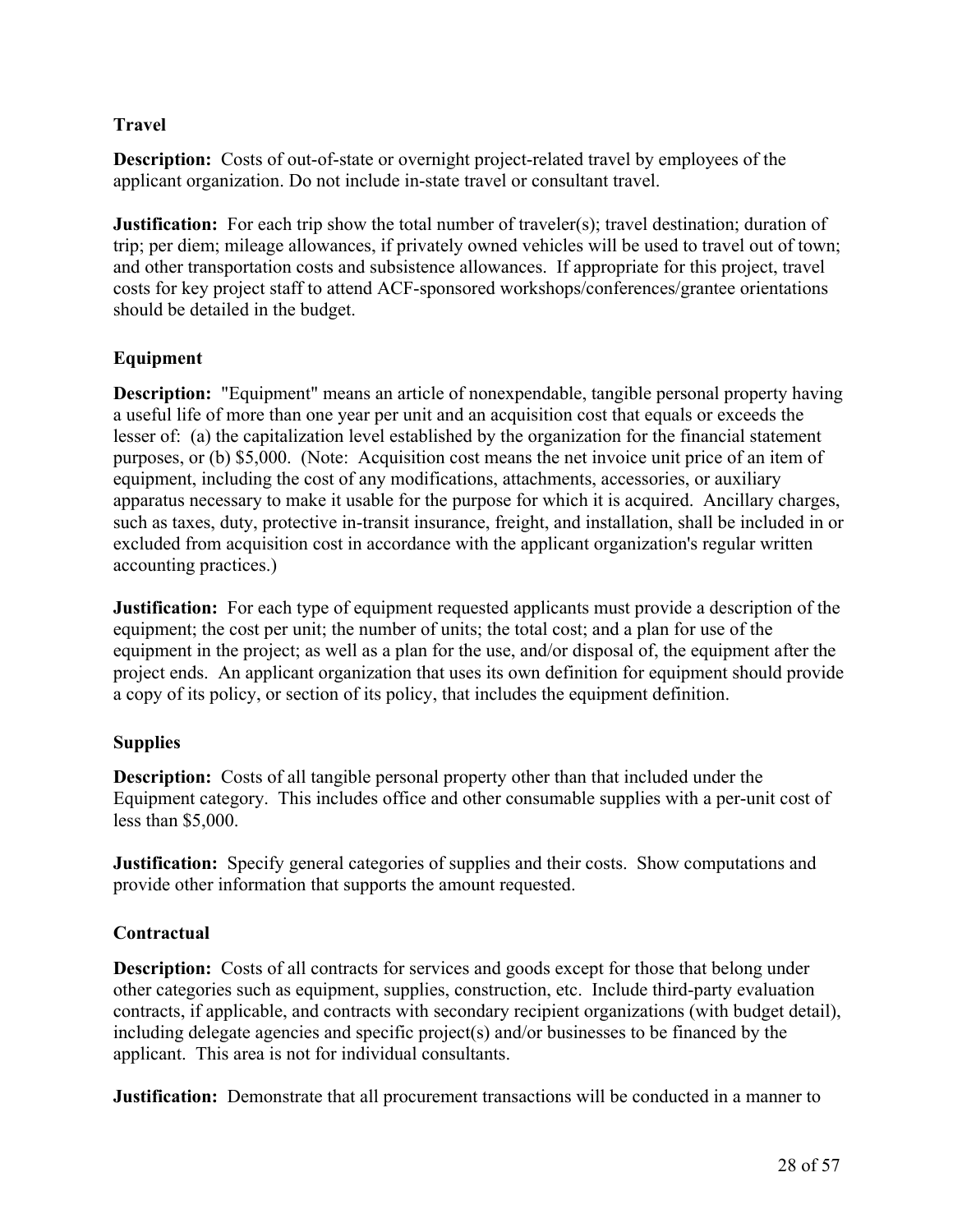provide, to the maximum extent practical, open, and free competition. Recipients and subrecipients are required to use 45 CFR 75.328 procedures and must justify any anticipated procurement action that is expected to be awarded without competition and exceeds the simplified acquisition threshold fixed by 41 U.S.C. § 134, as amended by 2 CFR Part 200.88, and currently set at \$150,000. Recipients may be required to make pre-award review and procurement documents, such as requests for proposals or invitations for bids, independent cost estimates, etc., available to ACF.

**Note:** Whenever the applicant intends to delegate part of the project to another agency, the applicant must provide a detailed budget and budget narrative for each contractor/sub-contractor, by agency title, along with the same supporting information referred to in these instructions. If the applicant plans to select the contractors/sub-contractors post-award and a detailed budget is not available at the time of application, the applicant must provide information on the nature of the work to be delegated, the estimated costs, and the process for selecting the delegate agency.

## **Other**

**Description:** Enter the total of all other costs. Such costs, where applicable and appropriate, may include but are not limited to: consultant costs, local travel; insurance; food (when allowable); medical and dental costs (noncontractual); professional services costs (including audit charges); space and equipment rentals; printing and publication; computer use; training costs, such as tuition and stipends; staff development costs; and administrative costs.

**Justification:** Provide computations, a narrative description, and a justification for each cost under this category.

## **Indirect Charges**

**Description:** Total amount of indirect costs. This category has one of two methods that an applicant can select. An applicant may only select one.

1) The applicant currently has an indirect cost rate approved by the Department of Health and Human Services (HHS) or another cognizant federal agency.

Note: An applicant must enclose a copy of the current approved rate agreement. If the applicant is requesting a rate that is less than what is allowed under the program, the authorized representative of the applicant organization must submit a signed acknowledgement that the applicant is accepting a lower rate than allowed.

2) Per 45 CFR § 75.414(f) Indirect (F&A) costs, "any non-Federal entity [i.e., applicant] that has never received a negotiated indirect costs rate, … may elect to charge a de minimis rate of 10% of modified total direct costs (MTDC) which may be used indefinitely. As described in § 75.403, costs must be consistently charged as either indirect or direct costs, but may not be double charged or inconsistently charged as both. If chosen, this methodology once elected must be used consistently for all Federal awards until such time as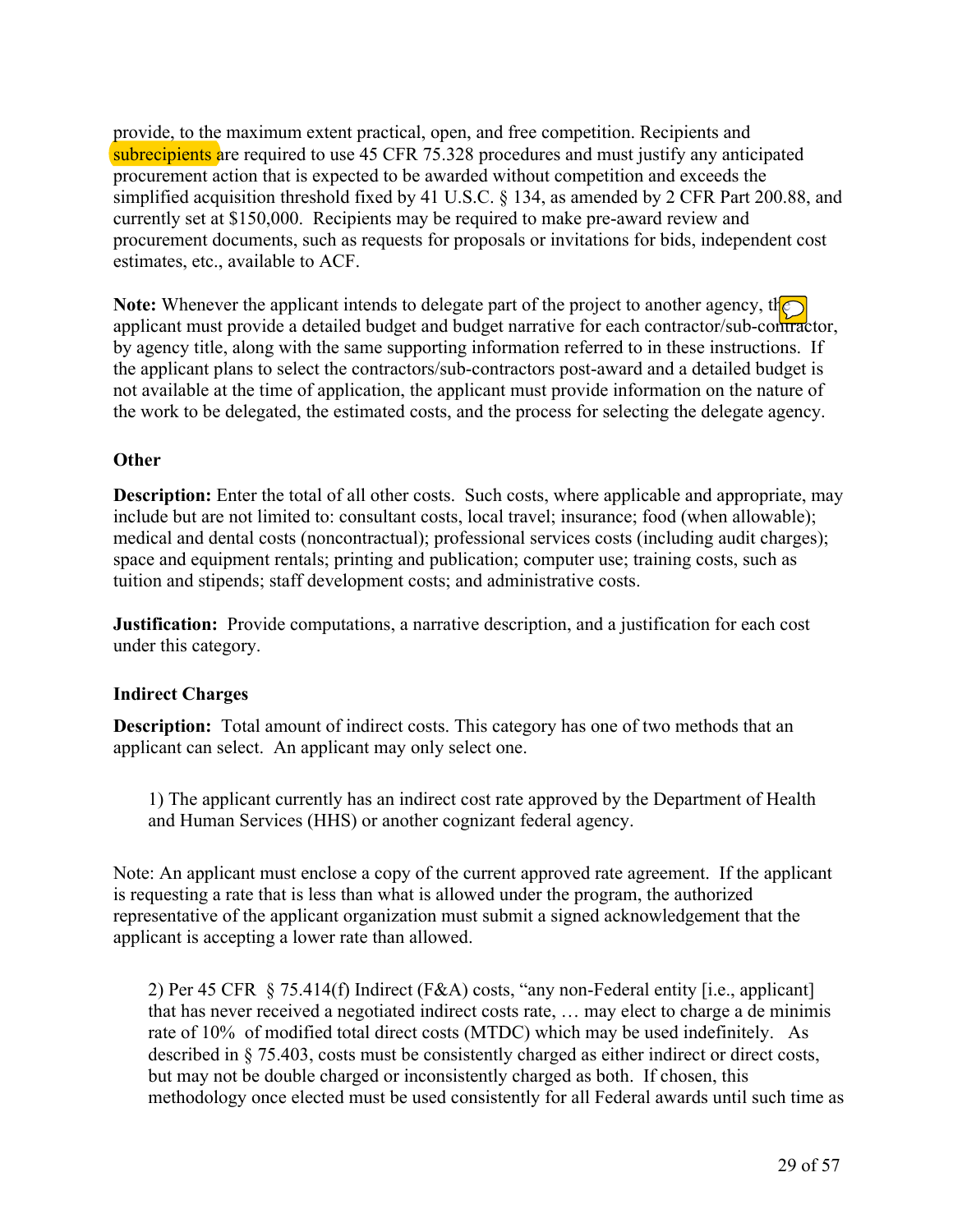a non-Federal entity chooses to negotiate for a rate, which the non-Federal entity may apply to do at any time."

**Justification:** This method only applies to applicants that have never received an approved negotiated indirect cost rate from HHS or another cognizant federal agency. Applicants awaiting approval of their indirect cost proposal may request the 10 percent de minimis rate. When the applicant chooses this method, costs included in the indirect cost pool must not be charged as direct costs to the grant.

#### **Commitment of Non-Federal Resources**

**Description:** Amounts of non-federal resources that will be used to support the project as identified in Block 18 of the SF-424.

**For all federal awards**, any shared costs or matching funds and all contributions, including cash and third-party in-kind contributions, must be accepted as part of the recipient's cost sharing or matching when such contributions meet all of the criteria listed in 45 CFR § 75.306.

**For awards that require matching by statute**, recipients will be held accountable for projected commitments of non-federal resources in their application budgets and budget justifications by budget period, or by project period for fully funded awards, even if the projected commitment exceeds the amount required by the statutory match. **A recipient's failure to provide the statutorily required matching amount may result in the disallowance of federal funds. Recipients will be required to report these funds in the Federal Financial Reports.**

**For awards that do not require matching or cost sharing by statute**, where "cost sharing" refers to any situation in which the recipient voluntarily shares in the costs of a project other than as statutorily required matching, recipients will be held accountable for projected commitments of non-federal resources in their application budgets and budget justifications by budget period, or by project period for fully funded awards . These include situations in which contributions are voluntarily proposed by an applicant and are accepted by ACF. Non-federal cost sharing will be included in the approved project budget so that the applicant will be held accountable for proposed non-federal cost-sharing funds as shown in the Notice of Award (NOA). **A recipient's failure to provide voluntary cost sharing of non-federal resources that have been accepted by ACF as part of the approved project costs and that have been shown as part of the approved project budget in the NOA, may result in the disallowance of federal funds. Recipients will be required to report these funds in the Federal Financial Reports.**

**Justification:** If an applicant is relying on match from a third party, then a firm commitment of these resources (letter(s) or other documentation) is required to be submitted with the application. Detailed budget information must be provided for every funding source identified in Item18. "Estimated Funding (\$)" on the SF-424.

Applicants are required to fully identify and document in their applications the specific costs or contributions they propose in order to meet a matching requirement. Applicants are also required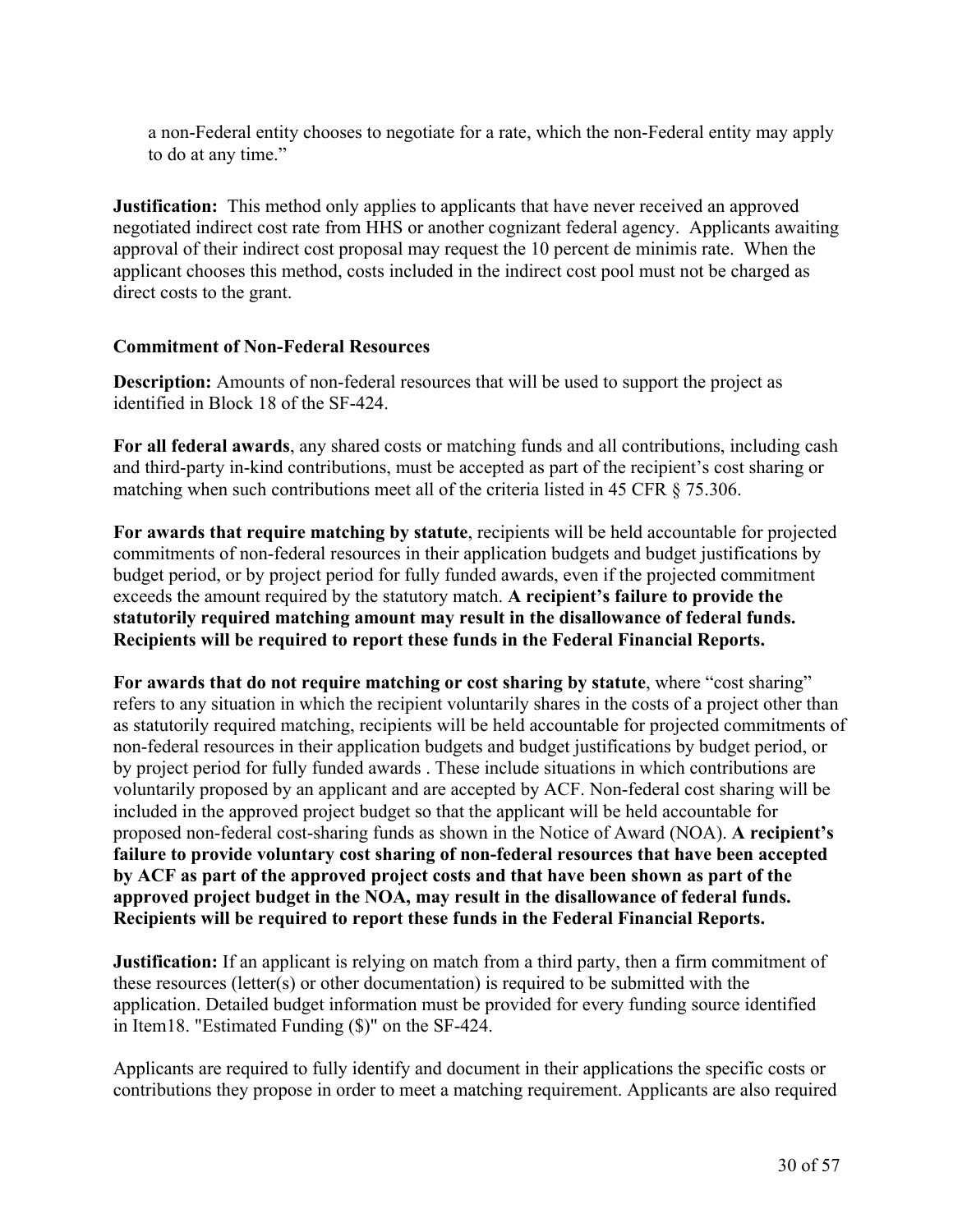to provide documentation in their applications on the sources of funding or contribution(s). Inkind contributions must be accompanied by a justification of how the stated valuation was determined. Matching or cost sharing must be documented by budget period (or by project period for fully funded awards). **A recipient's failure to provide a statutorily required matching amount may result in the disallowance of federal funds.**

Applications that lack the required supporting documentation will not be disqualified from competitive review; however, it may impact an application's scoring under the evaluation criteria in *Section V.1.* of this announcement.

## **Paperwork Reduction Disclaimer**

As required by the Paperwork Reduction Act of 1995, 44 U.S.C. §§ 3501-3521, the public reporting burden for the Project Description and Budget/Budget Justification is estimated to average 60 hours per response, including the time for reviewing instructions, gathering and maintaining the data needed, and reviewing the collection information. The Project Description and Budget/Budget Justification information collection is approved under OMB control number 0970-0139, expiration date is 01/31/2019. An agency may not conduct or sponsor, and a person is not required to respond to, a collection of information unless it displays a currently valid OMB control number.

#### **Application Submission Options**

## **Electronic Submission via www.Grants.gov**

This section provides the application submission and receipt instructions for ACF program applications. Please read the following instructions carefully and completely.

## **Electronic Delivery**

ACF is participating in the Grants.gov initiative to provide the grant community with a single site to find and apply for grant funding opportunities. ACF applicants are required to submit their applications online through Grants.gov.

## **How to Register and Apply through Grants.gov**

Read the following instructions about registering to apply for ACF funds. Applicants should read the registration instructions carefully and prepare the information requested before beginning the registration process. Reviewing and assembling the required information before beginning the registration process will alleviate last-minute searches for required information.

The registration process can take up to four weeks to complete. Therefore, registration should be done in sufficient time to ensure it does not impact your ability to meet required application submission deadlines.

Organization applicants can find complete instructions here: <https://www.grants.gov/web/grants/applicants/organization-registration.html>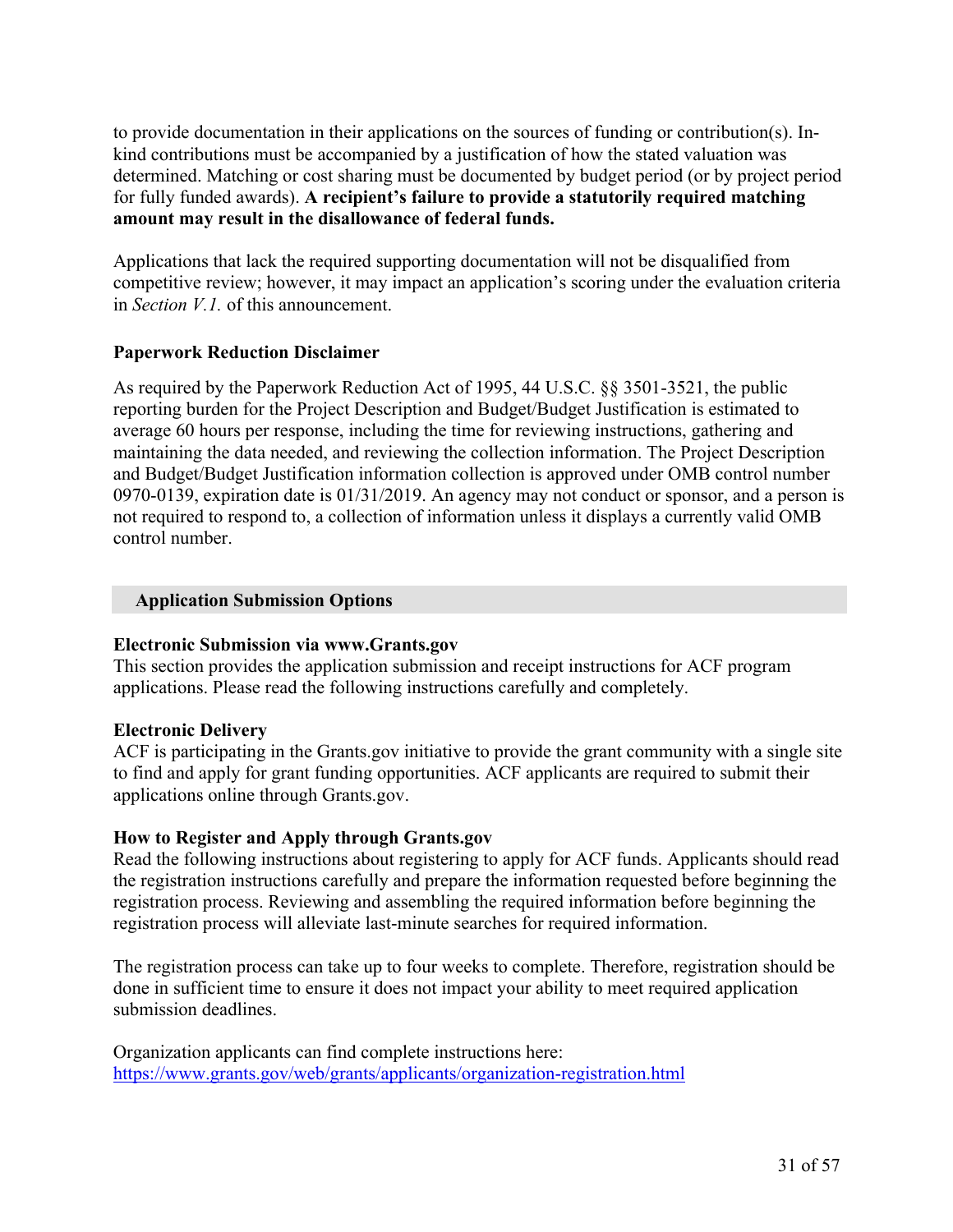*Obtain a DUNS Number***:** All entities applying for funding, including renewal funding, must have a Data Universal Numbering System (DUNS) number from Dun & Bradstreet (D&B). Applicants must enter the DUNS number in the data entry field labeled "Organizations DUNS" on the SF-424 form.

For more detailed instructions for obtaining a DUNS number, refer to: [https://www.grants.gov/web/grants/applicants/organization-registration/step-1-obtain-duns](https://www.grants.gov/web/grants/applicants/organization-registration/step-1-obtain-duns-number.html)[number.html](https://www.grants.gov/web/grants/applicants/organization-registration/step-1-obtain-duns-number.html)

*Register with SAM***:** In addition to having a DUNS number, organizations applying online through Grants.gov must register with the System for Award Management (SAM). All organizations must register with SAM in order to apply online. Failure to register with SAM will prevent your organization from applying through Grants.gov.

For more detailed instructions for registering with SAM, refer to: [https://www.grants.gov/web/grants/applicants/organization-registration/step-2-register-with](https://www.grants.gov/web/grants/applicants/organization-registration/step-2-register-with-sam.html)[sam.html](https://www.grants.gov/web/grants/applicants/organization-registration/step-2-register-with-sam.html)

*Create a Grants.gov Account***:** The next step in the registration process is to create an account with Grants.gov. Applicants must know their organization's DUNS number to complete this process. Completing this process automatically triggers an email request for applicant roles to the organization's E-Business Point of Contact (EBiz POC) for review. The EBiz POC is a representative from your organization who is the contact listed for SAM. To apply for grants on behalf of your organization, you will need the AOR role.

For more detailed instructions about creating a profile on Grants.gov, refer to: <https://www.grants.gov/web/grants/applicants/registration.html>

*Authorize Grants.gov Roles***:** After creating an account on Grants.gov, the EBiz POC receives an email notifying them of your registration and request for roles. The EBiz POC will then log in to Grants.gov and authorize the appropriate roles, which may include the AOR role, thereby giving you permission to complete and submit applications on behalf of your organization. You will be able to submit your application online any time after you have been approved as an AOR.

For more detailed instructions about creating a profile on Grants.gov. refer to: <https://www.grants.gov/web/grants/applicants/registration/authorize-roles.html>

*Track Role Status***:** To track your role request, refer to: <https://www.grants.gov/web/grants/applicants/registration/track-role-status.html>

When applications are submitted through Grants.gov, the name of the organization's AOR that submitted the application is inserted into the signature line of the application, serving as the electronic signature. The EBiz POC must authorize individuals who are able to make legally binding commitment on behalf of the organization as an AOR; this step is often missed and it is crucial for valid and timely submissions.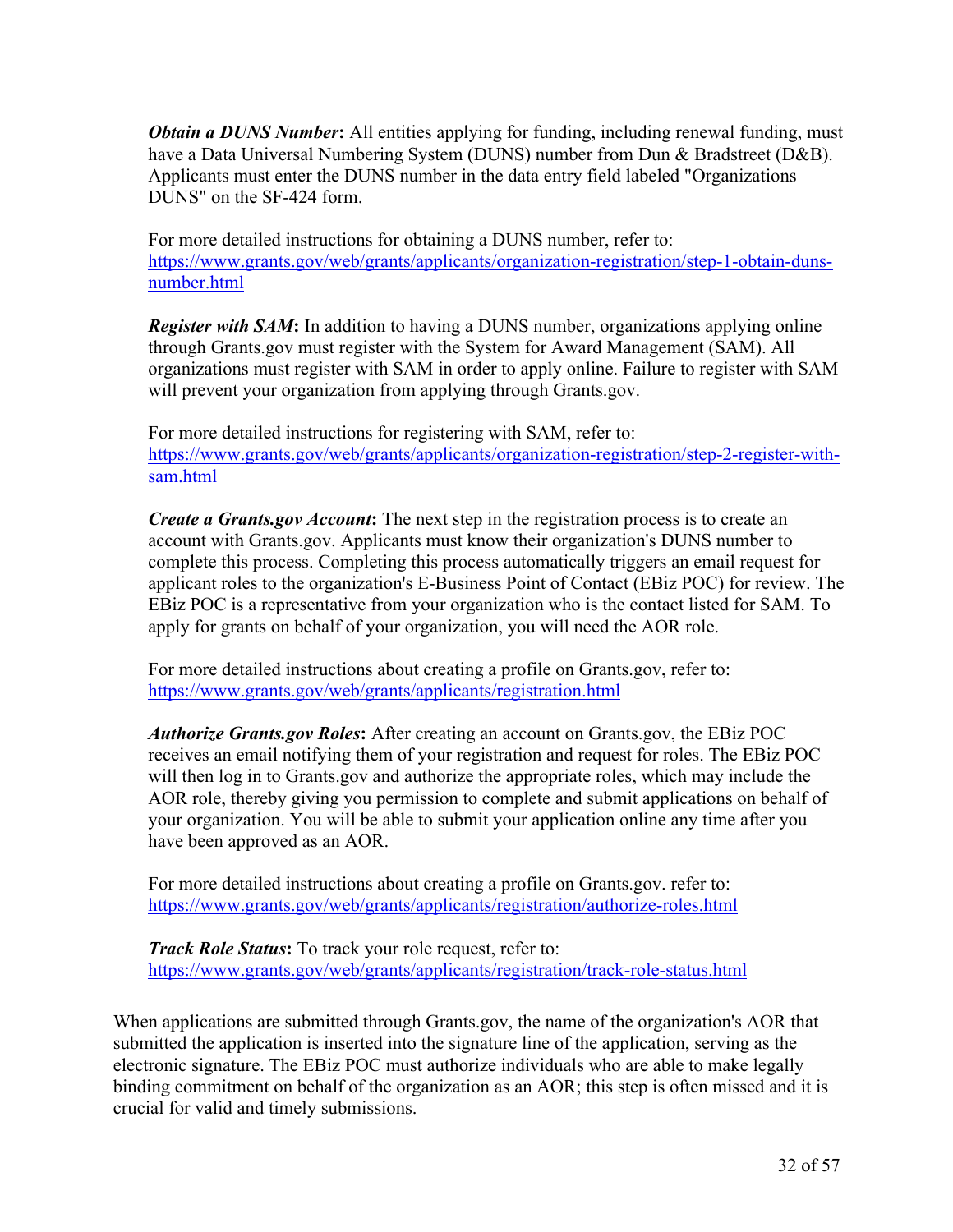## **How to Submit an Application to ACF via Grants.gov**

Grants.gov applicants can apply online using Workspace. Workspace is a shared, online environment where members of a grant team may simultaneously access and edit different webforms within an application. For each FOA, you can create individual instances of a workspace.

The following is an overview of applying via Grants.gov. For access to complete instructions on how to apply for opportunities, refer to: [https://www.grants.gov/web/grants/applicants/apply-for](https://www.grants.gov/web/grants/applicants/apply-for-grants.html)[grants.html](https://www.grants.gov/web/grants/applicants/apply-for-grants.html)

*Create a Workspace***:** Creating a workspace allows you to complete an application online and route it through your organization for review before submitting.

*Complete a Workspace***:** Add participants to the workspace, complete all the required forms, and check for errors before submission.

*Adobe Reader***:** If you decide not to apply by filling out webforms you can download individual PDF forms in Workspace so that they will appear similar to other Standard or ACF forms. The individual PDF forms can be downloaded and saved to your local device storage, network drive(s), or external drive(s), then accessed through Adobe Reader.

**NOTE**: Visit the Adobe Software Compatibility page on Grants.gov to download the appropriate version of the software at: <https://www.grants.gov/web/grants/applicants/adobe-software-compatibility.html>

*Mandatory Fields in Forms***:** In the forms, you will note fields marked with an asterisk and a different background color. These fields are mandatory fields that must be completed to successfully submit your application.

*Complete SF-424 Fields First***:** The forms are designed to fill in common required fields across other forms, such as the applicant name, address, and DUNS number. To trigger this feature, an applicant must complete the SF-424 information first. Once it is completed, the information will transfer to the other forms.

*Submit a Workspace***:** An application may be submitted through workspace by clicking the Sign and Submit button on the Manage Workspace page, under the Forms tab. Grants.gov recommends submitting your application **at least 24-48 hours prior to the close date** to provide you with time to correct any potential technical issues that may disrupt the application submission.

*Track a Workspace***:** After successfully submitting a workspace package, a Grants.gov Tracking Number (GRANTXXXXXXXX) is automatically assigned to the package. The number will be listed on the Confirmation page that is generated after submission.

For additional training resources, including video tutorials, refer to: <https://www.grants.gov/web/grants/applicants/applicant-training.html>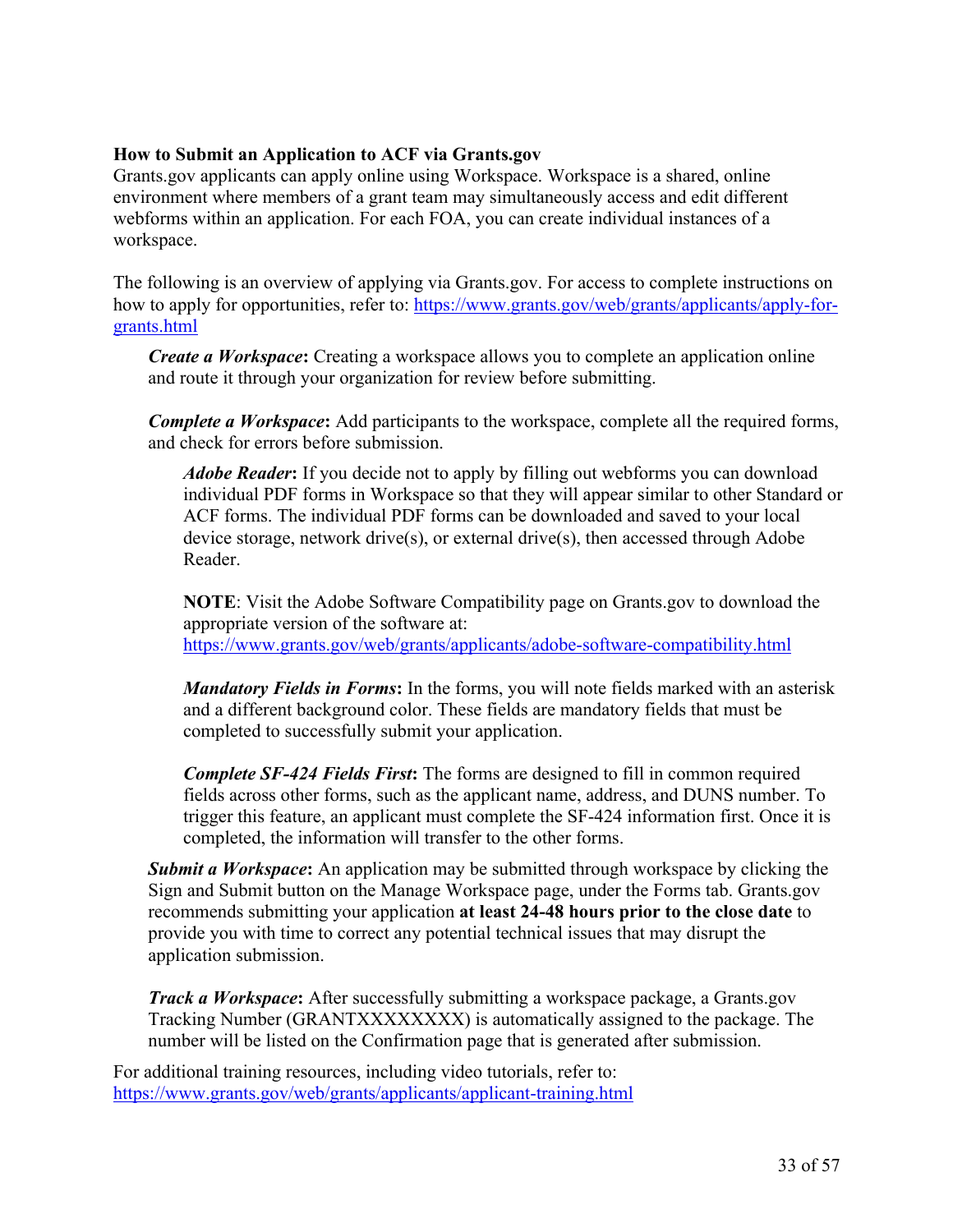Grants.gov provides applicants 24/7 support via the toll-free number 1-800-518-4726 and email at [support@grants.gov.](mailto:support@grants.gov) For questions related to the specific grant opportunity, contact the number listed in the application package of the grant you are applying for.

If you are experiencing difficulties with your submission, it is best to call the Grants.gov Support Center and get a ticket number. The Support Center ticket number will assist ACF with tracking your issue and understanding background information on the issue.

## **Timely Receipt Requirements and Proof of Timely Submission**

All applications must be received by 11:59 p.m., ET, on the due date established for each program. Proof of timely submission is automatically recorded by Grants.gov. An electronic date/time stamp is generated within the system when the application is successfully received by Grants.gov. The applicant AOR will receive an acknowledgement of receipt and a tracking number (GRANTXXXXXXXX) from Grants.gov with the successful transmission of their application. Applicant AORs will also receive the official date/stamp and Grants.gov Tracking number in an email serving as proof of their timely submission.

When ACF successfully retrieves the application from Grants.gov, and acknowledges the download of submission, Grants.gov will provide an electronic acknowledgment of receipt of the application to the email address of the applicant with the AOR role. Again, proof of timely submission shall be the official date and time that Grants.gov receives your application. Applications received by Grants.gov after the established due date for the program will be considered late and will not be considered for funding by ACF.

Applicants with slow internet, such as dial-up connections, should be aware that transmission can take some time before Grants.gov receives your application. Again, Grants.gov will provide either an error or a successfully received transmission in the form of an email sent to the applicant with the AOR role. The Grants.gov Support Center reports that some applicants end the transmission because they think that nothing is occurring during the transmission process. Please be patient and give the system time to process the application.

## **Issues with Federal Systems**

For any systems issues experienced with Grants.gov or SAM.gov, please refer to ACF's "Policy for Applicants Experiencing Federal Systems Issues" document for complete guidance at www.acf.hhs.gov [/sites/default/files/assets/systems\\_issue\\_policy\\_final.pdf.](https://www.acf.hhs.gov/sites/default/files/assets/systems_issue_policy_final.pdf)

## **Request an Exemption from Required Electronic Application Submission**

To request an exemption from required electronic submission please refer to ACF's "Policy for Requesting an Exemption from Required Electronic Application Submission" document for complete guidance at:

[https://www.acf.hhs.gov/sites/default/files/assets/acf\\_policy\\_for\\_requesting\\_an\\_exemption\\_from](https://www.acf.hhs.gov/sites/default/files/assets/acf_policy_for_requesting_an_exemption_from_required_electronic.pdf) [\\_required\\_electronic.pdf.](https://www.acf.hhs.gov/sites/default/files/assets/acf_policy_for_requesting_an_exemption_from_required_electronic.pdf)

#### **Paper Format Application Submission An exemption is required for the submission of paper applications. See the preceding**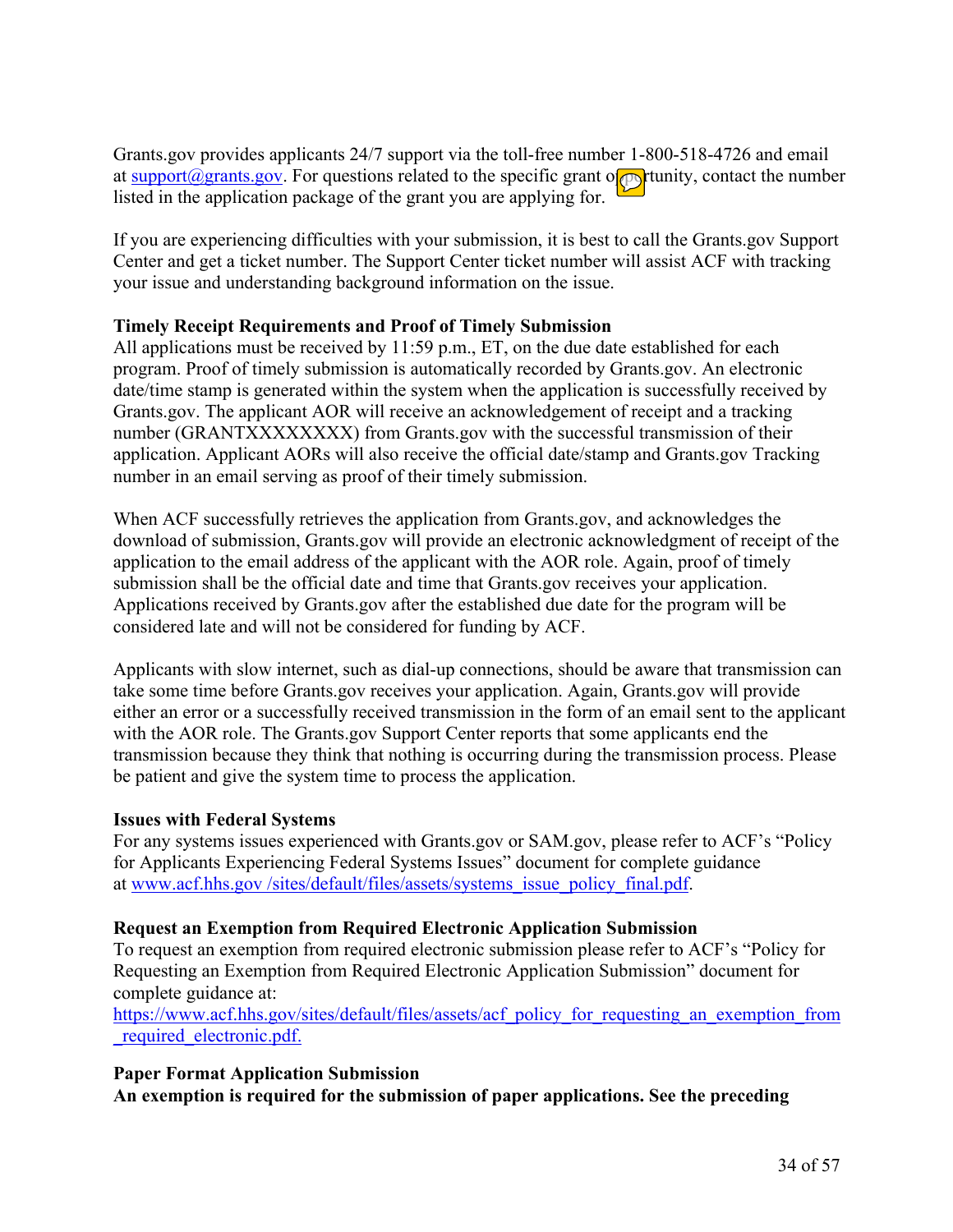## **section on "***Request an Exemption from Required Electronic Application Submission."*

Applicants with exemptions that submit their applications in paper format, by mail or delivery, must submit one original and two copies of the complete application with all attachments. The original and each of the two copies must include all required forms, certifications, assurances, and appendices, be signed by the AOR, and be unbound. The original copy of the application must have original signature(s). See *Section IV.7*. of this announcement for address information for paper format application submissions. Applications submitted in paper format must be received by 4:30 p.m., ET, on the due date.

Applicants may refer to *Section VIII. Other Information* for a checklist of application requirements that may be used in developing and organizing application materials. Details concerning acknowledgment of received applications are available in *Section IV.4. Submission Dates and Times* in this announcement.

#### <span id="page-36-0"></span>**IV.3. Unique Entity Identifier and System for Award Management (SAM)**

All applicants must have a DUNS Number [\(http://fedgov.dnb.com/webform](http://fedgov.dnb.com/webform)) and an active registration with the System for Award Management (SAM.gov/SAM, <https://www.sam.gov>).

Obtaining a DUNS Number may take 1 to 2 days.

All applicants are required to maintain an active SAM registration until the application process is complete. If a grant is awarded, registration at SAM must be active throughout the life of the award.

#### **Plan ahead. Allow at least 10 business days after you submit your registration for it to become active in SAM and at least an additional 24 hours before that registration information is available in other government systems, i.e. Grants.gov.**

This action should allow you time to resolve any issues that may arise. Failure to comply with these requirements may result in your inability to submit your application through Grants.gov or prevent the award of a grant. Applicants should maintain documentation (with dates) of their efforts to register for, or renew a registration, at SAM. User Guides are available under the "Help" tab at [https://www.sam.gov.](https://www.sam.gov)

HHS requires all entities that plan to apply for, and ultimately receive, federal grant funds from any HHS Agency, or receive subawards directly from recipients of those grant funds to:

- Be registered in the SAM prior to submitting an application or plan;
- Maintain an active SAM registration with current information at all times during which it has an active award or an application or plan under consideration by an OPDIV; and
- Provide its active DUNS number in each application or plan it submits to the OPDIV.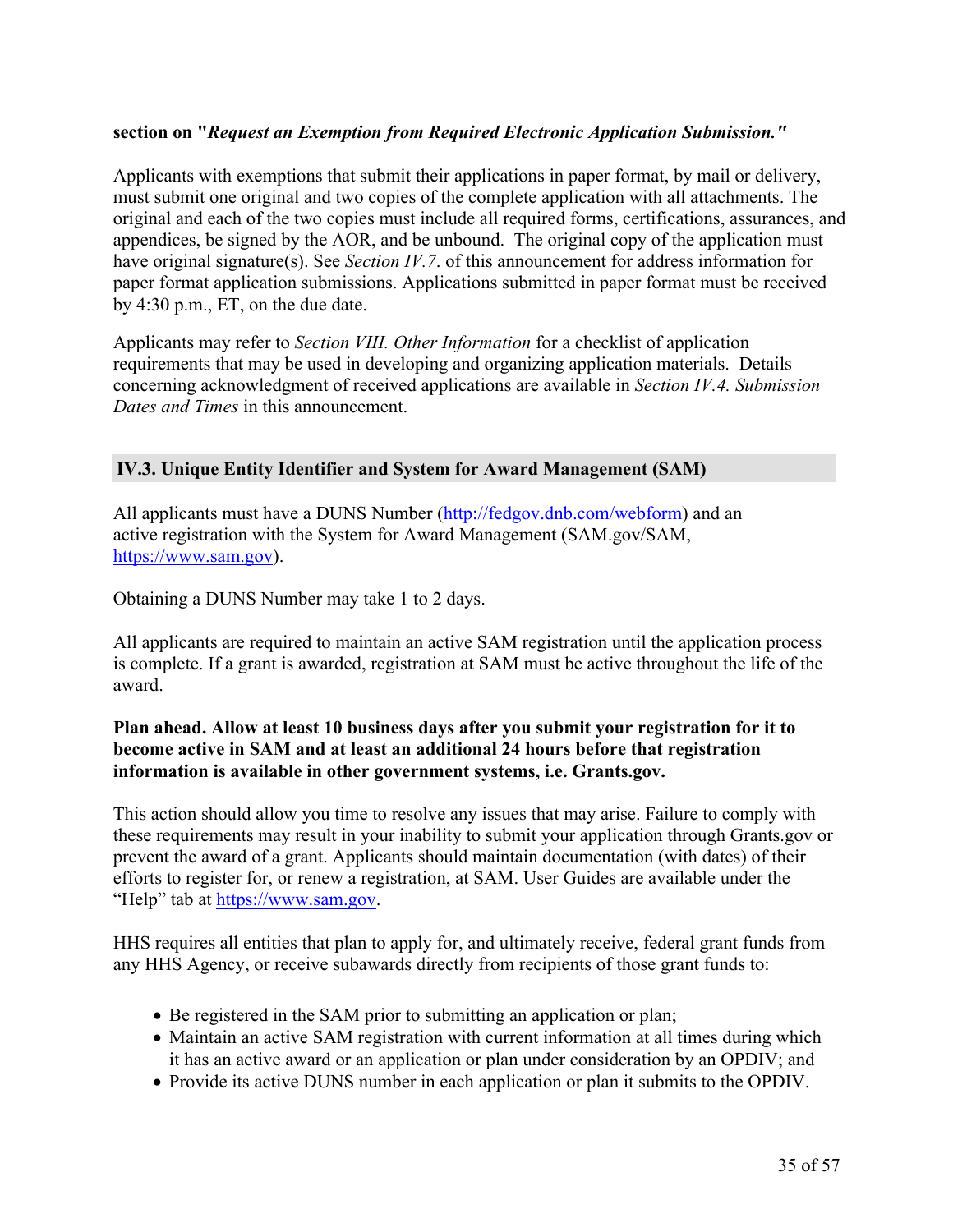ACF is prohibited from making an award until an applicant has complied with these requirements. At the time an award is ready to be made, if the intended recipient has not complied with these requirements, ACF:

- May determine that the applicant is not qualified to receive an award; and
- May use that determination as a basis for making an award to another applicant.

#### <span id="page-37-0"></span>**IV.4. Submission Dates and Times**

Due Date for Applications: **07/01/2019**

#### **Explanation of Due Dates**

The due date for receipt of applications is listed in the *Overview* section and in this section. See *Section III.3. Other, Application Disqualification Factors*.

#### **Electronic Applications**

The deadline for submission of electronic applications via [www.Grants.gov](https://www.Grants.gov) is 11:59 p.m., ET, on the due date. Electronic applications submitted at 12:00 a.m., ET, on the day after the due date will be considered late and will be disqualified from competitive review and from funding under this announcement.

Applicants are required to submit their applications electronically via [www.Grants.gov](https://www.Grants.gov) unless they received an exemption through the process described in *Section IV.2. Request an Exemption from Required Electronic Application Submission.*

ACF does not accommodate transmission of applications by email or facsimile.

Instructions for electronic submission via [www.Grants.gov](https://www.Grants.gov) are available at: [www.grants.gov/web/grants/applicants/apply-for-grants.html](https://www.grants.gov/web/grants/applicants/apply-for-grants.html).

Applications submitted to [www.Grants.gov](https://www.Grants.gov) at any time during the open application period prior to the due date and time that fail the Grants.gov validation check will not be received at ACF. These applications will not be acknowledged.

#### **Mailed Paper Format Applications**

The deadline for receipt of mailed, paper applications is 4:30 p.m., ET, on the due date. Mailed paper applications received after the due date and deadline time will be considered late and will be disqualified from competitive review and from funding under this announcement.

Paper format application submissions will be disqualified if the applicant organization has not received an exemption through the process described in *Section IV.2. Request an Exemption from Required Electronic Application Submission*.

#### **Hand-Delivered Paper Format Applications**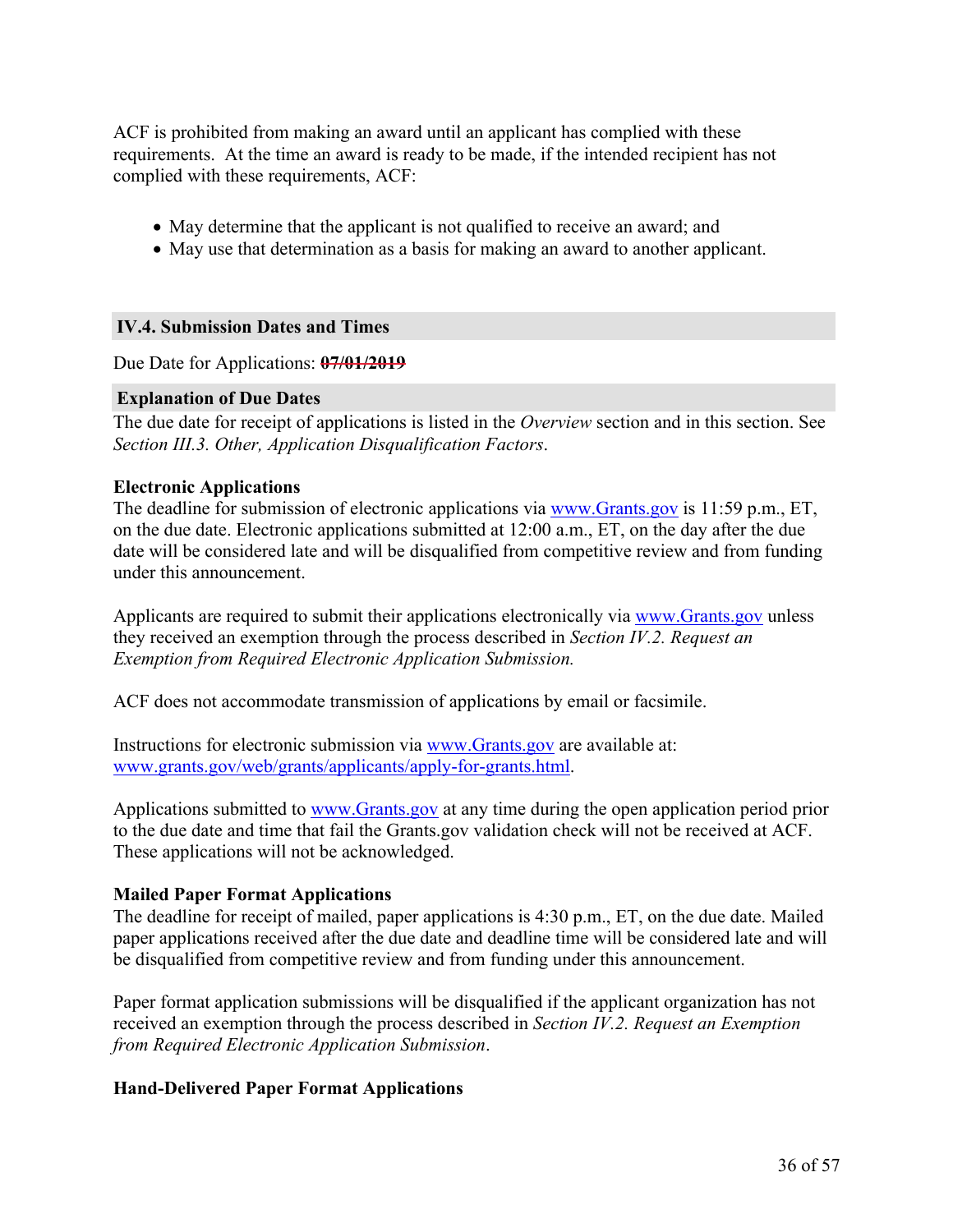Applications that are hand-delivered by applicants, applicant couriers, by overnight/express mail couriers, or other representatives of the applicant must be received on, or before, the due date listed in the *Overview* and in this section. These applications must be delivered between the hours of 8:00 a.m. and 4:30 p.m., ET, Monday through Friday (excluding federal holidays). Applications should be delivered to the address provided in *Section IV.7.Other Submission Requirements*.

Hand-delivered paper applications received after the due date and deadline time will be considered late and will be disqualified from competitive review and from funding under this announcement.

Hand-delivered paper format application submissions will be disqualified if the applicant organization has not received an exemption through the process described in *Section IV.2. Request an Exemption from Required Electronic Application Submission*.

## **No appeals will be considered for applications classified as late under the following circumstances:**

- Applications submitted electronically via [www.Grants.gov](https://www.Grants.gov) are considered late when they are dated and time-stamped after the deadline of 11:59 p.m., ET, on the due date.
- Paper format applications received by mail or hand-delivery after 4:30 p.m., ET, on the due date will be classified as late and will be disqualified.
- Paper format applications received from applicant organizations that were not approved for an exemption from required electronic application submission under the process described in *Section IV.2. Request an Exemption from Required Electronic Submission* will be disqualified.

## **Emergency Extensions**

ACF may extend an application due date when circumstances make it impossible for an applicant to submit their applications on time. Only events such as documented natural disasters (floods, hurricanes, tornados, etc.), or a verifiable widespread disruption of electrical service, or mail service, will be considered. The determination to extend or waive the due date, and/or receipt time, requirements in an emergency situation rests with the Grants Management Officer listed as the Office of Grants Management Contact in *Section VII. HHS Awarding Agency Contact(s)*.

## **Acknowledgement from www.Grants.gov**

Applicants will receive an initial email upon submission of their application to [www.Grants.gov.](https://www.grants.gov/) This email will provide a **Grants.gov Tracking Number**. Applicants should refer to this tracking number in all communication with Grants.gov. The email will also provide a **date and time stamp**, which serves as the official record of application's submission**.** Receipt of this email does not indicate that the application is accepted or that is has passed the validation check.

Applicants will also receive an email acknowledging that the received application is in the **Grants.gov validation process**, after which a third email is sent with the information that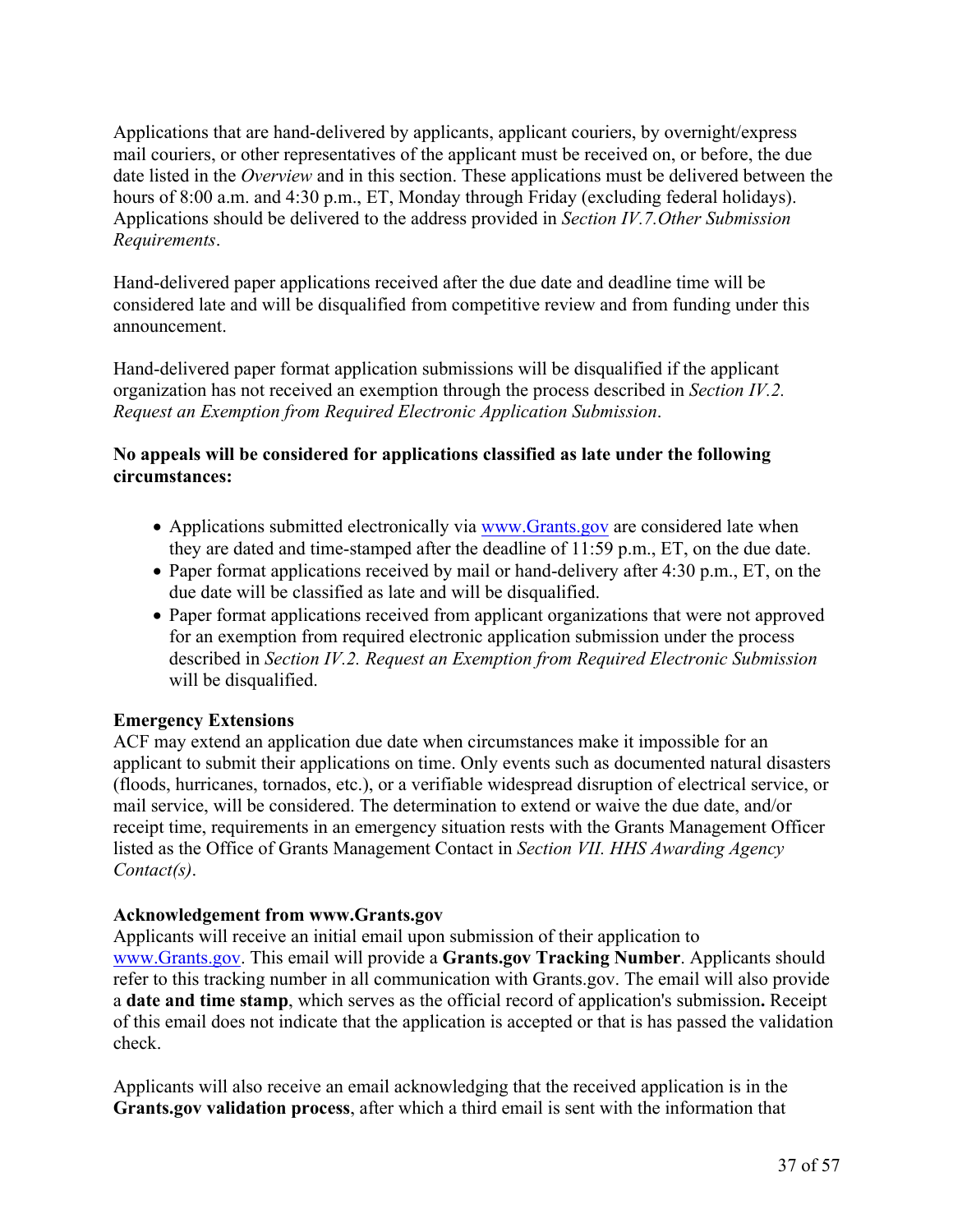the submitted application package has passed, or failed, the series of checks and validations. Applications that are submitted on time that fail the validation check will not be transmitted to ACF and will not be acknowledged by ACF.

See "What to Expect After Submitting" at [www.Grants.gov](https://www.Grants.gov) for more information.

#### **Acknowledgement from ACF of an electronic application's submission:**

Applicants will be sent additional email(s) from ACF acknowledging that the application has been retrieved from [www.Grants.gov](https://www.Grants.gov) by ACF. Receipt of these emails is not an indication that the application is accepted for competition.

#### **Acknowledgement from ACF of receipt of a paper format application:**

ACF will not provide acknowledgement of receipt of hard copy application packages submitted via mail or courier services.

#### <span id="page-39-0"></span>**IV.5. Intergovernmental Review**

This program is not subject to Executive Order (E.O.) 12372, "Intergovernmental Review of Federal Programs," or 45 CFR Part 100, "Intergovernmental Review of Department of Health and Human Services Programs and Activities." No action is required of applicants under this announcement with regard to E.O. 12372 $\Box$ 

## <span id="page-39-1"></span>**IV.6. Funding Restrictions**

Costs of organized fund raising, including financial campaigns, endowment drives, solicitation of gifts and bequests, and similar expenses incurred to raise capital or obtain contributions are unallowable. Fund raising costs for the purposes of meeting the Federal program objectives are allowable with prior written approval from the Federal awarding agency. (45 CFR §75.442)

Proposal costs are the costs of preparing bids, proposals, or applications on potential Federal and non-Federal awards or projects, including the development of data necessary to support the non-Federal entity's bids or proposals. Proposal costs of the current accounting period of both successful and unsuccessful bids and proposals normally should be treated as indirect (F&A) costs and allocated currently to all activities of the non-Federal entity. No proposal costs of past accounting periods will be allocable to the current period. (45 CFR §75.460)

Grant awards will not allow reimbursement of pre-award costs.

Construction is not an allowable activity or expenditure under this grant award.

Costs for acquisition and renovation of existing structures are authorized but may not exceed 15 percent of the grant amount awarded. (45 C.F.R. § 1351.15 and § 1351.16)

Applicants are advised that no grant funds may be used for any program for distributing sterile needles or syringes for the hypodermic injection of any illegal drug. Prospective grantees are advised that entities receiving TLP grant funds and operating a program to distribute sterile needles or syringes for hypodermic injections of illegal drugs must account for all funds used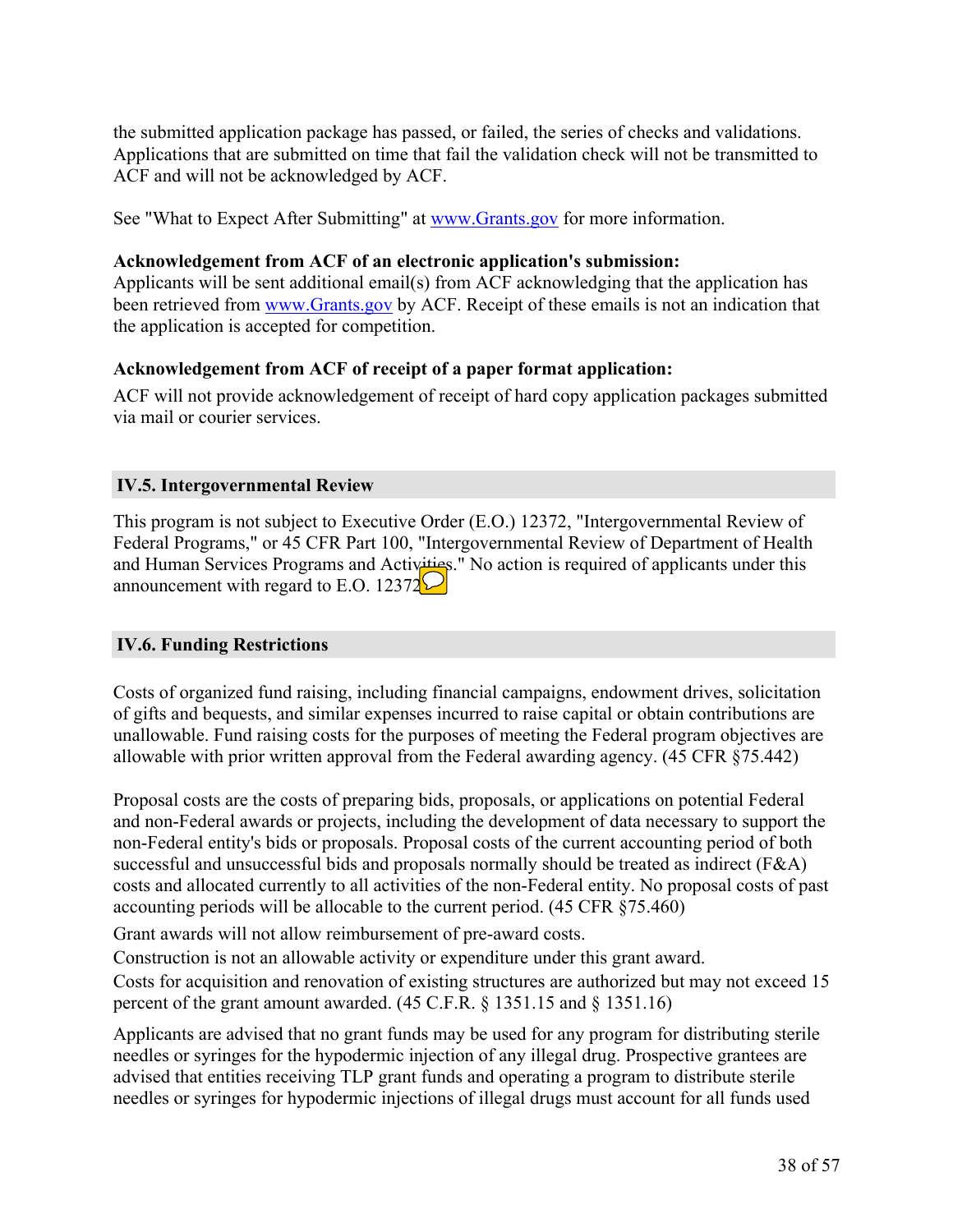for such programs separately from any expenditure of TLP grant funds.

HHS funds may not be used for abortion.  $\bigcirc$ 

For further funding restrictions, please see the HHS Grants Policy Statement reference in *Section VI.2. Administrative and National Policy Requirements*.

#### <span id="page-40-0"></span>**IV.7. Other Submission Requirements**

Submit paper applications to one of the following addresses. Also see *ACF Policy on Requesting an Exemption from Required Electronic Application Submission at [www.acf.hhs.gov/grants/howto#chapter-6](https://www.acf.hhs.gov/grants/howto#chapter-6).*

#### **Submission By Mail**

FYSB Operations c/o F2 Solutions Attn: Transitional Living Program FOA 1401 Mercantile Lane Suite 401 Largo, MD 20774

## **Hand Delivery**

FYSB Operations c/o F2 Solutions Attn: Transitional Living Program FOA 1401 Mercantile Lane Suite 401 Largo, MD 20774

## **Electronic Submission**

See *Section IV.2.* for application requirements and for guidance when submitting applications electronically via [www.Grants.gov.](https://www.grants.gov/)

For all submissions, see *Section IV.4. Submission Dates and Times*.

## **V. Application Review Information**

## <span id="page-40-1"></span>**V.1. Criteria**

**Please note:** With the exception of the funding opportunity announcement and relevant statutes and regulations, reviewers will not access, or review, any materials that are not part of the application documents. This includes information accessible on websites via hyperlinks that are referenced, or embedded, in the application. Though an application may include web links, or embedded hyperlinks, reviewers will not review this information as it is not considered to be part of the application documents. Nor will the information on websites be taken into consideration in scoring of evaluation criteria presented in this section. Reviewers will evaluate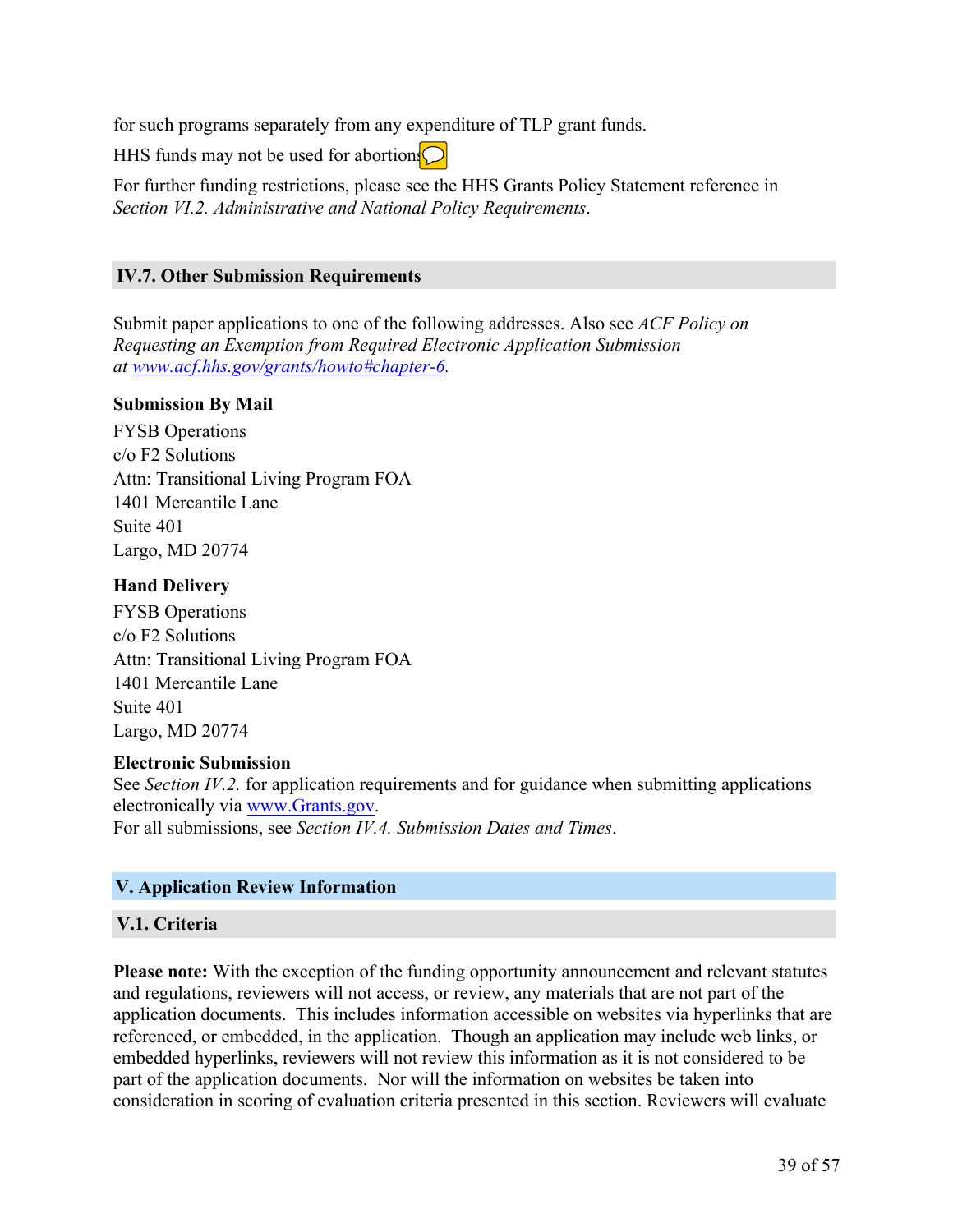and score an application based on the documents that are presented in the application and **will not** refer to, or access, external links during the objective review.

Need For Assistance Maximum Points:10

#### **In reviewing the need for assistance reviewers will provide appropriate scores to the extent applicants have thoroughly:**

**1.1** Demonstrated the need for a TLP, including the nature and scope of the prevalence of runaway and homeless youth between the ages of 16 and to under 22 in the community. (0-5 points)

**1.2** Detailed the ages, types of populations, and the number of youth to be effectively served under this award in compliance with the requirements of this project. (0-3 points)

**1.3** Provided strong evidence of the cost-benefit of providing TLP services in the community when compared with the impact of the services not being available. (0-2 points)

Approach Maximum Points:50

## **In reviewing the approach, reviewers will provide appropriate scores to the extent applicants have submitted a well-developed comprehensive program approach that:**

**2.1** Provided an applicable approach that incorporates positive youth development and traumainformed care to support the TLP Project. (0-5 points)

**2.2** Outlined an effective process by which the organization will screen youth for eligibility for the TLP, including criteria the applicant intends to utilize to ensure the TLP is the best fit for that youth's needs. Additionally, the applicant described a specific assessment process, including specific tools, in place to identify the youth's unique needs including approaches to identify youth victims of trafficking or those at high-risk for trafficking or exploitation. (0-5 pts)

**2.3** Detailed all supportive housing options for youth to be used in this project (e.g., group homes, host homes, supervised apartments) and, if applicable, indicated whether the CoC in the community operates any rapid rehousing models for youth or any permanent supportive housing for youth. In addition, justified why the number of youth to be served through shelter and supportive services is appropriate and attainable. (0-10 points)

**2.4** Effectively illustrated a reasonable plan and approach the organization proposes to address ALL of the elements listed in the comprehensive youth-centered service model as outlined in *Section I. Program Description, and Project Requirement.* (0-10 points)

**2.5** Provided a detailed and feasible plan to support aftercare for TLP youth, including details on the referral process to ensure partnering agencies provided support to the referred youth. (0- 10 points)

**2.6** Successfully explained how the applicant will operationalize their proposed approach for program requirements as communicated in the submitted logic model. In addition, effectively identified the proposed activities, inputs, and outputs that link to short-term, intermediate and long-term achievement in the four core outcome areas. Also, demonstrated how the applicant will collect and submit data to FYSB on all RHY youth via the local CoC. (0-10 points)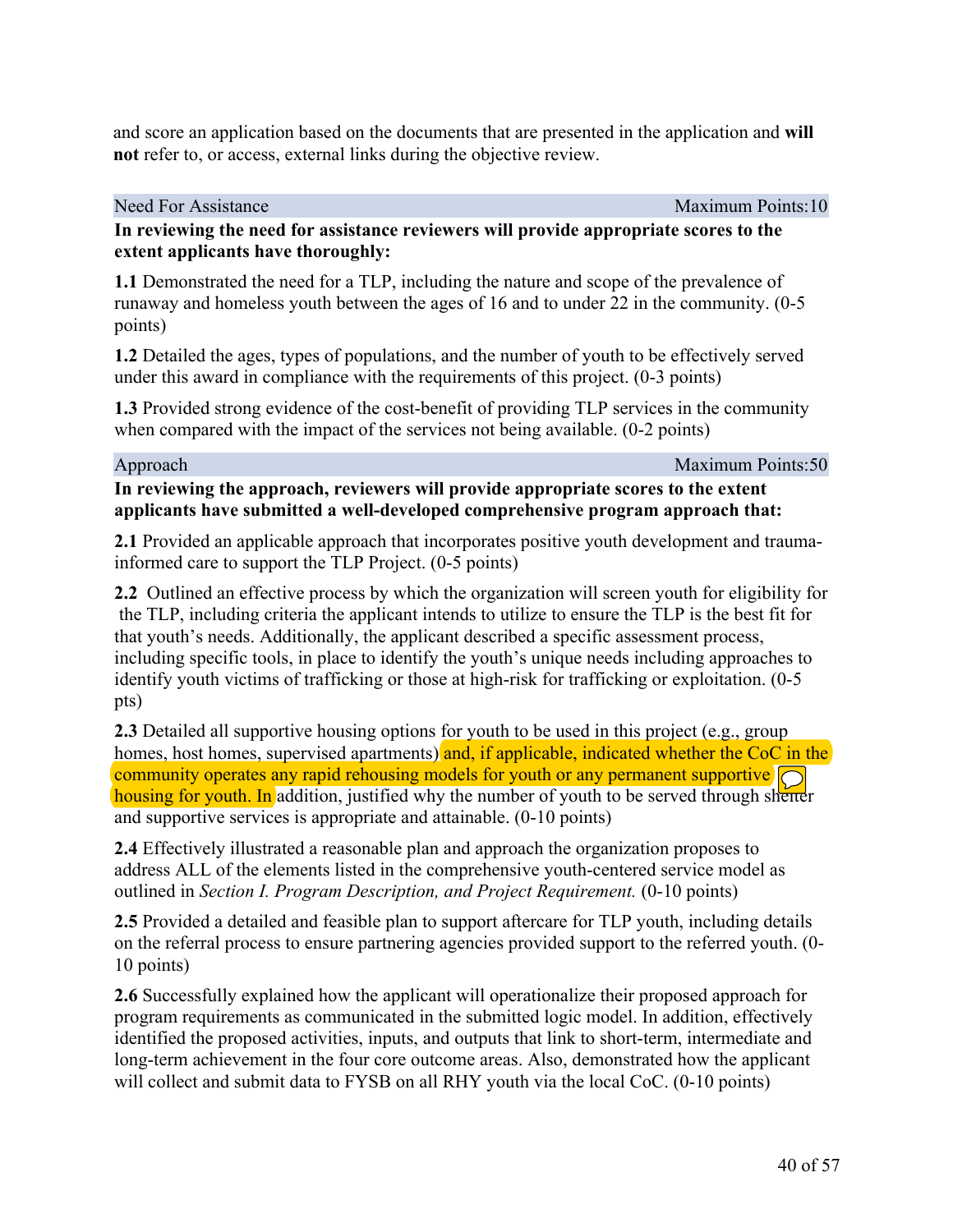Performance Evaluation Plan Maximum Points:5

## **In reviewing the performance evaluation plan, reviewers will provide appropriate scores to the extent applicants have reasonably:**

**3.1** Provided an efficient and effective approach for documenting progress on the project, efforts towards continuous quality improvement, and any obstacles or challenges they may face implementing the program. (0-2 points)

**3.2** Demonstrated the specific measures that the project will use toward effectively monitoring the project's progress in meeting the four core outcome areas. (0-3 points)

## Organizational Capacity **Maximum Points:10**

**In reviewing the organizational capacity, reviewers will provide appropriate scores to the extent applicants have effectively:**

**4.1** Provided strong evidence of sufficient experience and expertise in efficiently and effectively operating runaway and homelessness youth projects, and if applicable, pregnant and parenting homeless youth projects, designed to prevent and end-youth homelessness. (0-5 points)

**4.2** Detailed the scope of work to be performed, work schedules, remuneration, and other terms and conditions that defines the working relationship with sub-grantees, subcontractors, or other cooperating entities (e.g., co-laborers as described in *Section IV.2. Project Approach*) to successfully carry out the activities as described in this FOA. (0-2 points)

**4.3** Demonstrated the ability and capacity to competently incorporate and manage the program administration requirements (i.e., staff safety, background checks, emergency preparedness plan, licensing requirement, and training plan) as detailed in *Section VI.2. Administrative and National Policy Requirements* into the project. (0-3 points)

## Budget and Budget Justification Maximum Points:10

## **In reviewing the budget and budget justification, reviewers will provide appropriate scores to the extent applicants have thoroughly:**

**5.1** Outlined a clear and realistic line-item budget and narrative budget for the federal and nonfederal share of project costs associated with implementing program requirements. The budget thoroughly explains how the funds requested are necessary and essential to accomplish the scope of services. This should include the costs of sending at least one key staff person to attend the annual national RHY grantee training, the annual regional training, and any other travel for technical training that will be funded by the grant. (0-5 points)

**5.2** If applicable, provided a reasonable, estimated cost for equipment, software, and training in the proposed budget for RHY-HMIS computer equipment and client software or noted the organization already has the equipment. (0-1 point)

**5.3** Demonstrated its commitment to use FYSB funds and any additional funding received for this project, only for activities as described in *Section I*. to support the TLP Project. (0-2 points)

**5.4** Demonstrated how oversight of federal funds will be conducted, and how grant activities and partner(s) that are in a formal MOU agreement or contract will adhere to applicable federal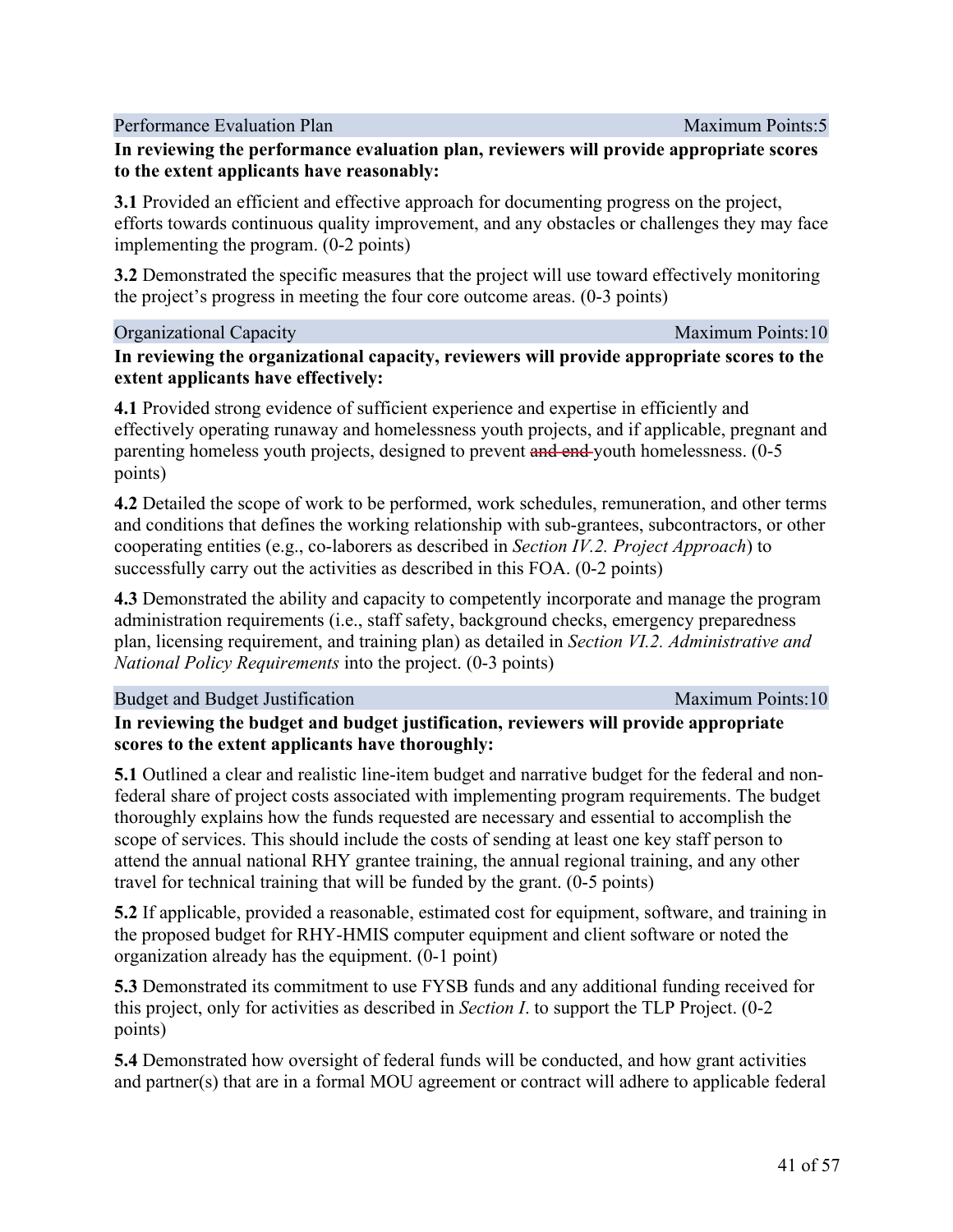and programmatic regulations. (0-2 points)

Sustainability Plan Maximum Points:15

## **In reviewing the sustainability plan, reviewers will provide appropriate scores to the extent applicants have reasonably:**

**6.1** Demonstrated a well-designed process the organization uses to build and maintain partnerships with other service agencies in the community that supports runaway and homeless youth projects. (0-5 points)

**6.2** Detailed a realistic and measurable strategy for helping runaway and homeless youth in the TLP program progress towards achieving success in the four core outcome areas as described in *Section I. Program Description.* (0-5 point)

**6.3** Provided key activities involved in effectively ensuring project sustainability involving building support, showing results, retaining staff, and obtaining continuing funding. (0-5 points)

## <span id="page-43-0"></span>**V.2. Review and Selection Process**

No grant award will be made under this announcement on the basis of an incomplete application. No grant award will be made to an applicant or sub-recipient that does not have a DUNS number [\(http://fedgov.dnb.com/webform](http://fedgov.dnb.com/webform)) and an active registration at SAM ([www.sam.gov](https://www.sam.gov/)). See *Section IV.3. Unique Entity Identifier and System for Award Management (SAM)*.

## **Initial ACF Screening**

Each application will be screened to determine whether it meets any of the disqualification factors described in *Section III.3.Other, Application Disqualification Factors*.

Disqualified applications are considered to be "non-responsive" and are excluded from the competitive review process. Applicants will be notified of a disqualification determination by email or by USPS postal mail within 30 federal business days from the closing date of this FOA.

## **Objective Review and Results**

Applications competing for financial assistance will be reviewed and evaluated by objective review panels using only the criteria described in *Section V.1. Criteria* of this announcement. Each panel is composed of experts with knowledge and experience in the area under review. Generally, review panels include three reviewers and one chairperson.

Results of the competitive objective review are taken into consideration by ACF in the selection of projects for funding; however, objective review scores and rankings are not binding. Scores and rankings are only one element used in the award decision-making process.

ACF may elect not to fund applicants with management or financial problems that would indicate an inability to successfully complete the proposed project. Applications may be funded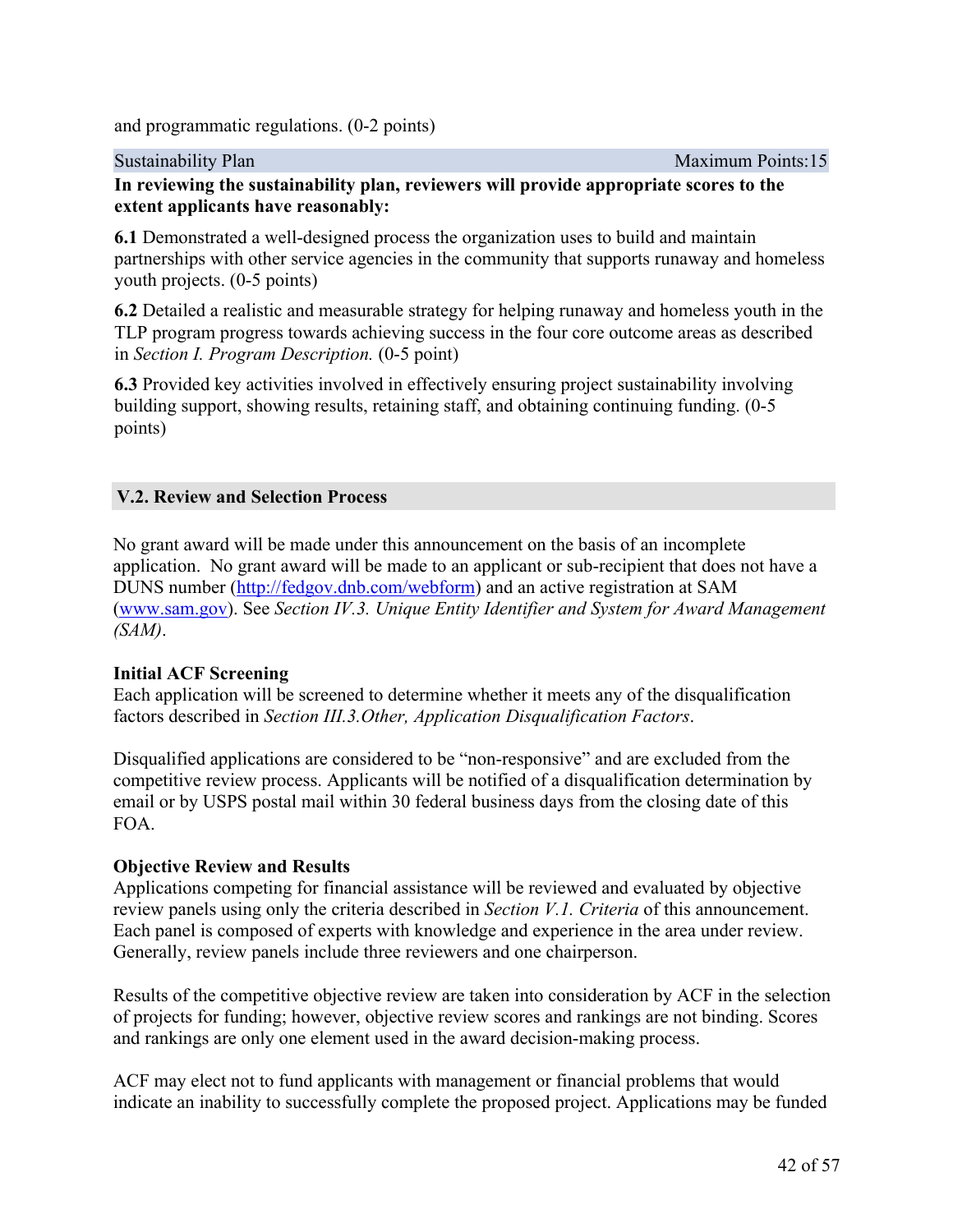in whole or in part. Successful applicants may be funded at an amount lower than that requested. ACF reserves the right to consider preferences to fund organizations serving emerging, unserved, or under-served populations, including those populations located in pockets of poverty. ACF will also consider the geographic distribution of federal funds in its award decisions.

As required by the RHYA, priority for funding shall be given to public and private entities with experience in providing services to runaway, homeless, or street youth. Eligible applicants will be assessed on how well they sufficiently demonstrated and substantiated that they have experience in providing services to runaway, homeless, or street youth. Applicants should refer to *Section IV.2. The Project Description, Organizational Capacity*.

ACF may elect not to fund applicants and/or partnering organizations that have previously demonstrated an inability to adhere to ACF, ACYF, or RHY reporting requirements in the past.

Recipients of an award under this FOA will be legally accountable to ACF for performance of the project or program. Recipients will be held solely responsible in the event of noncompliance by a subrecipient. Applicants proposing to use subrecipients to complete the proposed project will be reviewed by ACF for any management or financial problems. ACF may elect to not allow a recipient to subaward if it displays an inability to properly monitor and management subrecipients.

#### **Federal Awarding Agency Review of Risk Posed by Applicants**

As required by 2 CFR Part 200, the Uniform Guidance, effective January 1, 2016, ACF is required to review and consider any information about the applicant that is in the Federal Awardee Performance and Integrity Information System (FAPIIS), [www.fapiis.gov/](https://www.fapiis.gov), before making any award in excess of the simplified acquisition threshold (currently \$150,000) over the period of performance. An applicant may review and comment on any information about itself that a federal awarding agency has previously entered into FAPIIS. ACF will consider any comments by the applicant, in addition to other information in FAPIIS, in making a judgment about the applicant's integrity, business ethics, and record of performance under federal awards when completing the review of risk posed by applicants as described in 2 CFR  $\S$  200.205 Federal Awarding Agency Review of Risk Posed by Applicants [\(http://www.ecfr.gov/](http://www.ecfr.gov/cgi-bin/text-idx?node=se2.1.200_1205&rgn=div8) cgi[bin/text-idx?node=se2.1.200\\_1205&rgn=div8\)](http://www.ecfr.gov/cgi-bin/text-idx?node=se2.1.200_1205&rgn=div8).

#### **Approved but Unfunded Applications**

Applications recommended for approval in the objective review process, but not selected for award, may receive funding if additional funds become available or may compete for funding during the next review cycle (if one occurs in the next fiscal year). Applications designated as "approved but unfunded" typically cannot be kept in an active status for more than 12 months. For those applications determined as "approved but unfunded," notice will be given of the determination by email.

#### <span id="page-44-0"></span>**V.3. Anticipated Announcement and Federal Award Dates**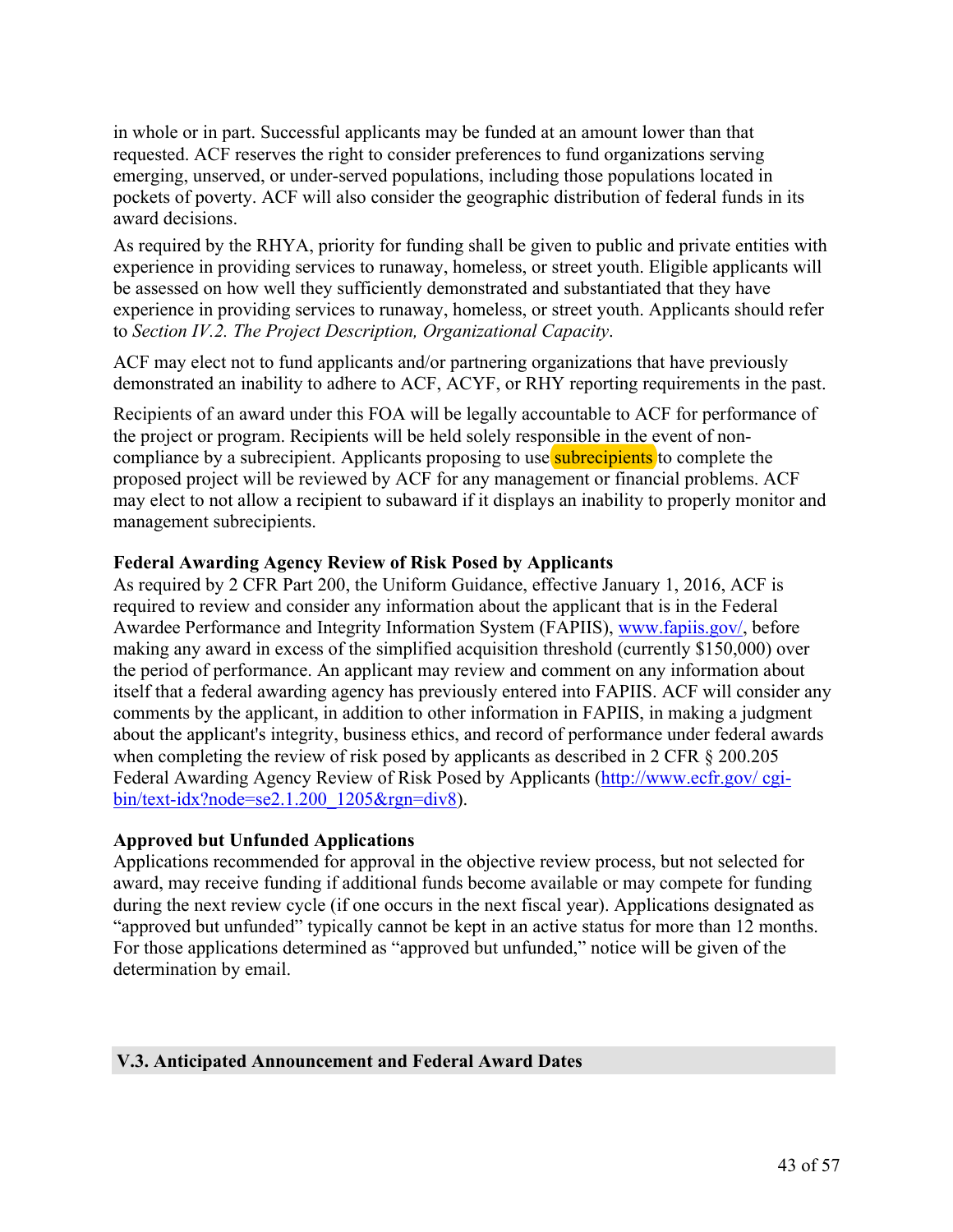Announcement of awards and the disposition of applications will be provided to applicants at a later date. ACF staff cannot respond to requests for information regarding funding decisions prior to the official applicant notification.

#### **VI. Federal Award Administration Information**

#### <span id="page-45-0"></span>**VI.1. Federal Award Notices**

Successful applicants will be notified through the issuance of a Notice of Award (NoA) that sets forth the amount of funds granted, the terms and conditions of the grant, the effective date of the grant, the budget period for which initial support will be given, the non-federal share to be provided (if applicable), and the total project period for which support is contemplated. The NoA will be signed by the Grants Officer and transmitted via postal mail, email, or by GrantSolutions.gov or the Head Start Enterprise System (HSES), whichever is relevant. Following the finalization of funding decisions, organizations whose applications will not be funded will be notified by letter signed by the cognizant Program Office head. Any other correspondence that announces to a Principal Investigator, or a Project Director, that an application was selected is not an authorization to begin performance.

Project costs that are incurred prior to the receipt of the NoA are at the recipient's risk and may be reimbursed only to the extent that they are considered allowable as approved pre-award costs. Information on allowable pre-award costs and the time period under which they may be incurred is available in *Section IV.6. Funding Restrictions*.

Grantees may translate the Federal award and other documents into another language. In the event of inconsistency between any terms and conditions of the  $\Box$  eral award and any translation into another language, the English language meaning will control. Where a significant portion of the grantee's employees who are working on the Federal award are not fluent in English, the grantee must provide the Federal award in English and in the language(s) with which employees are more familiar.

#### <span id="page-45-1"></span>**VI.2. Administrative and National Policy Requirements**

Awards issued under this announcement are subject to 45 CFR Part 75 - Uniform Administrative Requirements, Cost Principles, and Audit Requirements for HHS Awards. The Code of Federal Regulations (CFR) is available at [www.ecfr.gov.](http://www.ecfr.gov) Unless otherwise noted in this section, administrative and national policy requirements that are applicable to discretionary grants are available at: [www.acf.hhs.gov/administrative-and-national-policy-requirements.](https://www.acf.hhs.gov/administrative-and-national-policy-requirements)

#### **HHS Grants Policy Statement**

The HHS Grants Policy Statement (HHS GPS) is the Department of Health and Human Services' single policy guide for discretionary grants and cooperative agreements. ACF grant awards are subject to the requirements of the HHS GPS, which covers basic grants processes,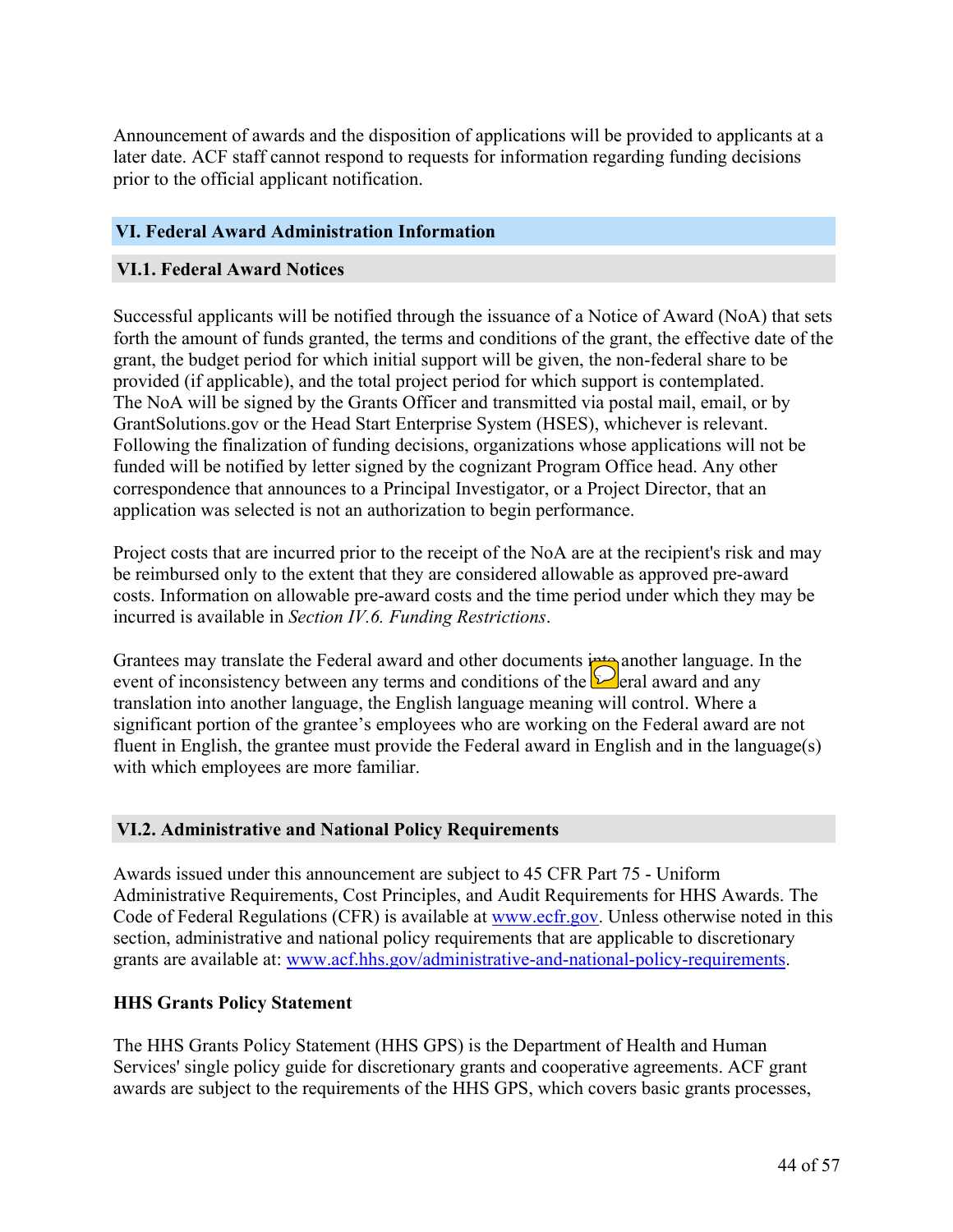standard terms and conditions, and points of contact, as well as important agency-specific requirements. The general terms and conditions in the HHS GPS will apply as indicated unless there are statutory, regulatory, or award-specific requirements to the contrary that are specified in the Notice of Award (NOA). The HHS GPS is available at [https://www.acf.hhs.gov/discretionary-post-award-requirements#chapter-1.](https://www.acf.hhs.gov/discretionary-post-award-requirements#chapter-1)

An application funded with the release of federal funds through a grant award does not constitute, or imply, compliance with federal regulations. Funded organizations are responsible for ensuring that their activities comply with all applicable federal regulations.

## **Runaway and Homeless Youth Act Rule**

On December 20, 2016, FYSB published a rule to improve performance standards and program requirements for runaway and homeless youth programs. This rule builds upon existing policies and guidance to better support runaway and homeless youth by strengthening training and professional development for service providers, defining safe and appropriate exits from homelessness, requiring aftercare planning for all youth exiting programs, and improving nondiscrimination protections for youth. The rule also clarifies statutory changes made to the RHYA of 2008. All RHY grantees must comply with the rule and this FOA reflects the new requirements in the rule (45 CFR 1351).

## **Program Administration Requirements**

Applicants are advised that statutory requirements applicable to grants under this FOA can be found in the RHYA 34 U.S.C. § 11201-11281.

Applicants are further advised that regulations implementing certain requirements of the RHYA can be found at 45 CFR Part 1351.

**Staff Safety:** Projects must have safety protocols for workers.

**Background Checks:** Pursuant to 45 CFR § 1351.23(j) of the RHY Rule, projects must have a plan to ensure background checks are completed on all employees, contractors, volunteers, and consultants who have regular and unsupervised private contact with youth served by the organization, and on all adults who reside in or operate host homes, beginning on October 1, 2017. Required background checks include state or tribal criminal history records, including fingerprint checks; sex offender registry check; and any other checks required by state law. To the extent the project is able to, the plan should include Federal Bureau of Investigation (FBI) criminal history records, including fingerprint checks and child abuse and neglect registry checks. If a project is unable to obtain FBI criminal history information or child abuse and neglect registry information, the agency plan must detail efforts to obtain such information and the impediments to doing so. In addition, as appropriate to job functions, projects must also include verification of educational credentials, employment experience, and the individual's driving records (for those who will transport youth), and professional licensing records.

**Emergency Preparedness Plan:** Pursuant to 45 CFR § 1351.23(g) of the RHY Rule, projects must have plans for routine preventative maintenance of facilities as well as preparedness, response, and recovery efforts. The plan should contain strategies for addressing evacuation, security, food, medical supplies, and notification of youths' families, as appropriate. In the event of an evacuation due to specific facility issues, such as fire, loss of utilities, or authorities,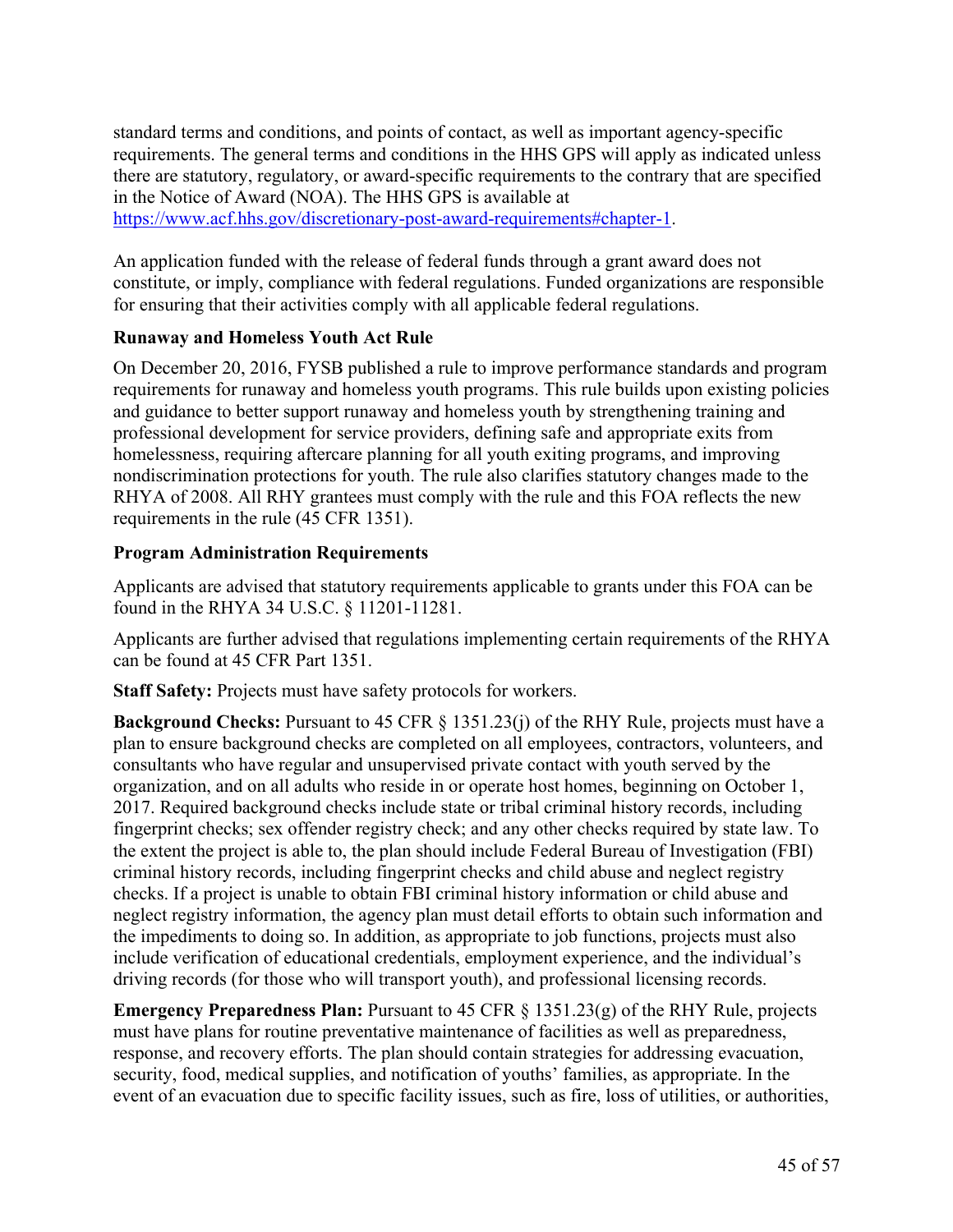an alternative location needs to be designated and included in the plan.

**Licensing Requirement:** Pursuant to 45 CFR § 1351.23(h), projects must have plans to ensure that all shelters are licensed and must include evidence of current licensure for any shelter to which the project regularly refers clients, in states or localities with licensure requirements.

**Training Plan:** Projects must ensure that all paid and volunteer workers are trained on the Core Competencies of Youth Workers necessary to carry out the objectives and activities of the project. This shall include, but not limited to, PYD, trauma-informed care, evidence-informed practices, street outreach intervention, human trafficking, commercial sexual exploitation, labor exploitation, harm reduction, assessment and case management, worker safety, understanding the diversity and culture of life on the street, safe and ethical practices, and community resources for well-being and self-sufficiency.

**Serving Youth Who Run Away From Foster Care or Correctional Institutions:** Pursuant to 45 CFR § 1351.23(e) and (f), projects must develop and implement a plan for addressing youth who have run away from foster care placement or correctional institutions, in accordance with federal, state, or local laws or regulations that apply to these situations. Projects must also take steps to ensure that youth who are or should be under the legal jurisdiction of the juvenile justice or child welfare systems obtain and receive services from those systems until such time as they are released from the jurisdiction of those systems.

Additionally, TLP programs are required to increase their capacity to identify and provide services and/or service referrals to trafficked youth by participating in professional training and adding human trafficking elements into existing screening and assessment tools. TLP programs are encouraged to enhance their human trafficking prevention and intervention efforts to minimize these incidents among vulnerable youth and effectively identify trafficked youth.

**Governance and Fiscal Controls:** Organizations must have in place governance structure, fiscal control, and accountability procedures.

## **Technical Assistance, Monitoring, and Short-Term Training**

Grantees must receive and participate in technical assistance, monitoring, and short-term training as recommended by federal staff to ensure quality programming and implementation to allow flexibility in techniques used. It is not a requirement that every staff person receives training in every subject offered. However, all youth-serving workers on staff should receive training sufficient to meet the stated Core Competencies of Youth Workers. Training and technical assistance is free to TLP grantees through the Runaway and Homeless Youth Training and Technical Assistance Center (RHYTTAC). Services include regionally based technical assistance clinics, training sessions, training of trainers, e-learning, webinars, and an annual grantee conference. Grantees are strongly encouraged to participate in human trafficking trainings and activities offered by RHYTTAC. More information is available at [www.rhyttac](https://www.rhyttac.net/) [.net](http://www.rhyttac.net/). In addition, all grantees must budget annually the costs of sending at least one key staff person to attend the annual RHY national grantee training. The list of technical assistance and training options reflects primarily the evolution and expansion over the years of the training and technical assistance program, and the items listed are all conducted currently under the program. Grantees would participate in technical assistance or short-term training as a condition of funding, as determined necessary by HHS, in areas such as, but not limited to: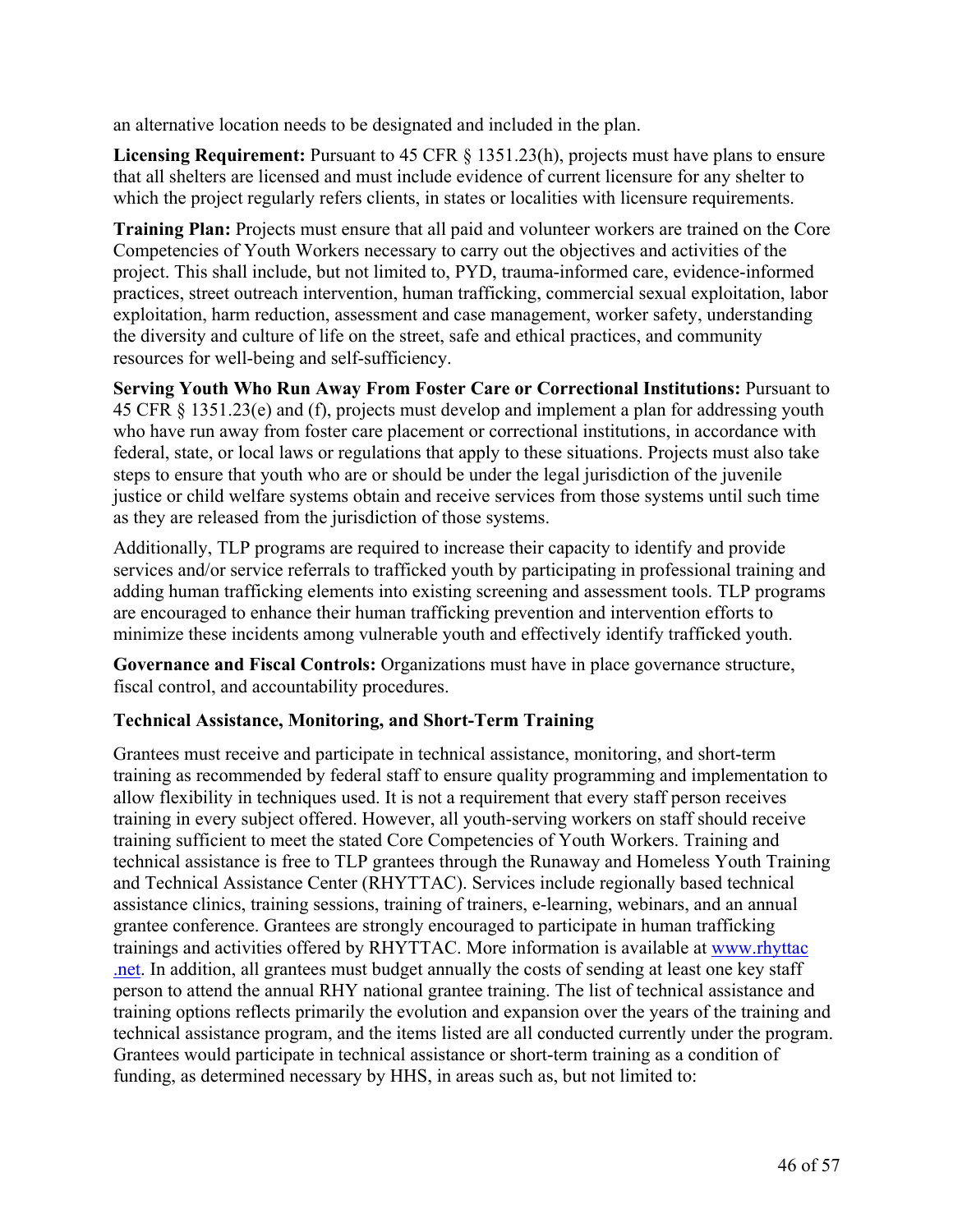- Aftercare services or counseling;
- Background checks;
- Core competencies of youth workers;
- Core support services;
- Crisis intervention techniques;
- Cultural and linguistic diversity;
- Development of coordinated networks of private non-profit agencies and/or public agencies to provide services;
- Ethics and staff safety;
- Fiscal management;
- Low cost community alternatives for runaway or otherwise homeless youth;
- Positive youth development;
- Program management;
- Risk and protective factors related to youth homelessness;
- Screening and assessment practices;
- Human trafficking (sex and labor trafficking);
- Shelter facility staff development;
- $\bullet$  Special populations (e.g., tribal youth; youth with disabilities; youth victims of trafficking, sexual exploitation, or sexual abuse);
- Trauma and the effects of trauma on youth;
- Use of evidence-based and evidence-informed interventions; and
- Youth and family counseling.

In addition, procedures shall be established for the training of project staff in the protection of confidentiality requirements pursuant to 45 CFR § 1351.21(c) of the RHY Rule.

Grantees shall coordinate their activities with the Runaway and Homeless Youth National Communication System, operated by the National Runaway Safeline, which links runaway and homeless youth projects and other service providers with runaway or otherwise homeless youth, as appropriate to the specific activities provided by the grantee.

## **Confidentiality**

Pursuant to 45 CFR § 1351.21 of the RHY Rule, no records containing the identity of individual youth, including, but not limited to, lists of names, addresses, photographs, or records of evaluation of individuals served by an RHY project may be disclosed or transferred to any individual or to any public or private agency; however, research, evaluation, and statistical reports funded by grants provided under section 343 of the RHYA are allowed to be disclosed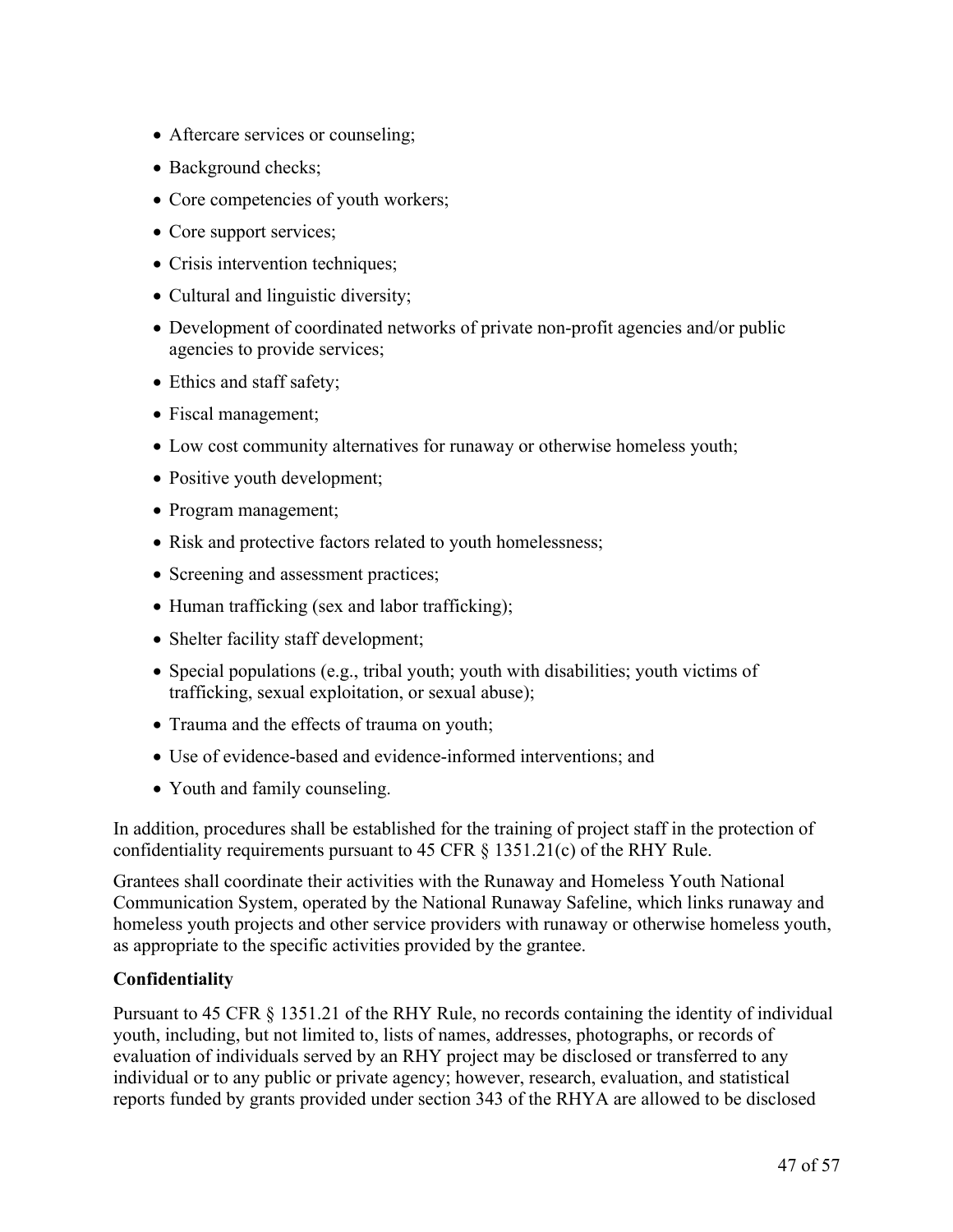or transferred based on individual data, but only if such data are de-identified in ways that preclude disclosing information on identifiable individuals. Additionally, youth served by an RHY project shall have the right to review their records, to correct a record or file a statement of disagreement, and to be apprised of the individuals who have reviewed their records. Finally, HHS policies regarding confidential information and experimentation and treatment shall not apply if HHS finds that state law is more protective of the rights of runaway or otherwise homeless youth.

Grantees must ensure that all confidential, sensitive information and records will be properly handled and safeguarded. Grantees must have a secure process that allow clients to review their records, correct a record, or file a statement of disagreement and be apprised of all individuals and entities that have reviewed their records.

Under the RHYA, grantees may not disclose records maintained on individual runaway and homeless youth without the consent of the youth and/or parent or legal guardian, with the exception of disclosing records to a government agency involved in the disposition of criminal charges and disclosing de-identified records to an agency for compiling statistical records.

#### **Equal Treatment for Faith-Based Organizations**

The grantee acknowledges its obligation to comply with 45 CFR Part 87 "Equal Treatment For Faith-Based Organizations," including the requirement that all faith-based or religious organizations are eligible, on the same basis as any other organization, to participate in this and any program for which they are otherwise eligible. Thus, the grantee agrees that when selecting service providers or subgrantees, it will not discriminate for or against any organization on the basis of the organization's religious character or affiliation as indicated in 45 CFR 87.3(a). For further information, visit [https://www.acf.hhs.gov/administrative-and-national-policy-requi](https://www.acf.hhs.gov/administrative-and-national-policy-requirements#chapter-2) [rements#chapter-2](https://www.acf.hhs.gov/administrative-and-national-policy-requirements#chapter-2).



## <span id="page-49-0"></span>**VI.3. Reporting**

Performance Progress Reports: Semi-Annually

Recipients under this FOA will be required to submit performance progress and financial reports periodically throughout the project period. Information on reporting requirements is available on the ACF website at [www.acf.hhs.gov/discretionary-post-award](https://www.acf.hhs.gov/discretionary-post-award-requirements#chapter-2)[requirements#chapter-2.](https://www.acf.hhs.gov/discretionary-post-award-requirements#chapter-2)

For planning purposes, the frequency of required reporting for awards made under this announcement are as follows:

Financial Reports: Semi-Annually

#### **Runaway and Homeless Youth Data Collection Requirements**

Grantees are legislatively required to keep adequate statistical records profiling the youth and families assisted under this federal grant. Historically, RHY-HMIS served as the designated data collection system, enabling grantees to collect and transmit youth-level data to FYSB on a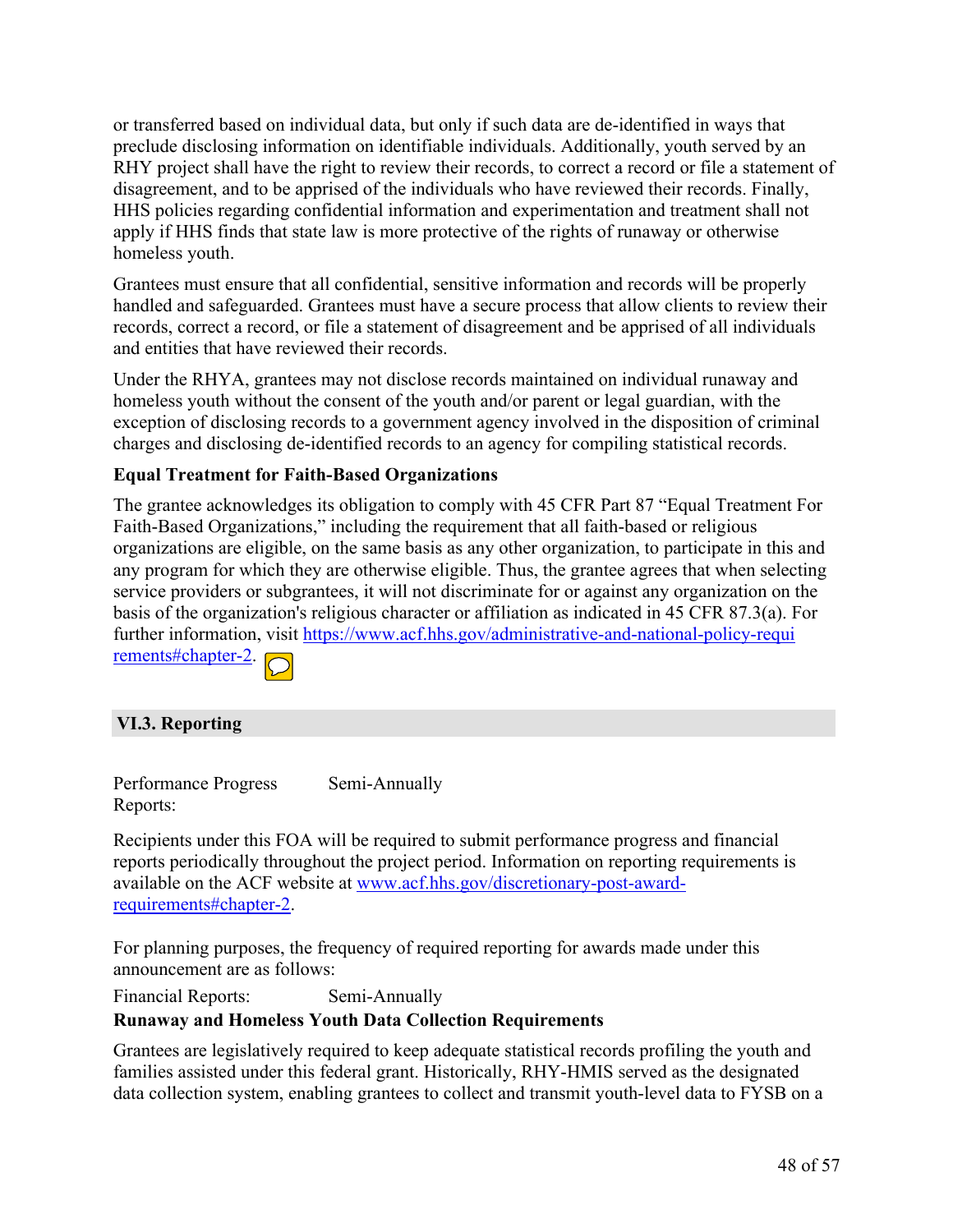semi-annual basis.

Grantees are required to join with the local CoC in their area to work with other homeless service providers on data collection efforts, technical assistance provision, and to participate in service delivery coordination. RHY grantees may use FYSB grant funds to cover charges associated with CoC training and access to the RHY-HMIS software.

Grantees must identify the projected number of active RHY-HMIS users necessary to collect data on all youth served using TLP grant funding and report timely and accurate data to FYSB through semiannual data upload processes, and ensure that data quality thresholds are met.

Grantees must also receive access to HMIS by a HMIS lead in the CoC where the grantee operates and receive training on its use and reporting functionalities. The contact information for the HMIS lead in every CoC may be found at [https://www.hudexchange.info/grantees](https://www.hudexchange.info/grantees/?programid=3&searchText&stateId) [/?programid=3&;;;searchText=&;;;stateId](https://www.hudexchange.info/grantees/?programid=3&searchText&stateId). Grantees must report to the HMIS lead any technical or structural issues on the use of HMIS.

Grantees must submit data collected in RHY-HMIS to FYSB during a semi-annual upload process by generating a report in HMIS with de-identified name, date of birth, and Social Security numbers of all youth served with FYSB funding.

Grantees must assign one point of contact for uploading the client-level data to FYSB. This will assist FYSB in creating and maintaining a formal communications link for sharing important updates and system developments.

Additional materials and instructions regarding RHY-HMIS use and reporting for RHY grantees may be found at <https://www.rhyttac.net/rhy-hmis>.

Grantees are not required to obtain consent to collect data on individual youth in an RHY-HMIS or record information about that youth in other records. Consent is required, however, for data to be shared within an RHY-HMIS solution across all programs participating in that CoC. The parent or legal guardian of youth under 18 must provide the consent to share data, whereas youth 18 years or older are able to provide consent for themselves to share their data.

## **Performance Standards and Measures**

The RHY Program has developed corresponding measures in cases where grantees' compliance with performance standards may be evaluated using existing RHY-HMIS elements. Some of these measures contain specific targets informed by past RHY program data that grantees are required to meet.

In other cases, performance standards required by the RHY Rule do not correspond to existing RHY-HMIS data elements. For these performance standards, grantees must use the existing PPR to report these data. The Performance Progress Reports (PPR) reporting process is found under Paperwork Reduction Act OMB Control Number 0970-0406.

Detailed guidance, training, and technical assistance on how to collect and report data on these performance standards will be developed and provided to RHY grantees in advance of reporting deadlines.

The performance standards apply to all RHY-funded grantees beginning on October 1, 2017.

Grantees' performance will be monitored based on their compliance with these performance standards and measures. Grantees' performance on these standards may also be used when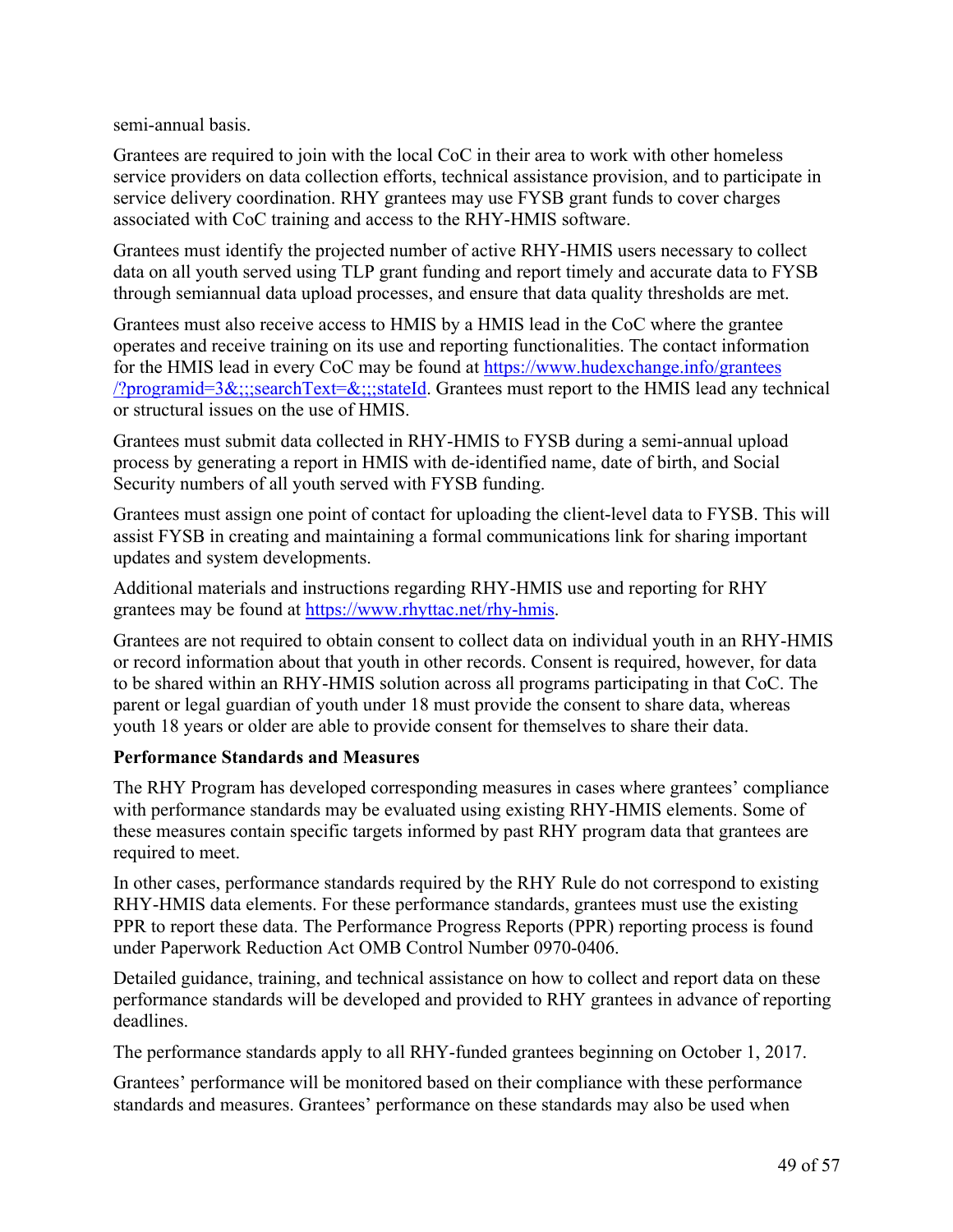deciding which RHY grantee applications to fund in future FOAs.

The table below summarizes the performance standards and corresponding measures, as well as the data collection instrument that grantees are required to use for each measure.

| <b>Performance Standard</b>                                                                                                  | <b>Corresponding Measure</b>                                                                                                                                                                                                                                                              | Data              |
|------------------------------------------------------------------------------------------------------------------------------|-------------------------------------------------------------------------------------------------------------------------------------------------------------------------------------------------------------------------------------------------------------------------------------------|-------------------|
|                                                                                                                              |                                                                                                                                                                                                                                                                                           | <b>Collection</b> |
|                                                                                                                              |                                                                                                                                                                                                                                                                                           | <b>Instrument</b> |
| Grantees will enhance<br>outcomes for youth in the core<br>area of social and emotional<br>well-being.                       | The average composite score of general<br>health, mental health, and dental health<br>status will be lower at exit from a TLP<br>than at entry.                                                                                                                                           | <b>RHY-HMIS</b>   |
| Grantees will enhance                                                                                                        | Grantees will report the percentage of<br>outcomes for youth in the core youth upon exiting the TLP who report<br>area of permanent connections. that there at least one adult in their life,<br>other than RHY program staff, to whom<br>they can go for advice or emotional<br>support. | <b>PPR</b>        |
| Grantees will enhance<br>outcomes for youth in the core<br>area of education or<br>employment.                               | 66% of youth leaving a TLP will be<br>attending school or have graduated from<br>high school or obtained a GED.                                                                                                                                                                           | <b>RHY-HMIS</b>   |
| Grantees will enhance<br>outcomes for youth in the core employed or looking for work.<br>area of education or<br>employment. | 75% of youth leaving a TLP will be                                                                                                                                                                                                                                                        | <b>RHY-HMIS</b>   |
| Grantees will enhance<br>outcomes for youth in the core safe and stable destination.<br>area of stable housing.              | 90% of youth leaving a TLP will exit to a RHY-HMIS                                                                                                                                                                                                                                        |                   |
| when leaving the program.                                                                                                    | Grantees will ensure that youth Grantees will report the type of<br>have safe and appropriate exits destination for each youth who exits a<br>TLP.                                                                                                                                        | <b>RHY-HMIS</b>   |

# <span id="page-51-0"></span>**VII. HHS Awarding Agency Contact(s)**

## **Program Office Contact**

Angie Webley Administration for Children and Families Administration on Children, Youth and Families Family and Youth Services Bureau, Headquarters 330 C Street, SW. Switzer Building, Third Floor, Room 3617B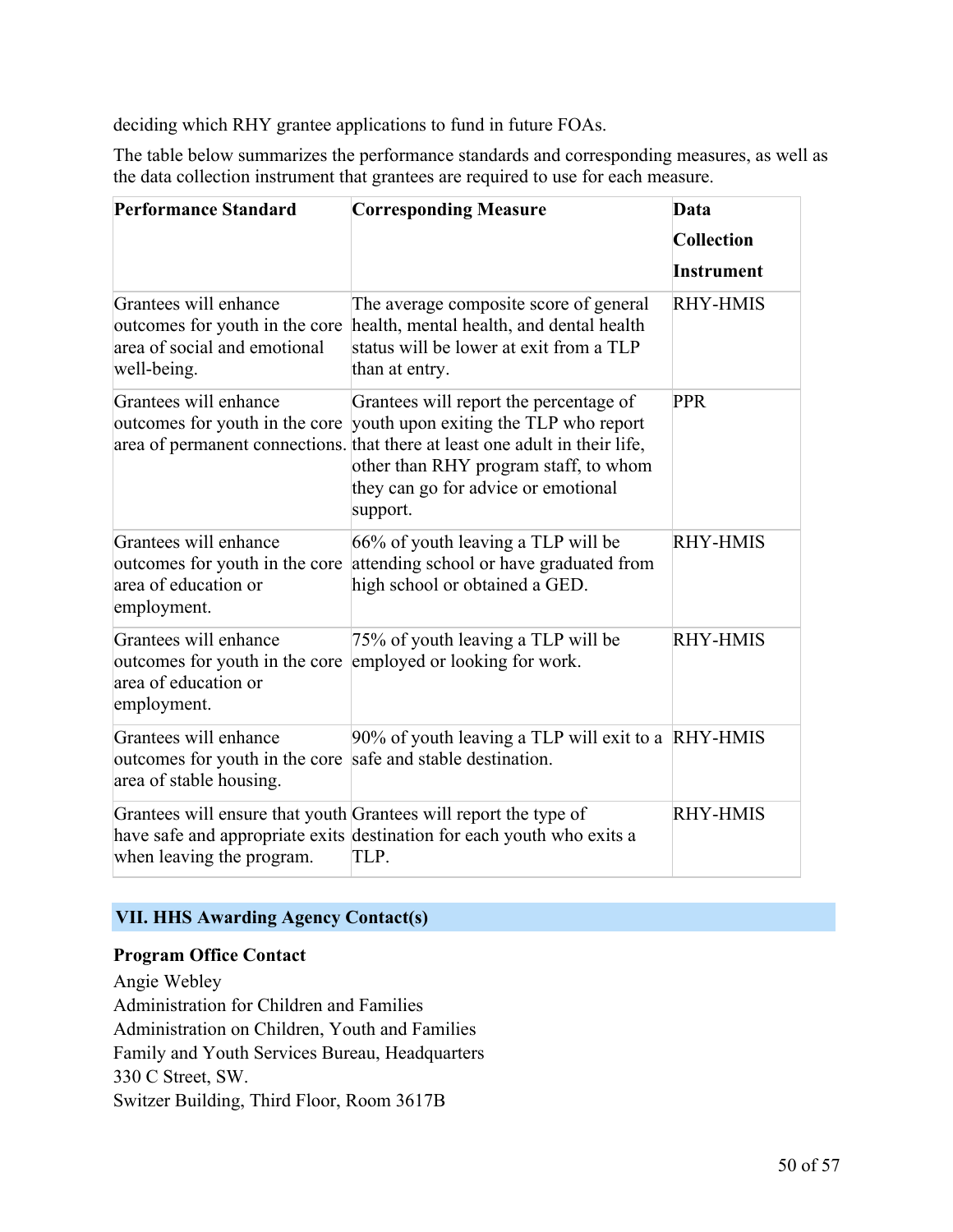Washington, DC 20201 Phone: (202) 401-5490 Email: [angie.webley@acf.hhs.gov](mailto:angie.webley@acf.hhs.gov)

#### **Office of Grants Management Contact**

Katrina Morgan Administration for Children and Families Office of Grants Management 330 C Street, SW. Switzer Building, Third Floor, Room 3204 Washington, DC 20201 Phone: (202) 401-5127 Email: [katrina.morgan@acf.hhs.gov](mailto:katrina.morgan@acf.hhs.gov)

#### **Federal Relay Service:**

Hearing-impaired and speech-impaired callers may contact the Federal Relay Service (FedRelay) at [www.gsa.gov/fedrelay](http://www.gsa.gov/fedrelay).

#### <span id="page-52-0"></span>**VIII. Other Information**

#### **Reference Websites**

U.S. Department of Health and Human Services (HHS) [www.hhs.gov/](http://www.hhs.gov/).

Administration for Children and Families (ACF) [www.acf.hhs.gov/](https://www.acf.hhs.gov/).

ACF Funding Opportunities Forecast [www.grants.gov/](https://www.grants.gov/).

ACF Funding Opportunity Announcements [ami.grantsolutions.gov/](https://ami.grantsolutions.gov/).

ACF "How To Apply For A Grant" [https://www.acf.hhs.gov/grants/howto.](https://www.acf.hhs.gov/grants/howto)

Grants.gov Accessibility Information www.grants.gov/ [web/grants/accessibility](https://www.grants.gov/web/grants/accessibility-compliance.html)[compliance.html.](https://www.grants.gov/web/grants/accessibility-compliance.html)

Code of Federal Regulations (CFR) [http://www.ecfr.gov/.](http://www.ecfr.gov/)

United States Code (U.S.C.) <http://uscode.house.gov/>.

#### **Application Checklist**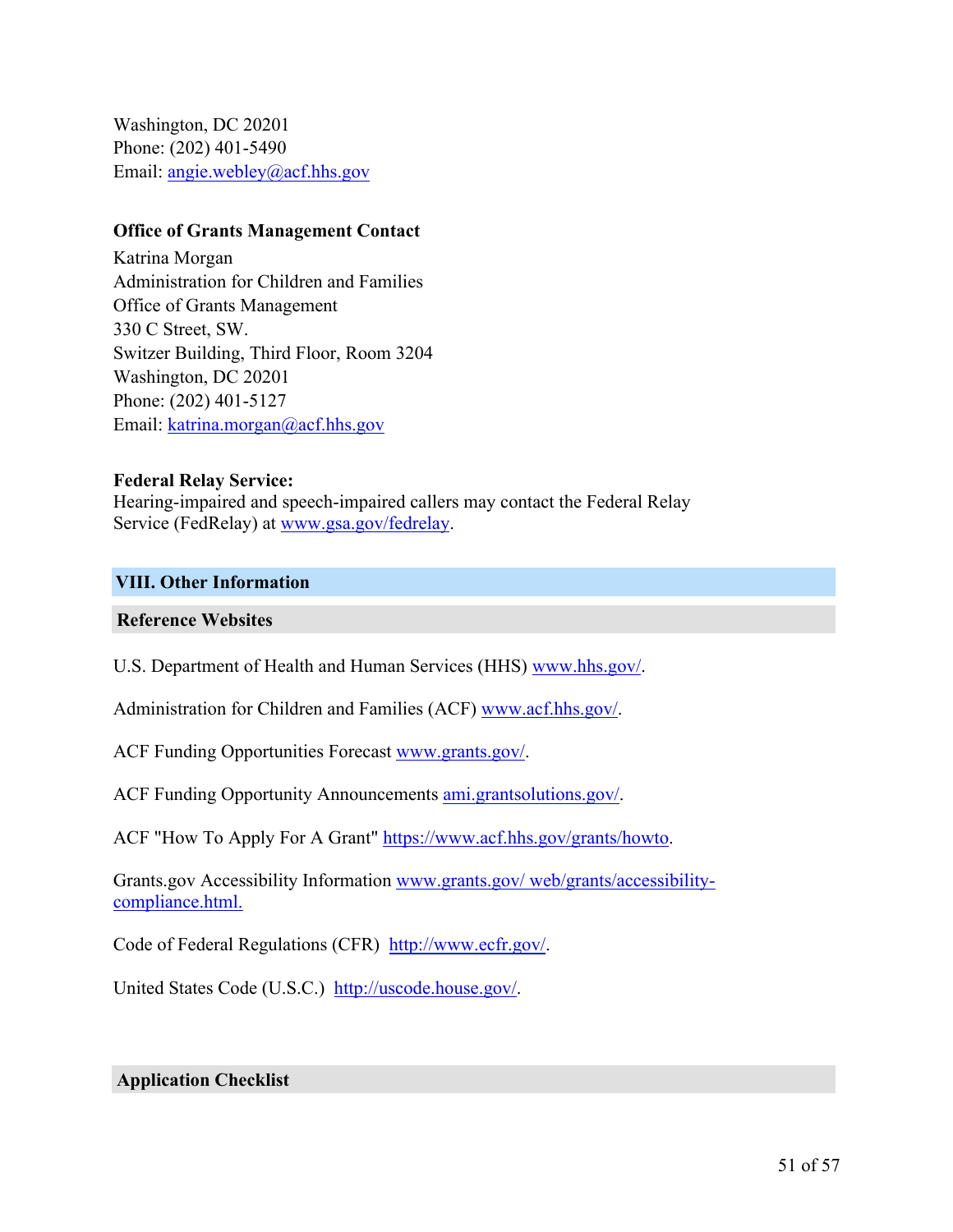Applicants may use this checklist as a guide when preparing an application package.

| <b>What to Submit</b>                                                                                                             | <b>Where Found</b>                                                                                                                                                                                                                                                                        | <b>When to Submit</b>                                                                                                                                |
|-----------------------------------------------------------------------------------------------------------------------------------|-------------------------------------------------------------------------------------------------------------------------------------------------------------------------------------------------------------------------------------------------------------------------------------------|------------------------------------------------------------------------------------------------------------------------------------------------------|
| The Project Budget<br>and Budget<br>Justification                                                                                 | Referenced in Section IV.2. The<br><b>Project Budget and Budget</b><br>Justification.                                                                                                                                                                                                     | Submission is required in addition to<br>submission of SF-424A and / or SF-<br>424C.                                                                 |
|                                                                                                                                   |                                                                                                                                                                                                                                                                                           | Submission is required with the<br>application package by the due date in<br>the Overview and in Section IV.4.<br><b>Submission Dates and Times.</b> |
| Table of Contents                                                                                                                 | Referenced in Section IV.2. The<br>Project Description.                                                                                                                                                                                                                                   | Submit with the application by<br>the due date found in the<br>Overview and in Section IV.4.<br><b>Submission Dates and Times.</b>                   |
| Project<br>Summary/Abstract                                                                                                       | Referenced in Section IV.2. The<br>Project Description.<br>The Project Summary/Abstract<br>is limited to one single-spaced<br>page.                                                                                                                                                       | Submission is due by the application<br>due date found in the Overview and in<br>Section IV.4. Submission Dates and<br>Times.                        |
| SF-424A - Budget<br>Information - Non-<br>Construction<br>Programs and SF-<br>424B - Assurances -<br>Non-Construction<br>Programs | Referenced in Section IV.2.<br>Required Forms, Assurances,<br>and Certifications.<br>These forms are available in the<br>FOA's forms package at www<br>Grants.gov in the Mandatory<br>section.<br>They are required for<br>applications that include only<br>non-construction activities. | Submission is due by the application<br>due date found in the Overview and in<br>Section IV.4. Submission Dates and<br>Times.                        |
| SF-424 -<br>Application for<br><b>Federal Assistance</b>                                                                          | Referenced in Section<br>IV.2.Required Forms,<br>Assurances, and Certifications.<br>This form is available in the                                                                                                                                                                         | Submission is due by the application<br>due date found in the Overview and in<br>Section IV.4. Submission Dates and<br>Times.                        |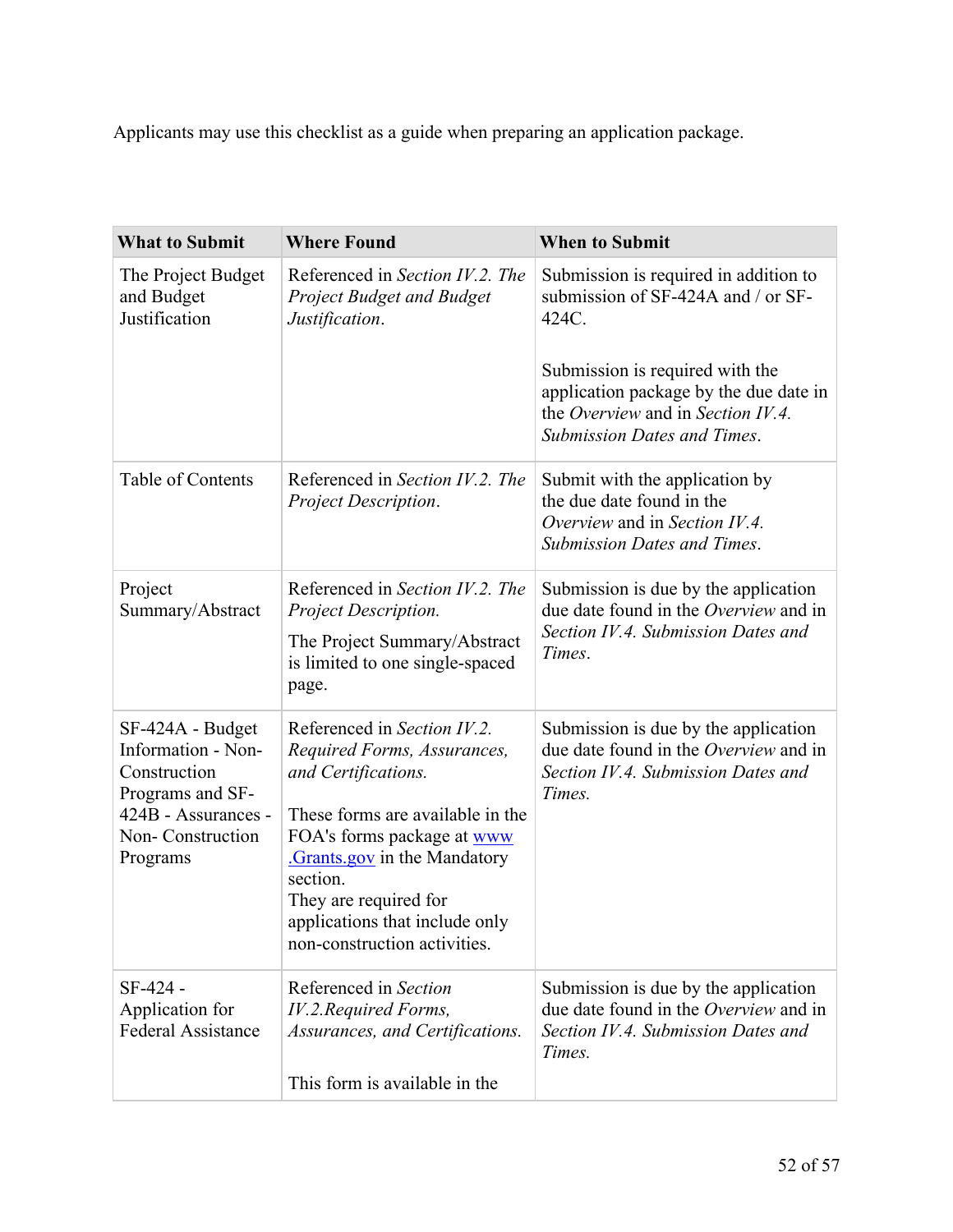|                                                                                                                   | FOA's forms package at www<br>Grants.gov in the Mandatory<br>section.                                                                                                                                                                                                                         |                                                                                                                                                                                                                                                                                                                 |
|-------------------------------------------------------------------------------------------------------------------|-----------------------------------------------------------------------------------------------------------------------------------------------------------------------------------------------------------------------------------------------------------------------------------------------|-----------------------------------------------------------------------------------------------------------------------------------------------------------------------------------------------------------------------------------------------------------------------------------------------------------------|
| The Project<br>Description                                                                                        | Referenced in Section IV.2. The<br>Project Description.                                                                                                                                                                                                                                       | Submission is due by the application<br>due date found in the Overview and in<br>Section IV.4. Submission Dates and<br>Times.                                                                                                                                                                                   |
| <b>Mandatory Grant</b><br>Disclosure                                                                              | Requirement, submission<br>instructions, and mailing<br>addresses are found in the<br>"Mandatory Grant Disclosure"<br>in Section IV.2. Required<br>Forms, Assurances and<br>Certifications.                                                                                                   | If applicable, concurrent submission<br>to the Administration for Children and<br>Families and to the Office of the<br>Inspector General is required.                                                                                                                                                           |
| Unique<br><b>Entity Identifier</b><br>(DUNS)<br>and Systems for<br><b>Award Management</b><br>(SAM) registration. | Referenced in Section<br>IV.3. Unique Entity Identifier<br>and System for<br>Award Management (SAM) in<br>the announcement.<br>To obtain a DUNS number<br>(Unique Entity Identifier), go to<br>http://fedgov.dnb.com/webform<br>To register at SAM, go to http<br>$\frac{1}{2}$ /www.sam.gov. | A DUNS number (Unique<br>Entity Identifier) and registration at<br>SAM.gov are required for all<br>applicants.<br>Active registration at SAM must be<br>maintained throughout the application<br>and project award period.                                                                                      |
| Proof of Non-Profit<br><b>Status</b>                                                                              | Referenced in Section IV.2. The<br>Project Description, Legal<br>Status of Applicant Entity.                                                                                                                                                                                                  | Proof of non-profit status should be<br>submitted with the application<br>package by the application due date<br>and time listed in the Overview and<br>Section IV.4. of the FOA.<br>If it is not available at the time of<br>application submission, it must be<br>submitted prior to the award of a<br>grant. |
| Certification<br><b>Regarding Lobbying</b><br>(Grants.gov<br>Lobbying Form)                                       | Referenced in Section IV.2.<br>Required Forms, Assurances,<br>and Certifications.<br>This form is available in                                                                                                                                                                                | Submission is due with the<br>application package or prior to the<br>award of a grant.                                                                                                                                                                                                                          |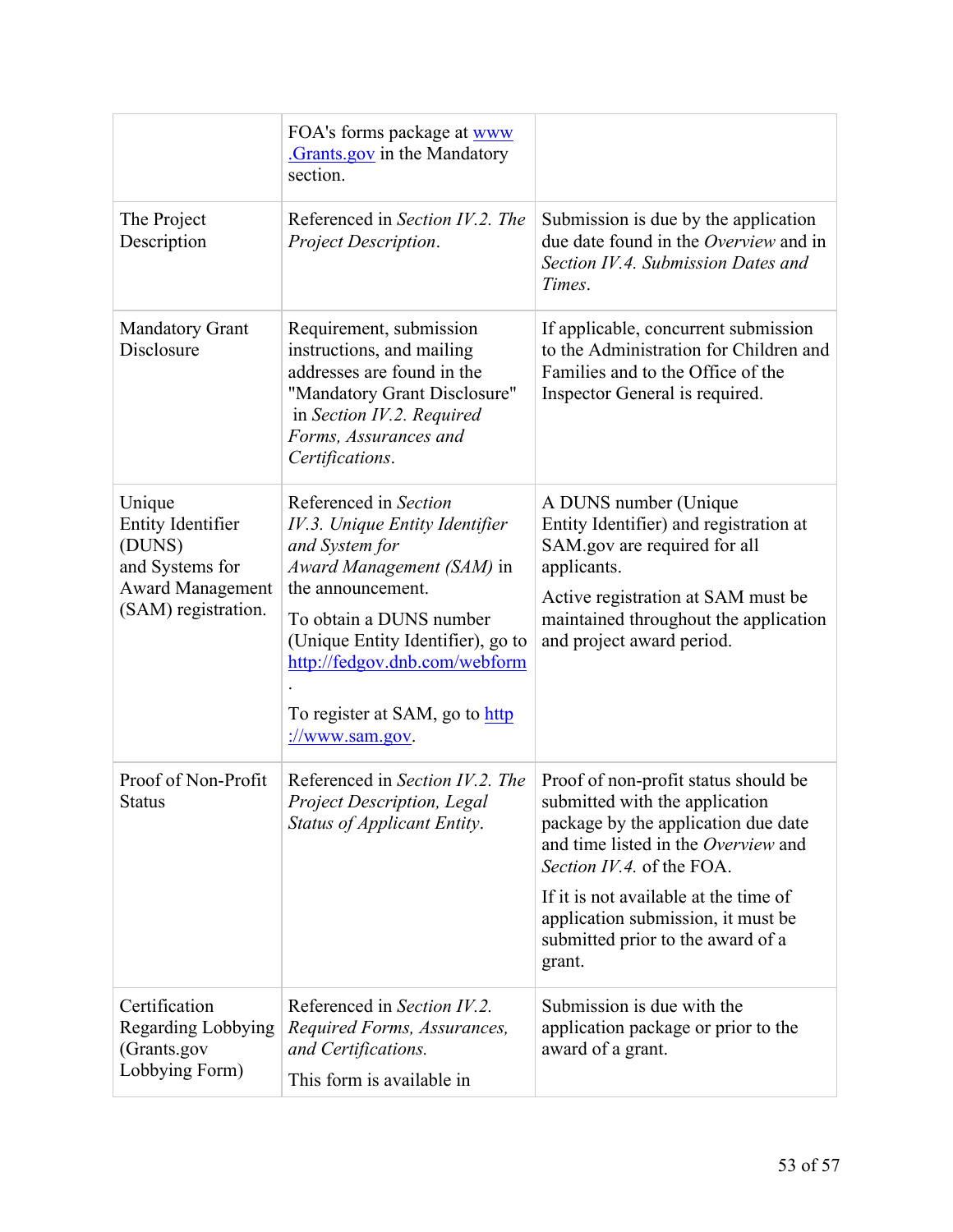|                                                                | the FOA's forms package at<br>www.Grants.gov.                                                                                                                   |                                                                                                                                      |
|----------------------------------------------------------------|-----------------------------------------------------------------------------------------------------------------------------------------------------------------|--------------------------------------------------------------------------------------------------------------------------------------|
| SF-<br>Project/Performance<br>Site Location(s)<br>$(SF-P/PSL)$ | Referenced in Section<br>IV.2. Required Forms,<br>Assurances, and Certifications.<br>This form is available in<br>the FOA's forms package at<br>www.Grants.gov. | Submission is due by the application<br>due date found in the<br>Overview and in Section IV.4.<br><b>Submission Dates and Times.</b> |
| SF-LLL-<br>Disclosure of<br>Lobbying Activities                | "Disclosure Form to Report"<br>Lobbying" is referenced in<br>Section IV.2. Required Forms,<br>Assurances, and Certifications.                                   | If submission of this form is<br>applicable, it is due at the time of<br>application.                                                |
|                                                                | This form is available in<br>the FOA's forms package at<br>www.Grants.gov.                                                                                      | If it not available at the time of<br>application, it may also be submitted<br>prior to the<br>award of a grant.                     |

## **Appendix**

#### **Definitions**

*AFTERCARE:* Additional services provided beyond the period of residential stay that offer continuity and supportive follow-up to youth served by the program. (45 CFR § 1351.1)

**BACKGROUND CHECK**: The review of an individual employee's or employment applicant's personal information, which shall include state or tribal criminal history records. FBI criminal history records, including fingerprint checks, a child abuse and neglect registry check, a sex offender registry check for all employees, consultants, contractors, and volunteers who have regular, unsupervised contact with individual youth, and for all adult occupants of host homes to the extent FYSB determines this to be practicable and specifies the requirement in a FOA that is applicable to a grantee's award. (45 CFR § 1351.1)

*CASE MANAGEMENT*: Identifying and assessing the needs of the client and, as appropriate, arranging, coordinating, monitoring, evaluating, and advocating for a package of services to meet the specific needs of the client. (45 CFR § 1351.1)

*CLIENT:* A runaway, homeless, or street youth, or a youth at risk of running away or becoming homeless, who is served by a program grantee. (45 CFR § 1351.1)

*CONTACT*: The engagement between Street Outreach Program staff and youth who are at risk of homelessness or runaway status or homeless youth in need of services that could reasonably lead to shelter or significant harm reduction. Contact may occur on the streets, at a drop-in center, or at other locations known to be frequented by homeless, runaway, or street youth. (45 CFR § 1351.1)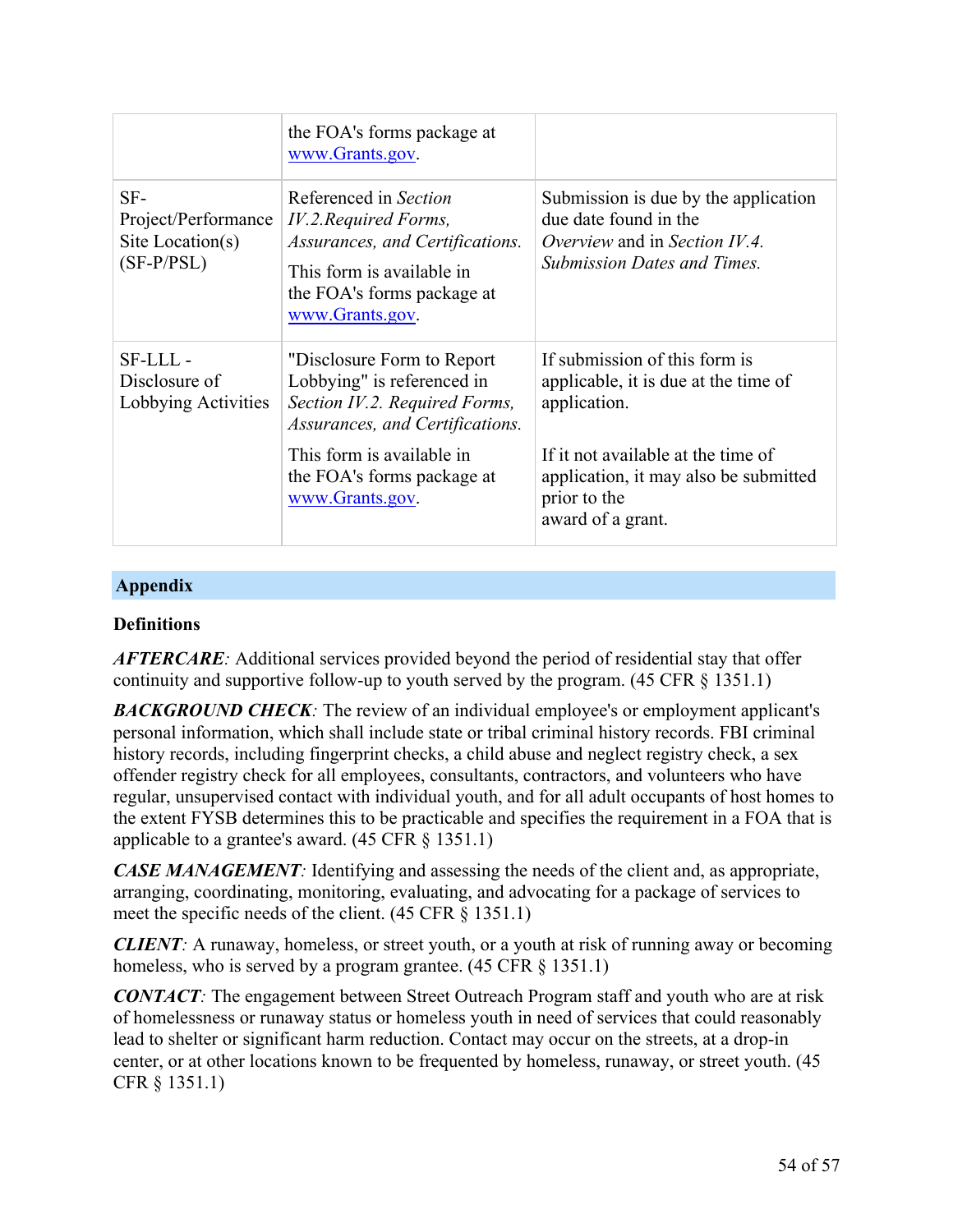*CORE COMPETENCIES OF YOUTH WORKER:* The ability to demonstrate skills in six domain areas:(1) Professionalism (including, but not limited to, consistent and reliable job performance, and awareness and use of professional ethics to guide practice); (2) Applied positive youth development approach (including, but not limited to, skills to develop a positive youth development plan and identifying the client's strengths in order to best apply a positive youth development framework); (3) Cultural and human diversity (including, but not limited to, gaining knowledge and skills to meet the needs of clients of a different race, ethnicity, nationality, religion/spirituality, gender identity/expression, sexual orientation); (4) Applied human development (including, but not limited to, understanding the developmental needs of those at risk and with special needs); (5) Relationship and communication (including, but not limited to, working with clients in a collaborative manner); and (6) Developmental practice methods (including, but not limited to, utilizing methods focused on genuine relationships, health and safety, intervention planning). (45 CFR § 1351.1)

*COUNSELING SERVICES:* The provision of guidance, support, referrals for services including, but not limited to, mental health services, and advice to runaway or otherwise homeless youth and their families, as well as to youth and families when a young person is at risk of running away, as appropriate. (45 CFR § 1351.1)

*CRISIS STABILIZATION SERVICES*: Services such as screening, assessment, and intensive case management to ensure that youth receive assistance with emotional and behavioral health challenges while developing a plan for permanency. (For purposes of this announcement.)

*DROP-IN CENTER*: A place operated and staffed for runaway and homeless youth that clients can visit without an appointment to get advice or information, to receive services or service referrals, or to meet other runaway or homeless youth. (45 CFR § 1351.1)

*FOLLOW-UP SERVICES*: The act of assessing a youth's progress after the youth has received safety and resource referrals. (For purposes of this announcement.)

*GATEWAY SERVICES*: Services to provide food, drink, clothing, and hygiene-related items to meet basic needs and develop trust between a youth and youth outreach worker. (For purposes of this announcement.)

*HARM REDUCTION*: The provision of basic needs and services (e.g., education, referrals, case management, shelter) that aim to reduce adverse health, social, and economic consequences of high-risk behaviors, to include reducing the risk of sexual exploitation and human trafficking, assault, or substance use. (For purposes of this announcement.)

*HEALTH CARE SERVICES:* Physical, mental, behavioral, and dental health services. Health care services include services provided to runaway and homeless youth and in the case of MGH Programs, and also includes services provided to a pregnant youth and the child(ren) of the youth.

Where applicable and allowable within a program, it includes information on appropriate health related services provided to family or household members of the youth. Any treatment or referral to treatment that aims to change someone's sexual orientation, gender identity or gender expression is prohibited. (45 CFR § 1351.1)

*HOMELESS YOUTH*: An individual who cannot live safely with a parent, guardian, or relative, and who has no other safe alternative living arrangement. (45 CFR § 1351.1)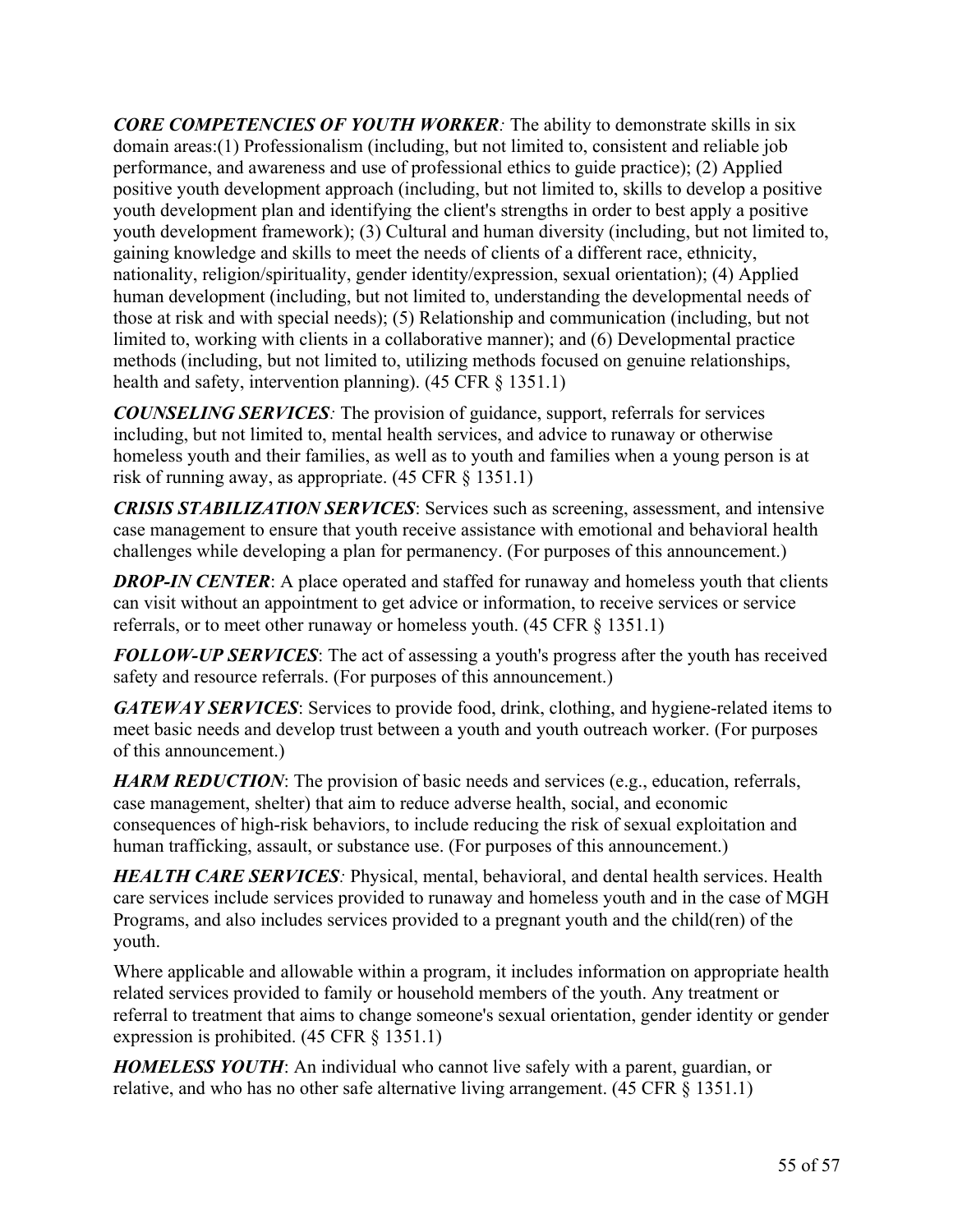*INTAKE*: A process for gathering information to assess eligibility and the services required to meet the immediate needs of the client. (45 CFR § 1351.1)

*JUVENILE JUSTICE SYSTEM:* Agencies that include, but are not limited to, juvenile courts, correctional institutions, detention facilities, law enforcement, training schools, or agencies that use probation, parole, and/or court-ordered confinement. (45 CFR § 1351.1)

*OUTREACH*: Finding runaway, homeless, and street youth, or youth at risk of becoming runaway or homeless, who might not use services due to lack of awareness or active avoidance, providing information to them about services and benefits, and encouraging the use of appropriate services. (45 CFR § 1351.1)

*PERMANENT CONNECTIONS*: Ongoing attachments to families or adult role models, communities, schools, and other positive social networks which support young people's ability to access new ideas and opportunities that support thriving, and they provide a social safety net when young people are at-risk of re-entering homelessness. (45 CFR § 1351.1)

*REINTEGRATION SERVICES*: The connection of youth with services to promote their longterm well-being and self-sufficiency, including resource plans and case management services for substance abuse, mental health, education, community connections, employment, transportation, income security, identity papers, and housing. (For purposes of this announcement.)

*RESOURCE PLAN*: Plans usable by youth that may include, but are not limited to, knowing where to call for resources or help, support for dealing with family conflict or emotional stress and education, information or referral to community resources such as substance abuse counseling, education, employment, and housing. (For purposes of this announcement.)

*RISK AND PROTECTIVE FACTORS:* Factors that are measurable characteristics of a youth that can occur at multiple levels, including biological, psychological, family, community, and cultural levels, that precede and are associated with an outcome. Risk factors are associated with higher likelihood of problematic outcomes, and protective factors are associated with higher likelihood of positive outcomes. (45 CFR § 1351.1)

*RUNAWAY YOUTH*: An individual who is less than 18 years of age and who absents himself or herself from home or a place of legal residence without the permission of a parent or legal guardian. (Section 387(4) of the RHY Act, 34 U.S.C. § 11279(4))

*SAFE AND APPROPRIATE EXITS:* Settings that reflect achievement of the intended purposes of the TLP as outlined in section 382(a) of the RHYA. Examples of safe and appropriate exits are exits: (1) To the private residence of a parent, guardian, another adult relative, or another adult that has the youth's best interest in mind and can provide a stable arrangement; (2) To another residential program if the youth's transition to the other residential program is consistent with the youth's needs; or (3) To independent living if consistent with the youth's needs and abilities. (45 CFR § 1351.1)

*SAFE AND APPROPRIATE EXITS ARE NOT EXITS:* (1) To the street; (2) To a locked correctional institute or detention center if the youth became involved in activities that lead to this exit after entering the program; (3) To another residential program if the youth's transition to the other residential program is inconsistent with the youth's needs; or(4) To an unknown or unspecified other living situation. (45 CFR § 1351.1)